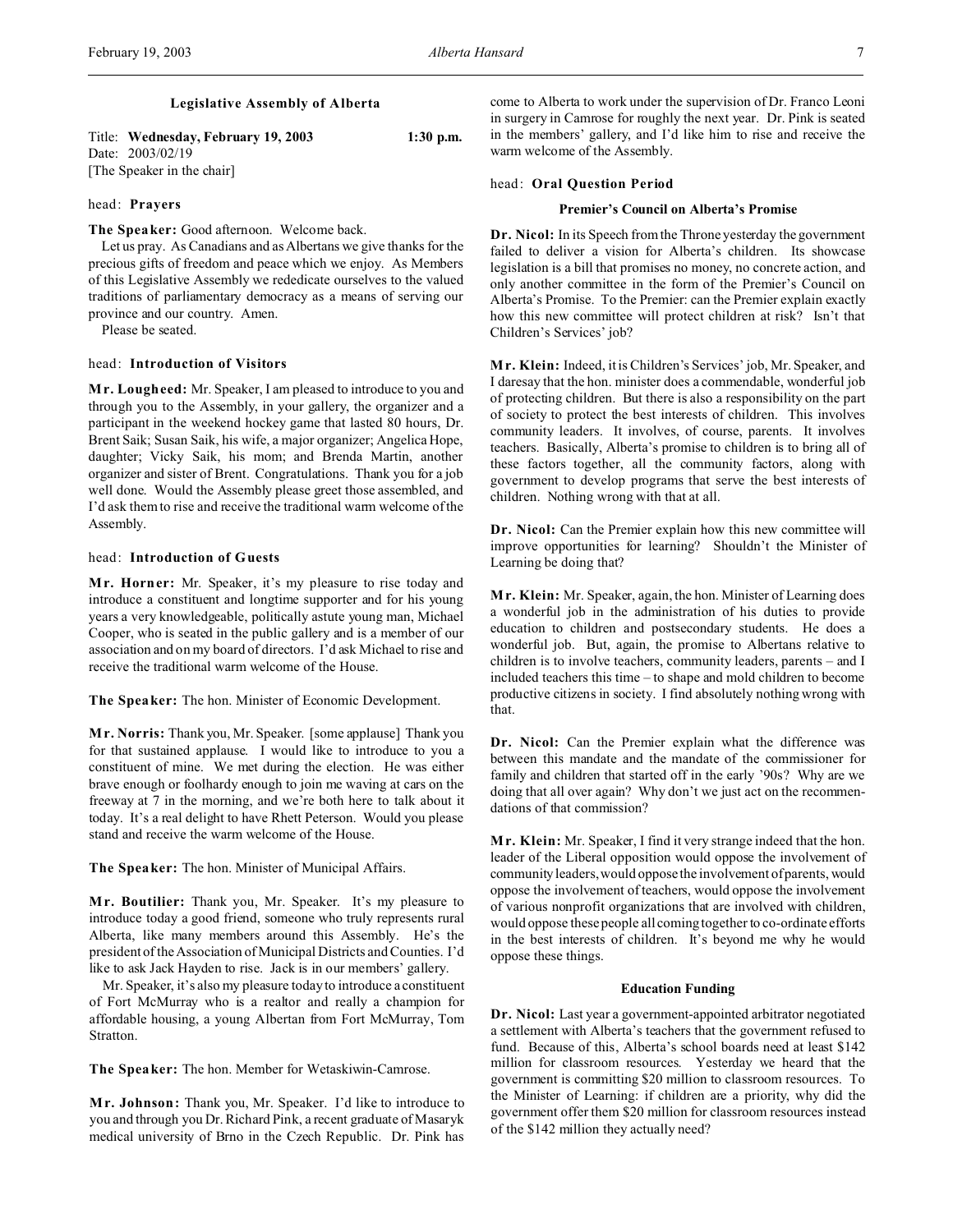**Dr. Oberg:** Mr. Speaker, yesterday we took the precedent-setting move of announcing in the throne speech that there would be \$20 million to purchase textbooks. This represents about 80 percent of the dollars that school districts use during the year to purchase textbooks. We wanted \$20 million targeted to what we heard from parents in the time that we were not sitting in the Legislature, that they wanted resources put in the classroom. These \$20 million will be resources that are directed directly towards the classroom.

**Dr. Nicol:** To the Premier: if children are a priority, why did the government spend \$33 million on the horse racing industry this year and you're only putting \$20 million into the classroom?

**Mr. Klein:** This is comparing apples and oranges and grapes and pears. Mr. Speaker, the amount that goes to the horse racing industry comes from funds generated by the horse racing industry and, of course, the lotteries associated with horse racing and gaming generally. I would remind the hon. member that that money goes to improve and to enhance an industry that is vital to the agricultural community in this province. It keeps literally thousands of people employed: trainers and groomers and lots of low-income earners who would otherwise be on welfare. So overall it's a good program. To compare that program to education spending or to the allocation of money to any other area of government endeavour is entirely unfair because we try to identify priorities. We try to split the pie as evenly as we possibly can.

I mean, there are within this caucus a number of areas where people think money ought not to be spent or money should be spent or more money should be spent. The Liberals have their ideas of where money should be spent. As a matter of fact, they have lots of ideas, Mr. Speaker. As a matter of fact, if we were to accede to the requests of the Liberals and the NDs and all the special-interest groups out there as to where money should be spent – in the first six weeks of 2003 the opposition parties and various stakeholders, special-interest groups have requested almost \$7 billion in increased provincial funding, and that's just in documented, on-the-record requests. That's in just the last six weeks.

#### *1:40*

**Dr. Nicol:** To the Premier: if children are a priority, why did the government spend \$105 million to upgrade VLTs and you're only putting \$20 million into classrooms?

**M r. Klein:** Mr. Speaker, again, it's comparing apples, oranges, grapes, pears, and elephants, llamas, and everything else. First of all, the upgrading of VLTs is just like maintaining any other kind of property that the government is responsible for. We're responsible for various vehicles, for various kinds of infrastructure. These things become dated, and they have to be maintained. All the money that is used to upgrade these comes from the VLT profits themselves; in other words, from lottery money.

But, Mr. Speaker, I would like to point out that we do dedicate VLT revenues to various priorities of government. Here are just a few examples of how VLT revenues are helping to address priorities. Last year, 2002-2003, approximately \$42 million in VLT revenues went to Learning directly. Approximately \$50 million went to Health and Wellness. Another \$50 million went to Infrastructure, including schools. So \$142 million in one year alone out of VLT revenues went to priority government services.

We're talking about a revamp or a refit program that is about 10 years in the making, Mr. Speaker. So it stands to reason that these things need to be upgraded from time to time if we're to have VLTs. **Dr. Taft:** Mr. Speaker, on Family Day hundreds of parents rallied on the steps of the Legislature to express their concern and anger over various problems in Alberta's schools. Not one government MLA accepted their invitations to attend. [interjections] I can hear their regrets; I'll pass them on. To the Minister of Learning: given that an arbitrator gave the teachers a 14 percent wage increase over two years and this government has only given school boards 6 percent to cover those wages, leaving an enormous financial shortfall, does the minister feel that there are millions of dollars of fat to be trimmed from the school system?

**Dr. Oberg:** Mr. Speaker, first of all, the arbitration settlement was a two-year arbitration settlement, not a three-year, which detailed 14.09 percent. What the school boards have actually received – and I will use the gross dollar amount – for the salary enhancement, which was the 4 percent and 2 percent, was \$118 million. For the grant rate increases, which were 3 percent and 3 and a half percent, they received another \$180 million, for a total of \$298 million over two years. The arbitration settlement, according to the Alberta School Boards Association figures, will cost \$260 million. Two hundred and ninety-eight million minus 260 million: I think the hon. member can do the math.

**Dr. Taft:** Let's come at it a different way then. Does the minister believe that there are sufficient funds available to schools to properly support the teaching of the curriculum without any parent fundraising? A yes or no answer will be fine.

## **Dr. Oberg:** Yes.

**Dr. Taft:** Given that there are schools in my constituency and across this province where the walls are cracked like dry earth, where rain routinely blows through the window frames, and where broken heating systems mean students wear jackets in the classrooms, how does the minister justify spending \$2.2 million on renovating his staff's own offices?

**Dr. Oberg:** I'm sorry, Mr. Speaker. I could not hear the final part of the question.

**The Speaker:** Please proceed.

**Dr. Taft:** Thank you. Given that there are schools in my constituency and across this province where the walls are cracked like dry earth, where the rain blows through the window frames, and where broken heating systems mean children must wear jackets in the classroom, how does the minister justify spending \$2.2 million on renovating his staff's offices?

**Dr. Oberg:** Well, Mr. Speaker, I would certainly invite the hon. member to come to my office. What he would see is some place that has not been renovated in quite a considerable while. What happened in the department's office is that they renovated because they joined several buildings together. Those were renovations that were approved and needed to be done, and the \$2.2 million was what was needed.

When it comes to actual construction on schools, we have put in in the last three years very close to a billion dollars, and that's just for new school construction and modernization and renovation. The hon. Minister of Infrastructure, who I'm sure would like to speak on this as well, puts in money each year for operations and maintenance that I believe is in excess of \$300 million.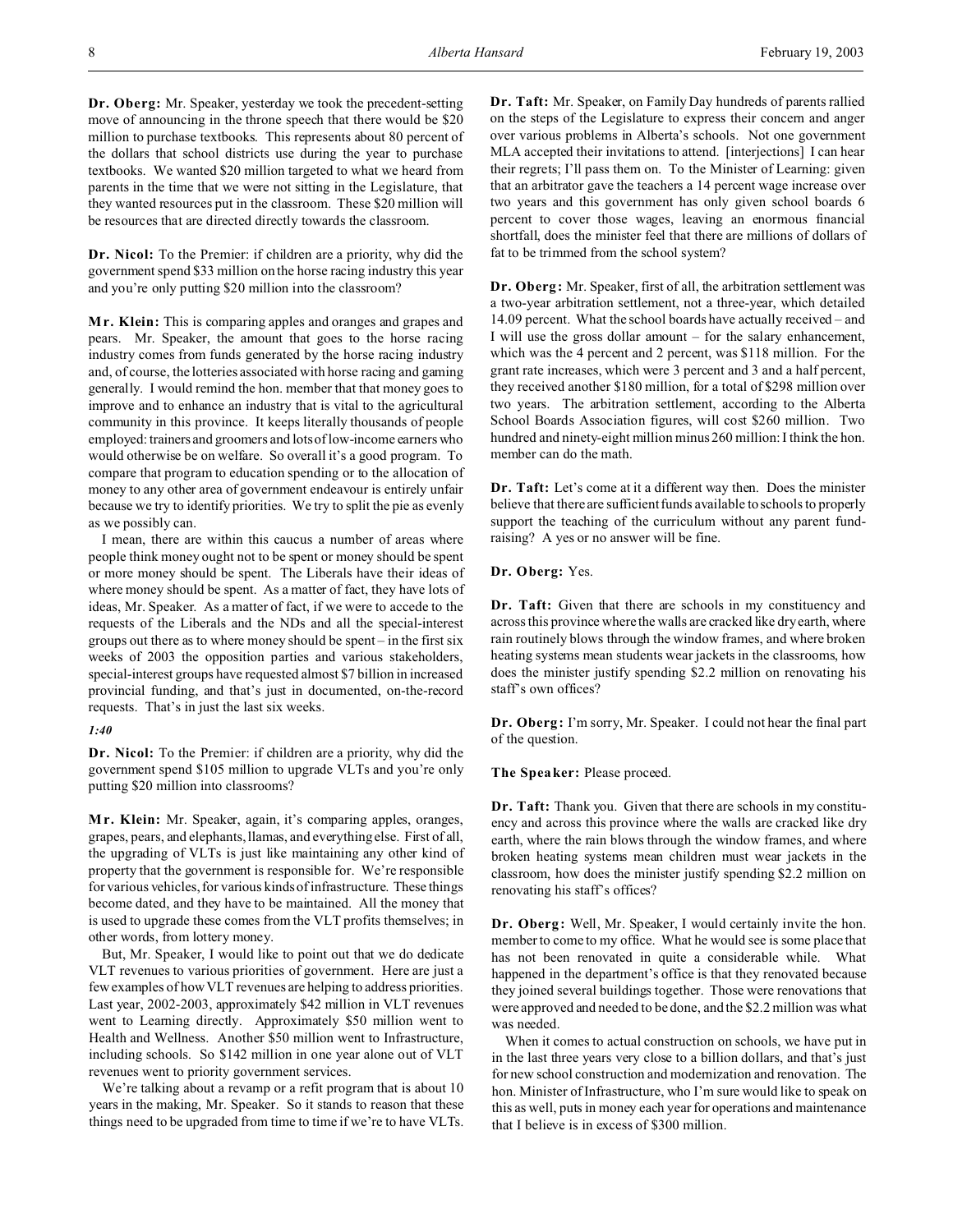**The Speaker:** The hon. leader of the third party.

**Dr. Pannu:** Thank you, Mr. Speaker. The Tory government's failure to fund the arbitrated salary settlement with the province's teachers has left a \$142 million hole in the school board budgets and created a financial funding crisis. The government caused this crisis. They provoked the strike with the teachers. They imposed an arbitration process. They are now forcing boards to cut core services. Finally, when a board chair speaks up, they respond with bullying and intimidation. My questions are to the Minister of Learning. Why is this government refusing to accept its obligations to fund the outcome of an arbitration process that it imposed on teachers and instead is forcing school boards to cut core services, increase class sizes, and incur crippling deficits?

**An Hon. Member:** Why don't you give the same answer, Lyle?

**Dr. Oberg:** Well, I will. Mr. Speaker, again I'll beg your indulgence here. I will give the same numbers that I just gave: salary enhancement, 4 percent and 2 percent, for a total of \$118 million; grant rate increases, 3 and a half percent and 3 percent, for a total of \$180 million; for a grand total of \$298 million that went to the school boards in the last two years as an increase. The arbitration settlement came in at \$260 million, leaving \$38 million.

Mr. Speaker, the hon. member knows full well that when it came to the arbitration arrangement that occurred, first of all, the president of the ATA wanted the arbitration. As a matter of fact, in a meeting with the Premier and myself he pointed that out, that he wanted arbitration. We were in a position where there was a strike going on. Obviously, the hon. member wanted the strike to continue so that students could continue not to learn. We put an end to this, so that's what the arbitration did.

*1:50*

**The Speaker:** I take it, hon. member, that you want to rise on a point of order.

**Mr. Mason:** Yes, Mr. Speaker.

**The Speaker:** Hon. leader, proceed.

**Dr. Pannu:** Mr. Speaker, my second question to the same minister: how can the minister expect school boards to find \$142 million of so-called efficiencies when they have already had to endure 10 years of this government's cutbacks and neglects?

**Dr. Oberg:** Mr. Speaker, I find that absolutely absurd. Obviously, the hon. member has not looked at the budget that has been tabled in this House for the last 10 years. The last time there was a budget in this House which showed a decrease for education was in 1994- 95. Every year since that time, we have seen increases in education, \$298 million in the last two years. Education is something that this government takes extremely seriously. Two hundred and ninetyeight million dollars is a huge increase. When you take this relative to anywhere in the country, we are by far the largest increase.

Mr. Speaker, the other point that I will make today, which is a new point but is something that is on the per capita expenditure on education, is something that Stats Canada put out. It put us, believe it or not, in the number one position at \$1,970.80. The interesting part is that the next closest is 14 percent below us, and a place like Ontario is a full \$900, or close to 90 percent, below us. When it comes to funding in education, this government has gone above and beyond the call of duty.

**Dr. Pannu:** So is the minister accusing the School Boards Association of misinformation and, worse still, of lying when it says that the government has left a \$142 million hole in school board budgets? Will the minister answer that question honestly?

**Dr. Oberg:** Absolutely, Mr. Speaker. There have been some boards that have budgeted deficits, but they have budgeted deficits because they have those dollars in their operating surplus account. They have taken those dollars out. There was roughly \$110 million, \$115 million around the province in these accounts that have been accumulated over the years, and many of the school boards will be using those.

We have worked with individual school boards who are looking at running a deficit, and, yes, Edmonton public is one of those. We are currently working with them. Mr. Speaker, to date they have achieved significant savings. There was \$1.9 million that they have saved in Metro College. They wrote a letter to me yesterday or the day before asking that an amount be transferred from their operating capital account to their operating account, which was money from the sale of the administration building, which is another \$1.9 million. They said in the media that they would receive about \$3 million in savings. All of a sudden we're down to around a \$6 million issue on a \$600 million budget.

**The Speaker:** The hon. Member for St. Albert, followed by the hon. Member for Edmonton-Mill Woods.

# **Federal Health Care Funding**

**Mrs. O'Neill:** Thank you, Mr. Speaker. The provision of quality health care services is a vital and primary concern of this government. It is certainly paramount in the minds of Albertans and certainly for the citizens of my constituency of St. Albert. My question is to the Minister of Health and Wellness. In yesterday's federal budget the federal government announced upwards of \$34 billion for health care to the provinces and territories. Specifically, there is, as I understand it, an immediate injection of \$2.5 billion to be provided to the provinces and to the territories. Could the Minister of Health and Wellness explain to us what that translates to for our citizens in this province?

**M r. Mar:** Mr. Speaker, the arrangement that was made among first ministers in Ottawa the week before last I'll try my best to explain in a relatively straightforward way. The first year of the deal has relative clarity, and it is, as the member has reported, \$2.5 billion this year coming through on a per capita basis, and Alberta's share – we've been working with our federal counterparts – would be in the magnitude of \$248 million coming this year. If at the end of the first year, 2003-2004, there's a federal surplus, then an additional amount of funding will come through in the amount of \$2 billion, which, if distributed on a per capita basis, will result in an additional \$200 million to the province of Alberta.

Now, the point is, Mr. Speaker, that this is a significant amount of money, but consider that we spend \$19 million a day on health care. The \$248 million that we are to receive immediately from the federal government would pay for about another 12 or 13 days of health care; not a great deal. So what it means to Albertans is this. This money, while appreciated, will help shore up what we currently do, but Albertans should not be expecting that their access to physicians or wait lists would be diminished overnight or that access to drugs would somehow be improved. Again, it's a significant amount of money but not when you consider the context of the amount of money that we currently spend on health care at this time.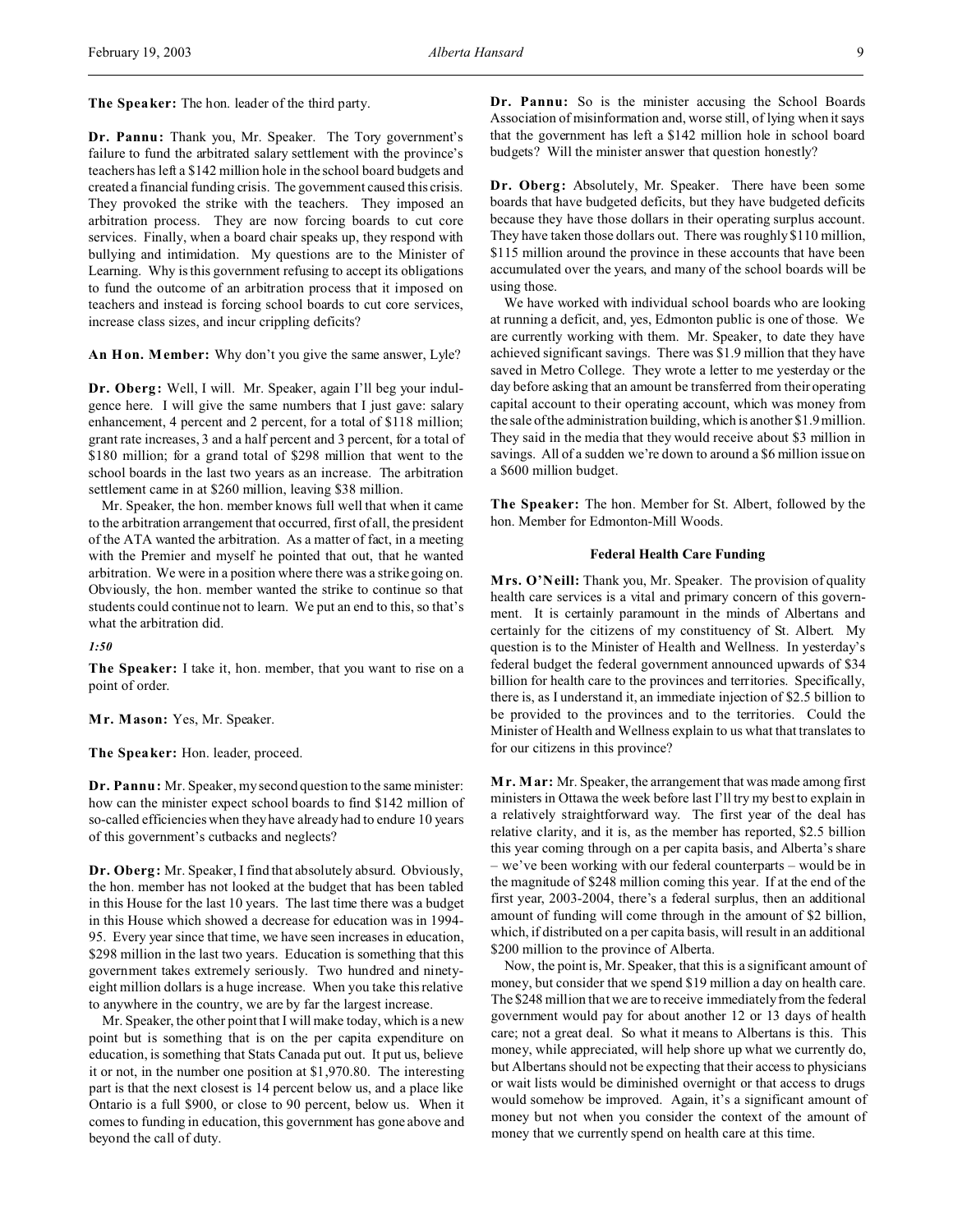**The Speaker:** The hon. member.

**Mrs. O'Neill:** Thank you, Mr. Speaker. Again to the same minister. My question is with respect to the federal targeted money that was mentioned among the breakdown of the billions of dollars. I want to ask the Minister of Health and Wellness if he could explain to Albertans how that targeted money is going to be translated, again, for us, the Albertans, in the health care provision.

**M r. Mar:** Well, Mr. Speaker, in the years after the first year of this deal, which is essentially a cash deal the first year, in the second year and out there is a great lack of clarity, and there's a lack of clarity in a number of areas. How much money will be provided by the federal government? The Prime Minister talked in the House of Commons about a \$17.3 billion deal over three years. His federal Treasury officials were briefing the media the next day in Ottawa saying that the amount of new money was really in the magnitude of \$10 billion, far short of anything recommended by either Senator Kirby's report or Mr. Romanow's report.

The issue is also muddied by the concerns about what will or will not qualify for these particular areas that were struck in the accord as being priorities, those areas being the issues of home care, diagnostics, catastrophic drug costs, and primary health care reform. As an example, Mr. Speaker, we previously used a federal primary health care reform initiative to fund our Health Link line, that will hook up everybody throughout the entire province by this summer to telephonic health advice, doctor-approved, nurse-delivered, 24 hours a day. That initiative was funded through federal primary health care reform moneys. When I asked federal officials, "If we expanded that Health Link line to an out-call service and not just an in-call service, would that qualify for the new pool of moneys for primary health care reform?" the answer was: we don't know because the definitions have not yet been established.

Finally, Mr. Speaker, there's a lack of clarity because we do not know how this money will be distributed. We don't know if it will be distributed on a per capita basis, which, of course, the province of Alberta would support, but if, for example, in the area of diagnostics the money is distributed on a needs basis, that money may end up going to other parts of Canada and might not ever make it west of the province of Ontario.

So it's for those reasons, Mr. Speaker, that the out-years lack clarity. It seems clear, however, that we'll have to wait for the next Prime Minister and the next government to be able to establish a deal for long-term, sustainable health care funding from the federal government.

**The Speaker:** The hon. member.

**Mrs. O'Neill:** Yes. Since the primary vehicle by which we receive the money for health from the federal government is through the Canada health and social transfer protocol agreement, my question to the minister here is: do we have any indication of how and when they are going to carve out moneys and specify moneys in that agreement that will be specifically related to the targeted areas?

**Mr. Mar:** Well, I should say, Mr. Speaker, that I have much time and much respect for the federal Health minister, Anne McLellan, and I will say that she and ministers of health and first ministers, as well, have much heavy lifting to do over the months to come to try to put some flesh on these bones that were established in the health accord. I think that there are some worthwhile things to pursue in the health accord, including setting aside money through a Canada health transfer, not CHST but a CHT. But with respect to the timing and the establishment of such methods of funding, I think we are probably some number of months away. Again, the federal commitment was for \$2.5 billion immediately. Our latest advice is that that may still be several months away from now, so we cannot rely on that money immediately.

**The Speaker:** The hon. Member for Edmonton-Mill Woods, followed by the hon. Member for Red Deer-North.

### *2:00* **Children's Services Adoption Web Site**

**Dr. Massey:** Thank you, Mr. Speaker. Placing wards of the government in caring, safe, and permanent homes is an objective all Albertans support. Handled properly, the Internet holds the promise of furthering such placements. My questions are to the Minister of Children's Services. How did the minister respond when cautioned that the Children's Advocate might object to some of the information on this site?

**M s Evans:** Mr. Speaker, I have never been told that the Children's Advocate might object to some of the information on the site. The wonderful part of this site is that it is picking up where *Wednesday's Child* leaves off, a program that has long duration but in the last five years funded by the Dave Thomas Foundation and initiated by the now Minister of Learning. We've seen a 70 percent success rate of the 30 children that annually were placed there.

Mr. Speaker, I would just identify a couple of things about that site. That site identified on television, coming into your living room, to probably over millions of viewers if you look at all of Alberta, not only the child but the diagnosis, some very descriptive things about the very special needs of the child. At no time did the opposition or, in fact, any other member of the public raise any concern in the years that this program successfully evolved and adoptions were in place that either triggered or set off any alarm bells with people in the department, including the co-ordinator of freedom of information and protection of privacy. Everybody said that this is very much similar to what had been done previously with the video clips that have been provided through the great work of CFRN TV, which is where that program was initiated.

So to the hon. member opposite, although there were extensive reviews conducted departmentally on the features of the web site, making sure that it was absolutely secure in terms of not being interactive and allowing people to access further information, there was nothing – in other words, behind the site – that would give cause for alarm. The site was launched and to the greatest extent has been positive.

**The Speaker:** The hon. member.

**Dr. Massey:** Thank you, Mr. Speaker. To the same minister: why wasn't the web site cleared with the Privacy Commissioner?

**M s Evans:** Mr. Speaker, perhaps my other hon. colleague might want to respond in terms of the structure in government for the organization of the freedom of information and privacy commissioner.

Quite frankly, the FOIP co-ordinator for our department is part of the government's structure under the Human Resources and Employment ministry. That co-ordinator provided us assurance that this site was appropriate, did not raise any concerns – I think that during the process of evolving, the site may have raised some issues – cleared the site, didn't identify that there was anything further. When the commissioner responded again later and said that he was wanting some investigation, we were pleased to comply.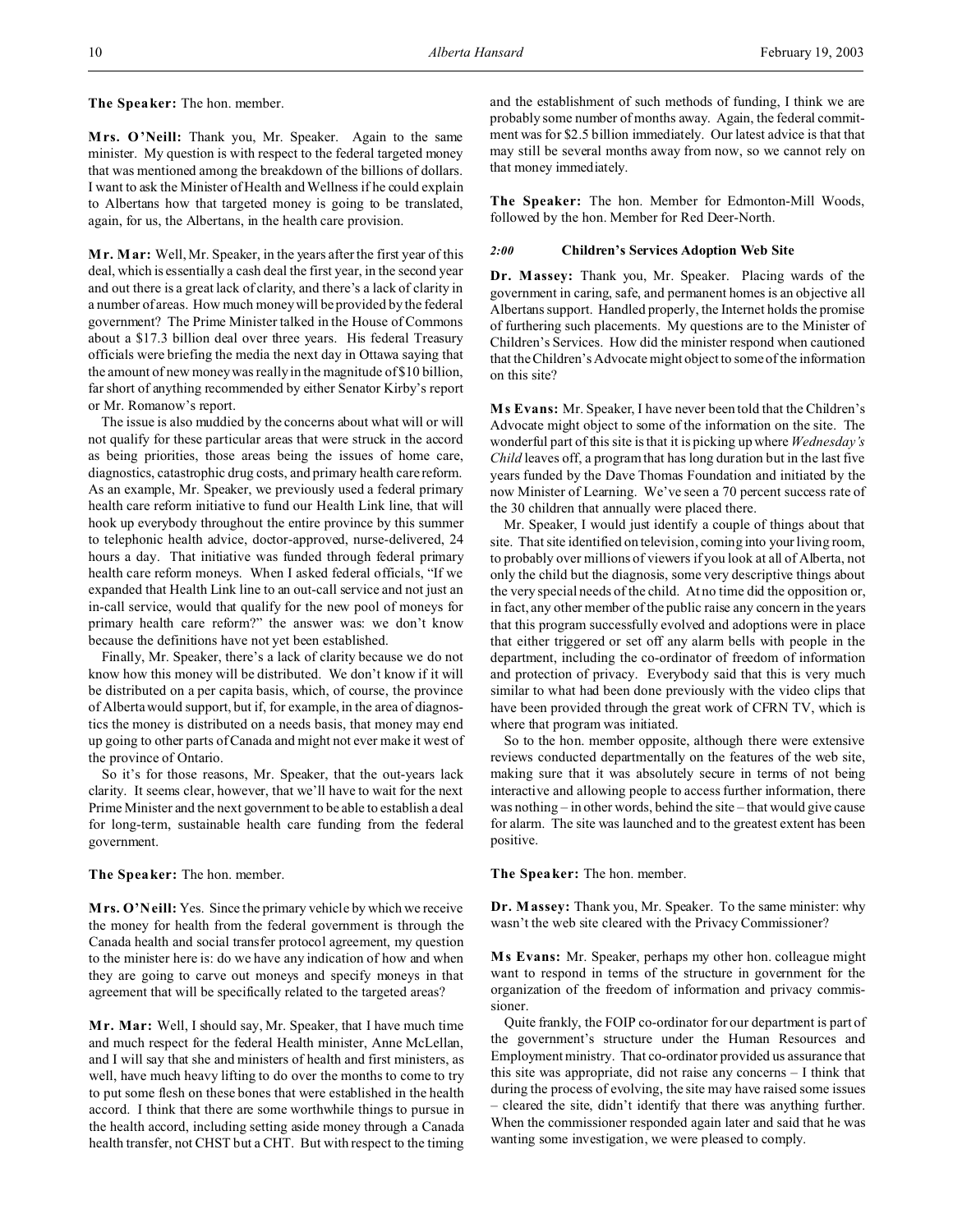Mr. Speaker, I think the question that we will still be addressing is: on the longer term, contextually, should the minister go further when approval has already been given by the co-ordinator? That's something that I've already been in discussion on with my hon. colleague the Minister of Government Services, and in the future perhaps we will iron out just exactly what level should be accelerated to the commissioner's position, but we were satisfied that we had accomplished our objectives in our discussion with the coordinator and his approval.

**The Speaker:** The hon. member.

**Dr. Massey:** Thank you, Mr. Speaker. Again to the same minister: was cost saving a consideration in the hasty launch of the site?

**M s Evans:** Well, Mr. Speaker, this site was not announced in haste. This site took a long time to prepare, and a lot of work was done by a lot of people to make sure that the site was appropriately done. Cost saving was never once mentioned, not to me, by any of the officials involved or anybody at all.

The one thing that has been stressed over and over and over again is that we've got in Alberta – and this is the true travesty – some 5,000 children who are permanent wards of the province who have not been able to be adopted, who have not been able to receive the benefit of a positive home. The web site, I believe, Mr. Speaker, with already 13 preliminary matches has shown some great success in enabling us to try and find proper homes for children.

**The Speaker:** The hon. Member for Red Deer-North, followed by the hon. Member for Edmonton-Gold Bar.

# **School Boards' Amalgamation**

**Mrs. Jablonski:** Thank you. Mr. Speaker, it is a top priority of this government to maintain the province's high-quality learning system. Alberta's students lead the country and much of the world on national and international tests. Our school boards have been an integral part of this success. My question is to the Minister of Learning. Is the Department of Learning going to reduce the number of school boards through amalgamation?

**Dr. Oberg:** Mr. Speaker, this was a question that was raised by a colleague of the hon. member as well as my own colleague. It came about from a meeting where we had 11 school boards sitting in one room at a time, 11 school boards of the greater Edmonton region sitting and talking about putting more resources into the classroom, more resources into education in general. I think the obvious question that came out of this was: "Is there any way that we can direct administration costs into the classrooms? Those administration dollars could be spent there." I responded by saying that the Commission on Learning will be looking at this. As a matter of fact, it was one of the questions that was in the paper that was put out, and I expect them to take a very serious look at it.

**Mrs. Jablonski:** To the same minister: will the Commission on Learning include considering the number of school boards that will best serve the interests of the student and best serve the communities as well as looking at the financial considerations?

**Dr. Oberg:** Mr. Speaker, first of all, when it comes to the number of school boards, we have reduced the number of school boards from roughly 120 down to the existing number of just over 60. I believe that local decision-making, that the grassroots process is very important in the school system.

In direct response to your question, the learning commission will be looking at all different factors. They have an open hand to look at all the factors when it comes to governance, and I would fully expect that they will be looking at the questions that you just asked.

**The Speaker:** The hon. member.

**Mrs. Jablonski:** Thank you, Mr. Speaker. To the same minister: when do you expect to receive the completed report from the learning commission?

**Dr. Oberg:** Mr. Speaker, initially the learning commission was due to report back at the end of June. They gave me their interim report at the end of January and at that time felt that they could not have a good, completed report by the end of June. They have subsequently stated that they would prefer to bring it in around the end of August or the first part of September. I told them that I would prefer to have it in in June, but over that preference was the preference to have a good, completed report, a good, thorough report, and that's what they will be doing. So I'm anticipating it towards the end of August or first part of September.

**The Speaker:** The hon.MemberforEdmonton-Gold Bar, followed by the hon. Member for Edmonton-Norwood.

# **Electricity Deregulation**

**M r. MacDonald:** Thank you, Mr. Speaker. As utility bills go up, this government's credibility goes down. A quick visit to the web site altaliberals.ab.ca will show just how expensive electricity has become as a result of this Conservative government's boondoggle, this \$9 billion boondoggle. Now we find out that municipally owned utilities are the next victim of this expensive power play. My first question is to the Premier. How is preventing future growth of the generating capacity of municipally owned utilities going to lower costs for consumers of electricity in this province?

**M r. Klein:** Mr. Speaker, it's all part of the general and overall deregulation scenario. If you're looking for easy answers, you need to look no further than the opposition benches. Their answer is always the same. At least I think it's the same, because we really don't know where they stand on this. Is it to reregulate or to spend more money? That might be their way, but it's not the Alberta way. *2:10*

I'd like to point some things out. The easy answer ignores the fact – and they ignore the fact because it's politically good for us. Naturally they would ignore it. They ignore the fact that the actual cost of power in Alberta is less than half of what it was when deregulation began on January 1, 2001. On January 1, 2001, it was 13.1 cents a kilowatt-hour. Today it is 6.4 cents. That easy answer ignores the fact that with or without deregulation power generated by natural gas, as that price of natural gas is going up, naturally will be more expensive, then, when natural gas prices are high. I mean, it's quite natural that those prices will go up. The easy answer – and this is something they fail to mention; they fail to mention it all the time – ignores the fact that regulation helps hide or subsidize the true cost of power.

But what the opposition doesn't mention is the collective \$100 billion – can you understand? One hundred billion dollars – taxpayer-supported debt for electricity generation that Canadian consumers in other provinces will eventually have to pay. They never mention that. They never mention that in Ontario, for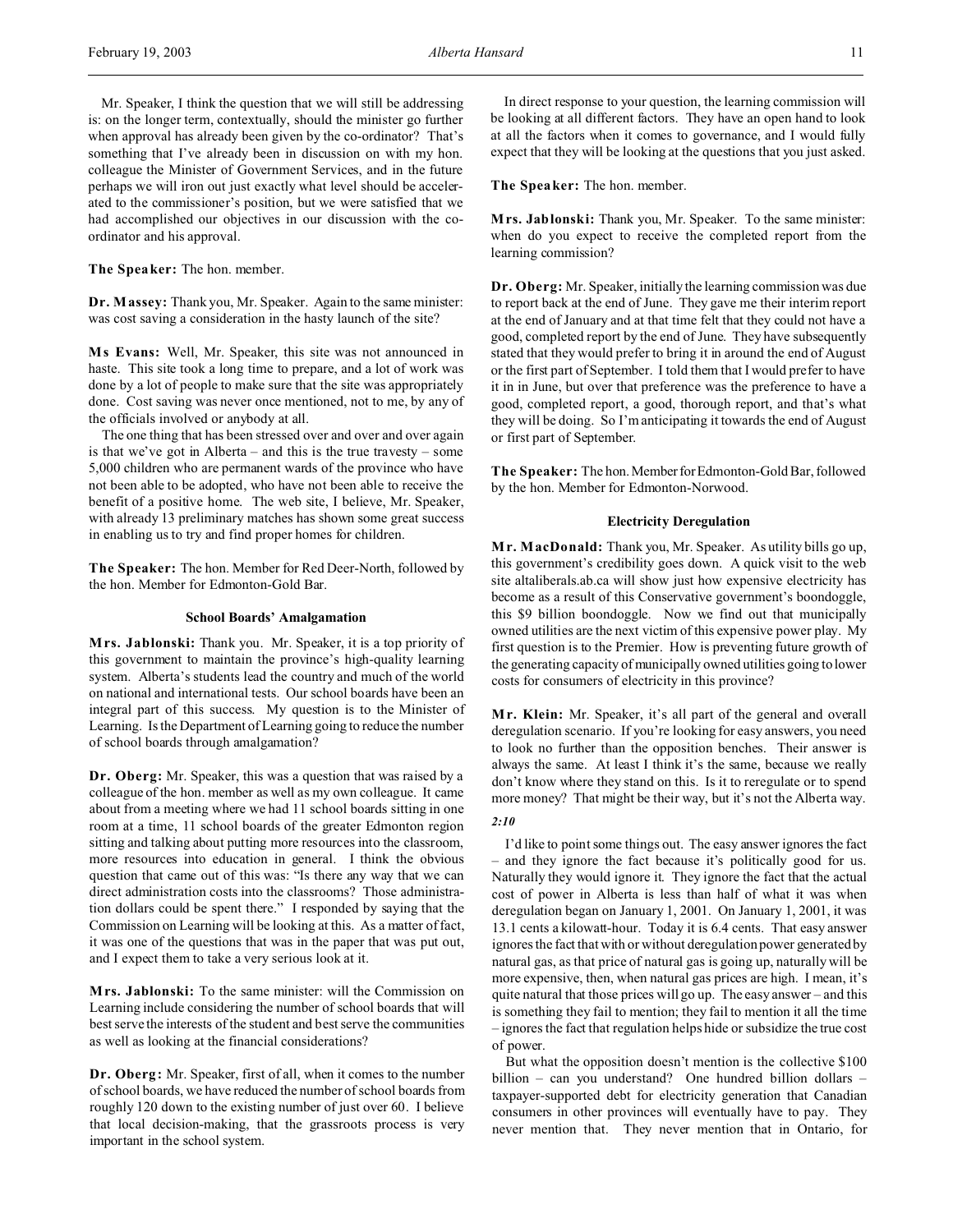example, every person in that province owes \$2,875 in an electricity debt. That's \$11,500 for a family of four. They never get out there and spread that word. I hope that you do. I hope that you do. We know that public debt is the Liberal way, Mr. Speaker. Public debt is the Liberal way.

**M r. MacDonald:** Given that the easy answer for the Premier is a visit to altaliberals.ab.ca to see just exactly how much Alberta consumers can save from your electricity deregulation scheme, why does this government continue to attack local governments' rights to provide utilities to citizens at the lowest possible cost?

**M r. Klein:** Mr. Speaker, we don't. But I would hope, in the interest of honesty, in the interest of political honesty, something the Liberals always strive for, I think, that they would put on their web site so all can see that every person in the province of Ontario owes a \$2,875 electricity debt, \$11,500 for a family of four. Put that on your web site and smoke it.

**M r. MacDonald:** Mr. Speaker, I'm shocked at the Premier's reaction.

Why must Alberta consumers always take a backseat to this government's big business friends who are doing nothing but promoting electricity deregulation? The ultimate cost is always paid by the consumers of this province through higher bills.

**M r. Klein:** Mr. Speaker, relative to the question I'll have the hon. minister respond.

**M r. Smith:** Mr. Speaker, the Premier is quite right when he says that the debt in Ontario that is supported by taxpayers is \$2,875. In fact, in Manitoba, a long-held ND bastion, that debt is \$7,200, and in Quebec it's \$5,500.

Mr. Speaker, the only people in here who have ever supported big business sit over there in the ND area. We're saying that we have real time, real pricing, transparent – we talked about a Speech from the Throne that talked about the value of our children. This government will not mortgage their future by artificially subsidizing electricity rates.

**The Speaker:** The hon. Member for Edmonton-Norwood, followed by the hon. Member for Edmonton-Ellerslie.

### **Nonrenewable Resource Revenue**

**M r. Masyk:** Thank you, Mr. Speaker. My constituents have been phoning, asking questions about rising natural gas and oil prices and how they affect the provincial revenues. To the Minister of Energy: how much money has the Alberta government collected in nonrenewable resource revenue and freehold mineral tax over the last three years, and how has it been spent?

**M r. Smith:** Mr. Speaker, as much as this could be an extended answer, let me be extremely brief yet salient because it's important, because no other province in this dominion shares such a great wealth. In fact, in the year 1999-2000 our revenues were \$4.7 billion. In the bonanza year, where gas ran to over \$10 a gigajoule, the revenue for that year was over \$10.8 billion. In fact, in 2001- 2002 it was \$6.5 billion. We estimate that it'll be around that area this year. Unlike the bonanza year, if you will, where it hit \$10.8 billion, natural gas has not hit that plus \$10 threshold in the last quarter. So that's \$22 billion over the last three fiscal years, 32 percent of total government revenue, and that was put into general

revenue and was used to provide funding for key services. For example, it runs the health budget on an annual basis.

**The Speaker:** Okay, hon. minister. We'll probably have a budget debate sometime this session as well. The hon. member.

**M r. Masyk:** Thank you, Mr. Speaker. Again to the same minister: will Alberta continue to have such high revenues in nonrenewable resource revenue and freehold mineral tax in the future? Thank you.

**M r. Smith:** Mr. Speaker, I think that this year could accurately be described as one of uncertainty given the situation in the Middle East – the Iraqi situation has led to a war premium on oil – as well as the situation in Venezuela. The general strike in Venezuela has reduced shipments and increased the price of heavy oil. Alberta is known for its abundance of heavy oil, and the spread between light and heavy has never been so narrow. So there's ample evidence to show that this year, as a result of those two effects, has shown us some bonus revenue that wouldn't be expected in the future.

However, Mr. Speaker, natural gas continues to be a fuel of choice. We've had wonderful blizzards and great cold weather in the market area in the east. That demand for this product has continued to drive up the price. It's a freely traded commodity. It's a commodity that we use. We get good prices because we don't have pipeline costs to pay, but it's one that we believe, as the business plan states – I would rather be conservative than liberal in our estimates – still will continue to provide good, strong funding sources for this government.

**The Speaker:** The hon. member.

**M r. Masyk:** Thank you, Mr. Speaker. In addition to royalty resource revenue, the government of Alberta has a fuel tax of 9 cents a litre of gasoline. Could the Minister of Transportation please explain where this revenue goes? He can identify Anthony Henday separately.

**Mr. Stelmach:** Of the 9 cents a litre that the Alberta government collects in fuel tax, every penny is invested in road infrastructure either through capital grants to municipalities or on the provincially owned highway network system. Unfortunately, though, of the 10 cents of federal tax that is collected, I can assure you that none of that comes back to the province, at least at this particular time.

### **Energy Conservation Initiatives**

**M s Carlson:** Mr. Speaker, as a result of government bungling, energy prices have skyrocketed, and this province is not one step closer to meeting greenhouse gas emission targets. For five years the Official Opposition has been urging the government to show some environmental leadership by starting a retrofit loan fund. As other provinces have realized, helping consumers make expensive home retrofits with revenue-neutral loan funds is smart and effective. My questions today are to the Minister of Environment. Why doesn't this minister explain to his colleagues that demand-side management like home retrofits save energy and are important initiatives for preserving the environment and reducing Alberta's greenhouse gas emissions?

*2:20*

**Dr. Taylor:** Well, Mr. Speaker, that's exactly why this government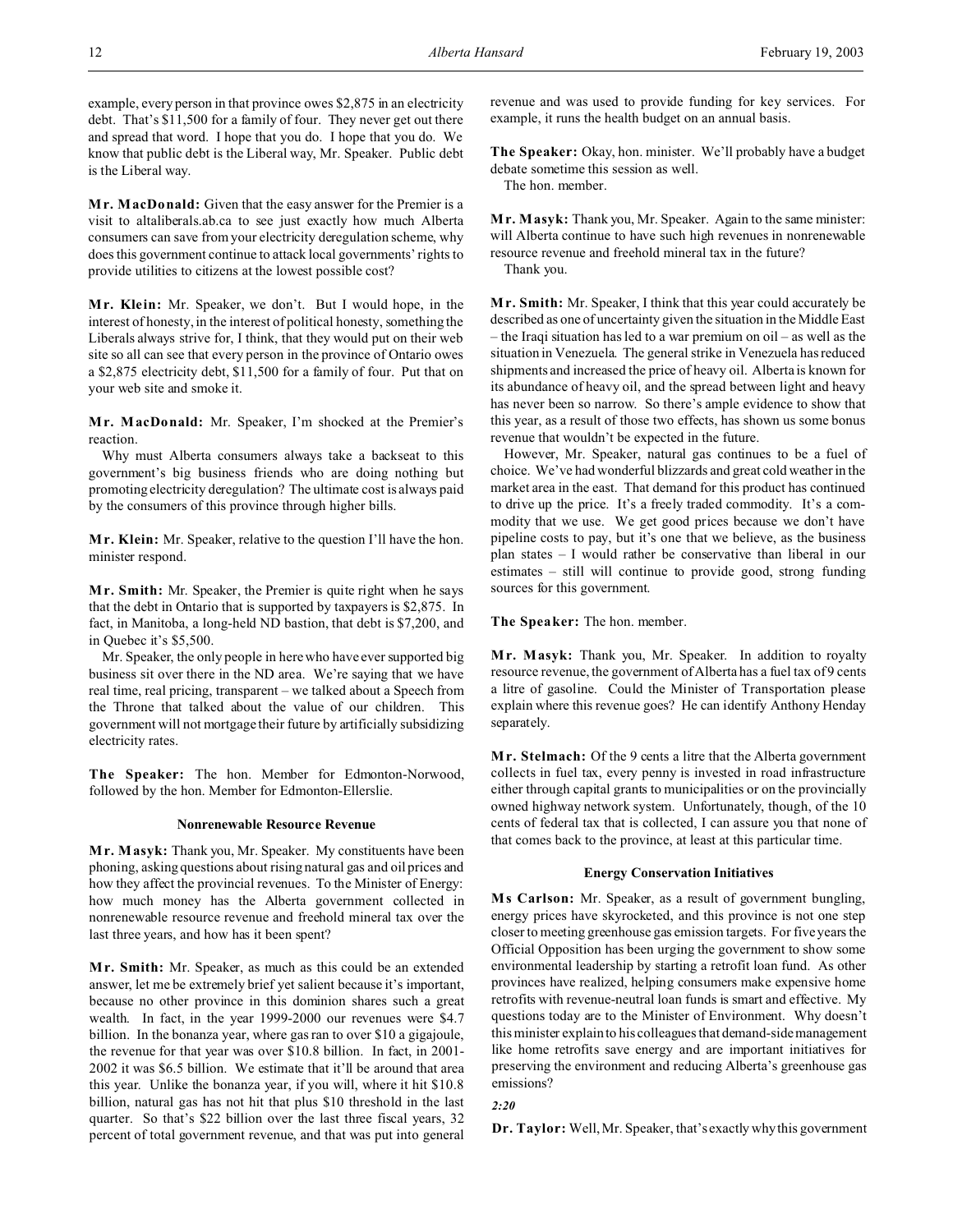has established and funded Climate Change Central, an organization that's at arm's length from government, to look at these issues. In fact, we have further funded an office of energy efficiency. They have a different title for it now; it's just up and running. One of the things they will be investigating is the ways that consumers can actually save energy and what will encourage consumers to save energy. Is there a possibility that this organization may at some stage look at exactly what the member is talking about? That's for the organization to determine, but they will be looking at all options to encourage consumers to save energy.

**M s Carlson:** Well, Mr. Speaker, since Climate Change Central has been in operation for five years and has so far accomplished absolutely nothing, will this minister admit to this Assembly and to the province that that was just another committee struck to do nothing, just to try and make this government look good when they refused to take any action?

**Dr. Taylor:** Mr. Speaker, I have to take exception to her comments, and I will get her the annual reports of Climate Change Central for the last several years and all the activities that have been accomplished. For instance, last year they organized at the University of Alberta a conference and a structure for emissions trading. Presently, they're working and talking to organizations about emissions trading, how those structures should be organized. I can go on and on and on with the activities that Climate Change Central has done, but rather than doing that, I'll simply forward to her the annual reports of Climate Change Central.

I think she should actually apologize to Climate Change Central for saying that they have done nothing.

**M s Carlson:** Mr. Speaker, I'm just expressing the concerns I hear from people from Climate Change Central themselves.

Will this minister just do the right thing and commit to helping move this government out of the Stone Age and forward on an environmental policy by committing today to bring forward a retrofit loan program that will be revenue neutral for you guys that will help consumers move forward on this issue and save them some money?

**Dr. Taylor:** Mr. Speaker, once again, I don't think her constituents have talked to her about the ineffectiveness of Climate Change Central. I don't believe it.

In the larger issue, Mr. Speaker, I will say that we have as a government, very clearly, a climate change action plan, an action plan that we will be committing dollars to, I believe, in the upcoming budget  $-1$  hope  $-$  and we will be doing that as we go forward. Certainly the members of the opposition will see that we do have a commitment. We're presently talking to various industrial sectors about sectorial agreements as to how they can reduce greenhouse gases at an industry level, and we will continue with our planned investment in innovation and technology sectorial agreements, consumer buy-in among other issues.

**The Speaker:** The hon. Member for Edmonton-Highlands.

# **Education Funding**

*(continued)*

**M r. Mason:** Thank you very much, Mr. Speaker. I'm currently touring schools in my Edmonton-Highlands riding. What I see are schools like Eastglen high school, that is desperately in need of some upgrades and refurbishing. I see schools like Rundle elementary, where excellent programs to help high-needs students learn are

threatened. What I see, what parents and teachers see is an attempt to preserve excellence in the face of a government-created crisis in our schools. My question is to the Minister of Learning. Does the minister agree with his colleague the chair of the Tory Edmonton caucus when he talks about the schools funding crisis as being part of a concerted effort by the school boards and the school industry, including teachers, to make sure that they are at the head of the line for public dollars?

### **The Speaker:** The hon. minister.

**Dr. Oberg:** Thank you, Mr. Speaker. First of all, I would definitely, definitely not call this an educational funding crisis. As I illustrated earlier in a response, we're talking 1 percent of a budget, that we will go in and attempt to work with the Edmonton public school board to take a look at and find out if there are ways that those dollars can be saved.

Our teachers are very highly valued professionals. Right now our teachers are at the highest level of any teachers in Canada when it comes to payment. The last arbitration settlement put them there. The dollars have flowed to the school boards in order to pay for those settlements. Again, I don't want to have to reiterate for the third time this question period about how many dollars we've put into the education system. We've put more money in the education system than any other province in Canada and, I would hesitate to say, perhaps any state in the U.S. as well.

Mr. Speaker, our results are number one in the world. Our teachers are the highest paid in the country. We spend more money than anyplace else in the country, yet you call this a crisis.

# **The Speaker:** The hon. member.

**M r. Mason:** Thank you, Mr. Speaker. Well, we call it a crisis indeed.

What does the minister have to say to parents who are concerned about the crisis in our schools? Or are they also part of the so-called school industry?

**Dr. Oberg:** Mr. Speaker, what I would say to those parents who are concerned about their children is: absolutely, I'm concerned about my children every day. I want to ensure that the education system that is there continues to be there. One of those ways that the education system will continue to be there is through fiscal responsibility. It's my job as Minister of Learning to ensure that fiscal accountability. It's my job as Minister of Learning to ensure that we continue to be number one in the world, and that's a challenge that I take very seriously.

**The Speaker:** The hon. member.

**M r. Mason:** Thank you very much, Mr. Speaker. Will the minister, then, tell parents who are concerned about crumbling schools, ballooning class sizes, and threatened programs caused by 10 years of Tory cuts why sending in the auditors is the answer to the school crisis?

**Dr. Oberg:** Absolutely, Mr. Speaker. First of all, I'll reiterate again – there seems to be a lack of listening in the Assembly today – that there has not been a cut in education since 1994-1995. The education system took the lowest percentage cut of any department when we went through it in 1993. Since that time, education funding has increased dramatically. Since 1995 education funding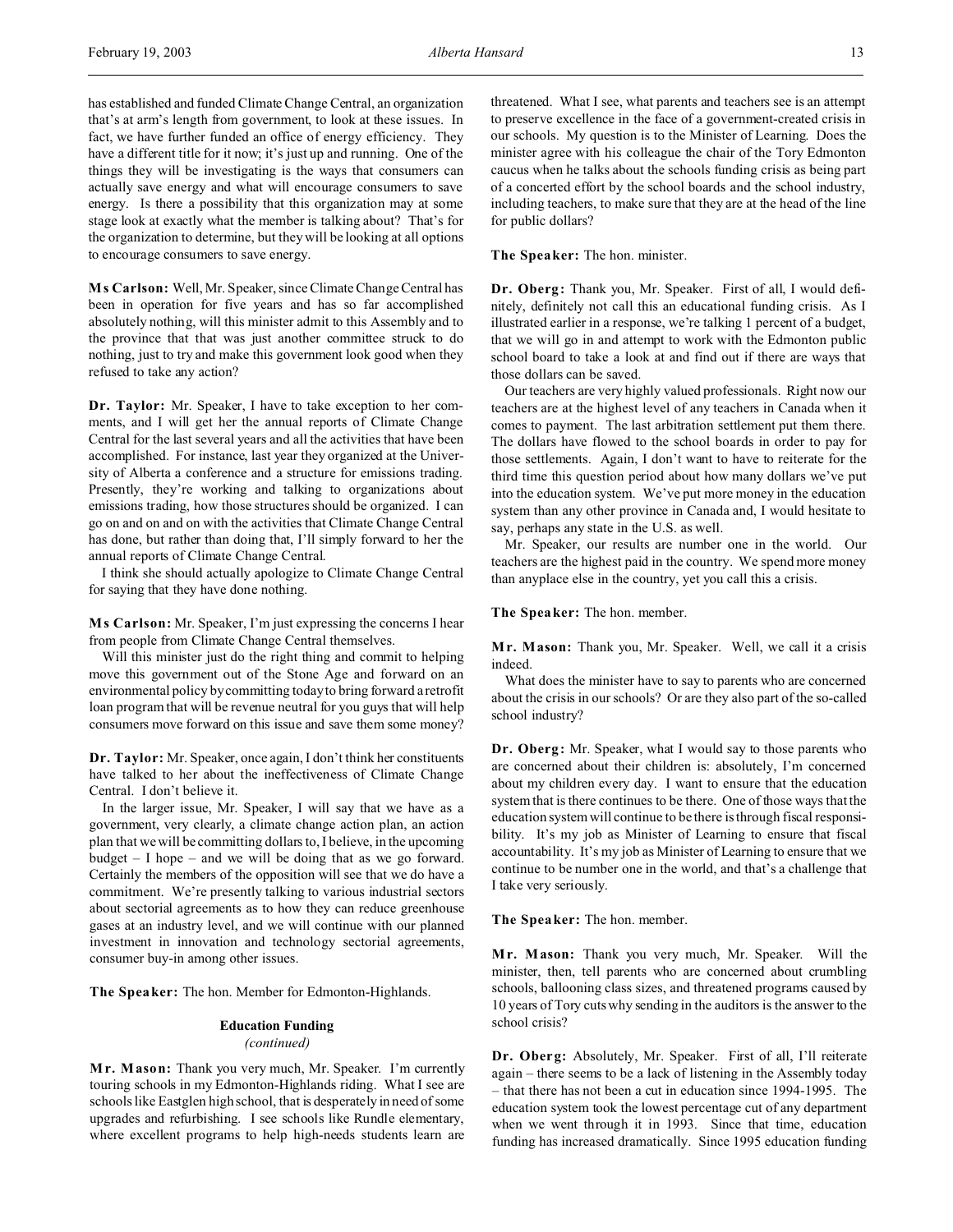has increased 46 percent. Over that same time frame we've seen a 6 percent increase in the number of students.

So I guess my message to the parents is that it is not a crisis. The reason we're going in with an audit team is because the Edmonton public school system is such a decentralized system that dollars are being put out to the schools, and realistically we're looking at where those things are spent. We have some schools that are running a large surplus. We have other schools of the 208 schools in Edmonton public that are running deficits. Quite simply, we're going to go in there and work with Edmonton public to find ways that they can achieve the savings so that they can balance their budget.

#### head: **Recognitions**

### **Strathcona-Tweedsmuir School Avalanche Victims**

**M r. Tannas:** Mr. Speaker, on Saturday, February 1, 2003, Alberta suffered a great loss when seven grade 10 students from Strathcona-Tweedsmuir school tragically lost their lives in an avalanche. Together with their families, friends, teachers, and classmates we mourn the loss of Ben Albert, Daniel Arato, Scott Broshko, Alex Pattillo, Michael Shaw, Marissa Staddon, and Jeffrey Tricket.

When we think of young people, our first thoughts are of the excitement and enthusiasm that they show each and every day, excitement for life, for learning, for experiencing new challenges. This tragedy has touched all Albertans. Perhaps we may find comfort and encouragement in the words from David Brower's *Let the Mountains Talk, Let the River Run*: "A ship in harbour is safe, but that is not what ships were built for."

May God bless Ben, Daniel, Scott, Alex, Michael, Marissa, and Jeffrey and all those who suffer their loss.

**The Speaker:** The hon. Member for Clover Bar-Fort Saskatchewan.

# **World's Longest Hockey Game Cancer Research Fund-raiser**

**M r. Lougheed:** Thank you, Mr. Speaker. It's with great pleasure that I rise to bring recognition and congratulations to a dedicated group of individuals, led by Dr. Brent Saik of Ardrossan, who this past weekend succeeded in breaking the Guinness world record for playing the longest hockey game.

Dr. Saik and his teammates played their game until 4 p.m. on Sunday, ending 80 hours of play, surpassing the previous record by 11 hours. Dr. Saik, the goaltender for the blue team, defeated the white team by a score of 650 to 628. Even more impressive is the amount of money raised by these players for the Cross Cancer pediatric research centre. The initial goal was to raise \$50,000. They doubled that, and the money is still coming in.

In addition to the 40 players, also to be commended are the dozens of dedicated volunteers who kept the game going. I ask that all members of the Legislature join me in congratulating Dr. Brent Saik and his teammates and the volunteers for their dedication to the game of hockey and, moreover, their generous donation to the Cross Cancer pediatric research centre.

Thank you.

#### *2:30* **Barb Tarbox**

**Dr. Taft:** Mr. Speaker, in recent months we've all heard of the campaign of Barb Tarbox to encourage people to quit smoking. Barb, who is dying of cancer caused by her own smoking, has given all of us a new model of courage, and she deserves all the tributes she is receiving.

Today I want to make a point of recognizing the courage and commitment of Barb's husband, Pat, and her daughter, Mackenzie. Pat and Mackenzie are sharing the last days of their wife and mother, the most important person in their lives, with thousands of others. At a point when anyone else would be demanding privacy and time for themselves and their family, Pat and Mackenzie are providing the time and space for Barb to carry out her campaign. They are making a sacrifice that none of us would want to make, and they deserve our gratitude and respect because of it. Barb's campaign will change the lives of many people for the better, and we will long remember her because of it. We must also remember the contribution her husband and daughter are making so that this campaign is possible.

Mr. Speaker, I'm sure every member of this Assembly will join me in recognizing the contribution Pat and Mackenzie Tarbox are making to a better world.

Thank you.

**The Speaker:** The hon. Member for Calgary-Buffalo.

### **Pierre Lueders and Giulio Zardo**

**Mr. Cenaiko:** Thank you very much, Mr. Speaker. On behalf of all Albertans it's my pleasure to congratulate Pierre Lueders and Giulio Zardo, members of the Canada One two-man bobsled team. On Sunday this duo won a silver medal at the world bobsled championships in Lake Placid, New York. Mr. Zardo hails from Quebec, while Mr. Lueders resides in Alberta.

We are extremely proud of this team's accomplishments. Winning a medal is an incredible feat. Overcoming a number of obstacles to achieve this success makes it even more remarkable. This team has been together just for one year, so this medal is a tribute to their hard work over the past 12 months and ability to reach this level of distinction in such a short time. The duo also faced formidable weather during the competition. Temperatures dropped to minus 36 degrees Celsius, and winds reached more than 35 kilometres per hour. While other teams canceled their training runs, this team braved the cold to continue practising. Such commitment to excellence is an example to all of us.

We are extremely fortunate to have Mr. Lueders with us today, and it's my honour to introduce him to the Members of this Legislative Assembly. I invite him to stand and receive the warm welcome and congratulations of this House.

**The Speaker:** The hon. Member for Edmonton-Ellerslie.

### **Calvary Community Church**

**M s Carlson:** Thank you, Mr. Speaker. Today myself and my colleague from Edmonton-Mill Woods would like to recognize the Calvary Community Church in Mill Woods for theiroutstanding part of the programming that focuses on single parents and their families. As a part of their programming they have Just Me and the Kids single-parent support groups, which include Tuesday night dinners where the whole family can come for \$1, parenting courses, programming specifically for the kids. They provide letters to single parents to be able to get their taxes done for free. They have the Care Closet, which is a clothing bank. They provide food to carry families over as required, and they make sure the kids and even the moms have gifts at Christmas and Mother's Day and birthdays. They also provide celebration meals such as Thanksgiving and Christmas dinners.

We would like to thank this church for providing services that are greatly needed and very much appreciated in our community.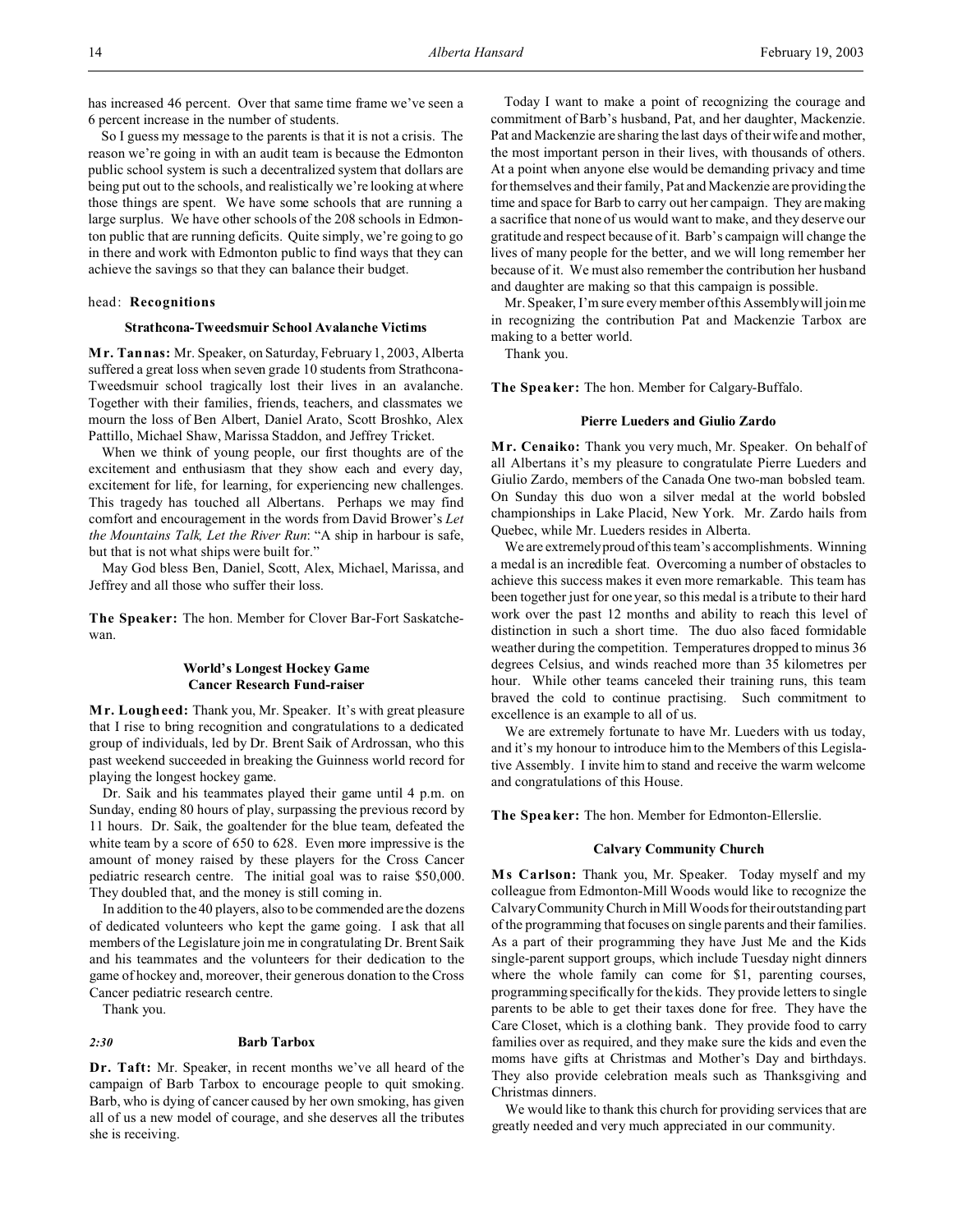**The Speaker:** The hon. Member for Spruce Grove-Sturgeon-St. Albert.

# **Bellerose High School Marathon Hockey Game**

**Mr. Horner:** Thank you, Mr. Speaker. Today I rise to recognize the courageous students from Bellerose composite high school in St. Albert who also took part in a grueling 79 hour and 59 minute hockey marathon. Out of respect for their marathon counterparts in Sherwood Park who were raising money for cancer, the students gracefully declined to go over the 80-hour point to ensure that their counterparts would receive the Guinness book record for the longest hockey game ever played. Not only did the students show class and character by allowing this to happen and the record to be received, but they also gave \$2,000 of their own fund-raising for their school to cancer research.

Forty students took part, but I would like to give special recognition to two of the student organizers, Brandon Jansen and Jeff Beaton. There were also two young ladies who took part in this painstaking game, Sue Beaudette, who finished the match, and Venessa Langhorn, who actually got quite ill and could not finish the event.

Once again, I would like to congratulate all the participants and volunteers from Bellerose composite high school in this outstanding display of heart and determination.

Thank you.

# **Freedom to Read Week**

**Mr. Vandermeer:** Mr. Speaker, today I'm delighted to rise in recognition of the 19th annual Freedom to Read Week, February 23 to March 1, to reaffirm the importance of open access to reading materials. All Canadians have the fundamental right to have access to all expressions of knowledge, creativity, and intellectual activity and to express their thoughts publicly, as embodied in the nation's Bill of Rights and the Canadian Charter of Rights and Freedoms. This basic right is essential to the health and development of our society and democracy itself.

Writers, publishers, librarians contribute to this freedom by making it possible for readers to choose freely what they read. Our librarians mark Freedom to Read Week by setting up displays and holding special events such as public readings and book displays about access to information and freedom of expression. Freedom to read can never be taken for granted. It is part of a precious heritage that allows us to choose what materials we read and take home from our local library.

Mr. Speaker, on behalf of the Minister of Community Development and all members of the Assembly I am pleased to support our libraries and Freedom to Read Week.

### head: **Presenting Petitions**

**The Speaker:** The hon. Member for Calgary-Shaw.

**Mrs. Ady:** Thank you, Mr. Speaker. I rise today to present a petition signed by 2,600 Albertans, and incidentally my constituents, representing the communities of Douglasdale, McKenzie Lake, and Chaparral petitioning the provincial government to request immediate funding for six much-needed schools on the Calgary board of education's capital plan list for 2002-2003.

### head: **Notices of Motions**

**The Speaker:** The hon. Member for Edmonton-Mill Woods on a Standing Order 15 motion.

**Dr. Massey:** Thank you, Mr. Speaker. I give notice that under Standing Order 15(2) I intend to raise a matter of privilege and, further, or in the alternative, contempt of the House.

**The Speaker:** The hon. Member for Edmonton-Strathcona on a Standing Order 30.

**Dr. Pannu:** Thank you, Mr. Speaker. Pursuant to Standing Order 30 and after having provided your office with appropriate notice, I wish to inform you that upon the completion of the daily Routine I will move to adjourn the ordinary business of the Assembly to hold an emergency debate on a matter of urgent public importance; namely, the genuine emergency resulting from the government's failure to properly fund school boards for arbitrated salary settlements, operations and maintenance grants, and grade 10 credits.

Thank you.

### head: **Introduction of Bills**

**The Speaker:** The hon. Member for Grande Prairie-Smoky.

# **Bill 3 Electric Utilities Act**

**M r. Knight:** Thank you, Mr. Speaker. I request leave to introduce Bill 3, the Electric Utilities Act.

Changes to the Electric Utilities Act will build on Alberta's competitive environment and ensure a more level playing field to help attract new entrants into Alberta's competitive electricity market. Mr. Speaker, this is yet another example of Alberta's leadership in North America, and it represents another step in the right direction for our province and for all Albertans.

Thank you.

[Motion carried; Bill 3 read a first time]

**The Speaker:** The hon. Government House Leader.

**M r. Hancock:** Thank you, Mr. Speaker. I'd move that Bill 3 be moved onto the Order Paper under Government Bills and Orders.

[Motion carried]

**The Speaker:** The hon. Member for Medicine Hat.

# *2:40* **Bill 4 Alberta Personal Income Tax Amendment Act, 2003**

**M r. Renner:** Thank you, Mr. Speaker. I request leave to introduce a bill being Bill 4, the Alberta Personal Income Tax Amendment Act, 2003.

Mr. Speaker, this bill will introduce amendments to provincial legislation, bringing it into consistency with federal and personal income tax legislation.

[Motion carried; Bill 4 read a first time]

**The Speaker:** The hon. Government House Leader.

**M r. Hancock:** Thank you, Mr. Speaker. I'd move that Bill 4 be moved onto the Order Paper under Government Bills and Orders.

[Motion carried]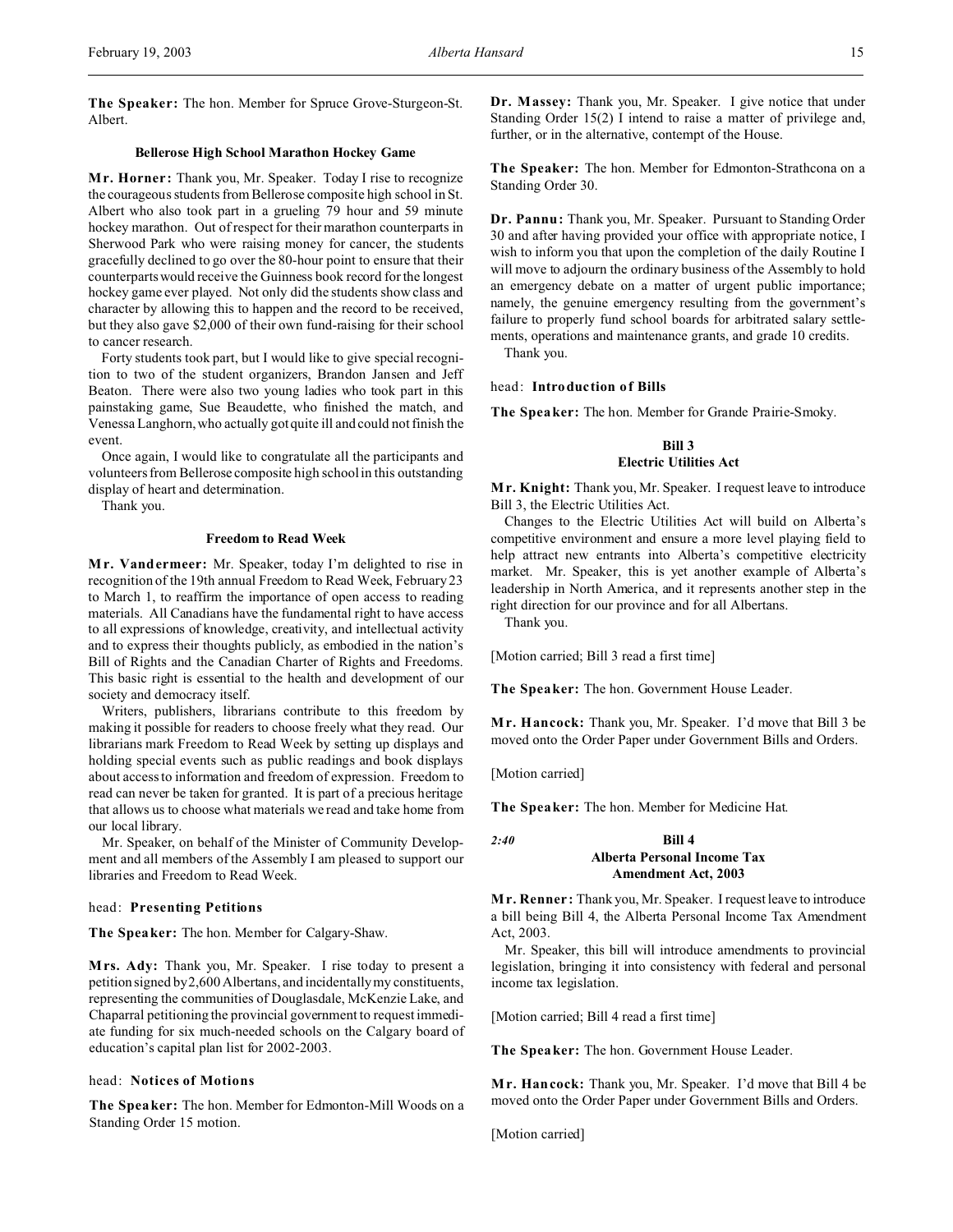**The Speaker:** The hon. Member for Dunvegan.

### **Bill 5**

# **Line Fence Amendment Act, 2003**

**Mr. Goudreau:** Thank you, Mr. Speaker. I rise today to request leave to introduce Bill 5, the Line Fence Amendment Act, 2003.

Mr. Speaker, this bill will clarify the spirit of the Line Fence Act, which provides direction to neighbouring landowners who share a common fence for the raising and containment of livestock.

[Motion carried; Bill 5 read a first time]

**The Speaker:** The hon. Government House Leader.

**M r. Hancock:** Thank you, Mr. Speaker. I'd move that Bill 5 be moved onto the Order Paper under Government Bills and Orders.

[Motion carried]

**The Speaker:** The hon. Member for Edmonton-Beverly-Clareview.

# **Bill 11 Auditor General Amendment Act, 2003**

**M r. Yankowsky:** Thank you, Mr. Speaker. On behalf of the hon. Member for Calgary-Foothills I beg leave to introduce Bill 11, the Auditor General Amendment Act, 2003.

The amendments are designed to add further clarification to the Auditor General Act.

[Motion carried; Bill 11 read a first time]

**The Speaker:** The hon. Government House Leader.

**M r. Hancock:** Thank you, Mr. Speaker. I'd move that Bill 11 be placed on the Order Paper under Government Bills and Orders.

[Motion carried]

# head: **Tabling Returns and Reports**

**The Clerk:** Pursuant to Standing Order 37.1(2) I wish to advise the House that the following document was deposited with the Office of the Clerk on behalf of the hon. Dr. Oberg, Minister of Learning: an excerpt from the Alberta Teachers' Association brief and general argument submission to the arbitration tribunal under the Education Services Settlement Act.

**The Speaker:** The hon. Minister of Justice and Attorney General.

**M r. Hancock:** Thank you, Mr. Speaker. I rise today on behalf of the Premier to file with the Assembly a letter from Mayor Bill Smith of the city of Edmonton regarding recommendations of the Alberta Electoral Boundaries Commission. The letter notes a motion passed by Edmonton city council that calls on the government to direct the commission to maintain Edmonton's current number of seats in the provincial Legislature. The letter is being tabled at Mayor Smith's request.

**The Speaker:** The hon. Member for Highwood.

**M r. Tannas:** Thank you, Mr. Speaker. I wish to table five copies

of a petition with over 370 signatures from Highwood and area residents requesting that the government of Alberta allow "Special Constables to enforce provincial statutes on Primary and Secondary Hwy's within the jurisdictional boundaries of our towns and villages."

**M r. Lougheed:** Mr. Speaker, today I rise to table with the Assembly copies of a letter from our Premier to Dr. Brent Saik, the organizer of the longest hockey game in history and fund-raiser for cancer.

**The Speaker:** The hon. Member for Edmonton-Centre.

**M s Blakeman:** Thank you very much, Mr. Speaker. I'd like to table five copies of an announcement of a new awards program to recognize individual Albertans for outstanding achievements and contributions to the arts in the province. This announcement was made during the Canadian Conference of the Arts annual awards presentation which was held here in Edmonton in the fall.

Thank you.

**The Speaker:** The hon. Member for Edmonton-Riverview.

**Dr. Taft:** Thank you, Mr. Speaker. I'm rising today to table copies of a letter from a seniors couple in my constituency who are living on a fixed income, and they're forwarding a notice from their landlord that says, "We were hoping to stabilize rents and expenses but due to utility deregulation, rents must again increase."

Thank you.

**The Speaker:** The hon. Member for Edmonton-Gold Bar.

**M r. MacDonald:** Thank you very much, Mr. Speaker. I rise this afternoon to table over 1,500 signatures from Albertans from places like Rochester, Elk Point, Edmonton, Coalhurst, St. Albert, Calgary, Lethbridge, Slave Lake, Rosemary, Wetaskiwin, and Sherwood Park, just to name a few of the locations. These 1,500 Albertans are urging the Legislative Assembly and particularly this government to "reinstate natural-gas rebates immediately," whether it's an election year or not.

Thank you.

**The Speaker:** The hon. Member for Edmonton-Strathcona.

**Dr. Pannu:** Thank you, Mr. Speaker. I have two tablings. I first table an Alberta School Boards Association publication, *Hot News*, dated February 7, 2003. The ASBA is concerned with the crisis in our education system. The \$142 million hangover from the teachers' arbitration is causing and forcing the school boards to lay off teachers and cut services to students. That's the first one.

The second tabling is the appropriate number of copies of a letter addressed to me by Mr. Richard Grynas of Edmonton. This is dated February 5, and in this one Mr. Grynas expresses grave concern about the crisis in education that's simply been deepened by the government's refusal to pay for the additional costs to school boards that arise from the arbitrated settlements for teachers' salaries.

Thank you, Mr. Speaker.

**The Speaker:** The hon. Member for Edmonton-Highlands.

**M r. Mason:** Thank you very much, Mr. Speaker. I'm tabling today a letter from Sheila Greer of Edmonton dated February 7, 2003, and addressed to the Premier. She's asking the Premier to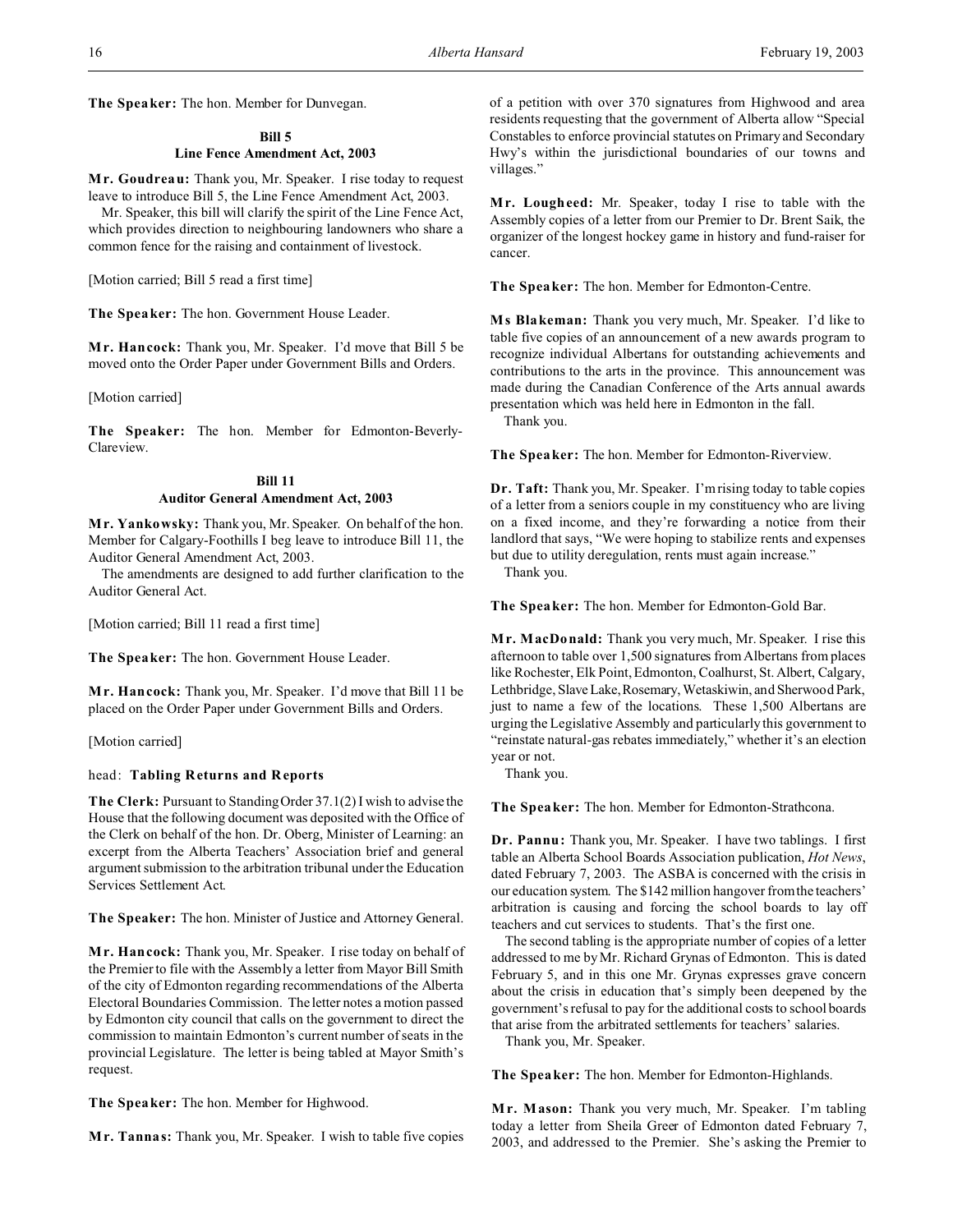allocate sufficient funding to the province's education system so that the crisis in our schools may be averted. She's also complaining of the behaviour of the Minister of Learning.

**The Speaker:** The hon. Member for Calgary-Shaw.

**Mrs. Ady:** Thank you, Mr. Speaker. I rise today to table the appropriate number of copies of 855 letters that I received from constituents regarding provincial funding for the Calgary Catholic school district. Four copies of the tabled letters have already been deposited with the Clerk's office due to the volume.

Thank you.

**The Speaker:** Hon. members, pursuant to the Legislative Assembly Act I table with the Assembly the appropriate copies of the Members' Services Order 1/03, being Constituency Services Amendment Order (No. 11).

As well, pursuant to section 63(2) of the Freedom of Information and Protection of Privacy Act I am pleased to table with the Assembly the annual report of the Information and Privacy Commissioner covering the period April 1, 2001 to March 31, 2002.

Pursuant to section 10 of the Electoral Boundaries Commission Act I am pleased to table with the Assembly the final report of the Alberta Electoral Boundaries Commission, entitled Proposed Electoral Division Areas, Boundaries and Names for Alberta.

Now, hon. members, we have some business to deal with. The hon. Member for Edmonton-Mill Woods.

### **Privilege**

### **Misleading the House**

**Dr. Massey:** Thank you, Mr. Speaker. I rise under Standing Order 15(2) a matter of privilege and, further, or in the alternative, contempt of the House. The issue of contempt deals with comments made by the Minister of Learning on November 25, 2002, on page 1483 of *Hansard* in his response to questions about class size. As *Hansard* reports, my questions were to the Minister of Learning, and the question was: "Given that class size was a major issue in the teachers' strike, what action is the minister taking to avoid a new budget-driven crisis?" The minister's response was: "Mr. Speaker, the ATA in their submission to the arbitration tribunal said that the awards could be funded by increasing class size and by decreasing the hours of instruction." In his reply the minister stated, as I said, that the ATA would be willing to accept increased class sizes as well as changes to hours of instruction. I have since received a copy of a letter from the president of the ATA indicating that the minister's reply misrepresented the position of the ATA, and it's rather clear. It says:

On December 5, 2002 I wrote to you concerning your frequently repeated statements that the Alberta Teachers' Association had invited boards to increase class sizes and/or hours of instruction in order to fund arbitrated salary settlements. In that letter I advised you that your comments misrepresented the position of Alberta's teachers and provided the actual text of our brief to the arbitration tribunal on this matter. I also reminded you that we had previously advised your deputy minister of our concerns.

He goes on, and he's copied MLAs.

#### *2:50*

The effect that all of this has had is that the minister has misled the House in his reply and for reasons unknown. The minister's response was not a misstatement of a few words, which might be interpreted in different ways. He was commenting directly on the ATA submission to the tribunal, intentionally citing the ATA's position, although apparently inaccurately.

Mr. Speaker, as you know, Erskine May's *Parliamentary Practice*, 22nd edition, defines contempt as

any act or omission which obstructs or impedes either House of Parliament in the performance of its functions, or which obstructs or impedes any Member or officer of such House in the discharge of his duty, or which has a tendency, directly or indirectly, to produce such results may be treated as a contempt.

Marleau and Montpetit, speaking to the issue of contempt in chapter 3 of the *House of Commons Procedure and Practice*, state: Any conduct which offends the authority or dignity of the House, even though no breach of any specific privilege may have been committed, is referred to as a contempt of the House. Contempt may be an act or an omission; it does not have to actually obstruct or impede the House or a Member, it merely has to have the tendency to produce [the same] results.

Further, Mr. Speaker, John Maingot's *Parliamentary Privilege in Canada*, 2nd edition, provides the most direct citation in this particular case of contempt. When speaking of the requirements for a prima facie case of contempt, Maingot argues that

it must be shown that the Member was obstructed in his work relating to a proceeding in Parliament and not simply while he was performing his representative duties in his constituency or in other myriad areas . . . nor simply in his private [member] capacity.

Mr. Speaker, quite simply and to the point, I was obstructed or at least was the victim of the same results in performing my duties in the House as one of the members, as a member of the Official Opposition and, even more specifically, Her Majesty's Official Opposition critic for Learning. Information was given by the minister which is not factual. There's a copy of the letter from the arbitrator who speaks to the issue, and in that letter the arbitrator says: accordingly, it would be inaccurate to suggest that the ATA advocated increasing instructional hours or class sizes.

Had the minister provided a statement which reflected the actual position of the Alberta Teachers' Association, my line of questioning and the way I performed my duties could have been substantially different. Therefore, the minister's obstruction is apparent. This had nothing to do with my private capacity nor did it have anything to do with performing the representative duties in my constituency. This obstruction occurred directly and unequivocally in performing my House duties.

Mr. Speaker, in an example case suggested in Maingot's work on pages 233 and 234, a prima facie case was apparent because the RCMP misled the minister, who in turn misled the House and a member of the House in question period. In this circumstance the infraction was much more severe. The minister had the correct information at his disposal and did not accurately present the information. In the case mentioned in *Maingot* at pages 233, 234, it is stated that

before the House will be permitted by the Speaker to embark on a debate in such circumstances . . . an admission by someone in authority . . . either that a Member of the House of Commons was intentionally misled or an admission of facts that leads naturally to the conclusion that a Member was intentionally misled, and a direct relationship between the misleading information and a proceeding in Parliament, is necessary.

The work gives examples of an authority, which might include a minister or an instrument of government policy. In this case, Mr. Speaker, the authority is from the president of the organization that gave the minister the information. Given the circumstances and the nature of the question, clearly the person giving the information to the minister is the one who is stating that the minister misrepresented that information, and I already read part of that letter. Further, the proceedings in parliament, specifically question period, are directly linked to the information, as it was part of the minister's operation in that proceeding.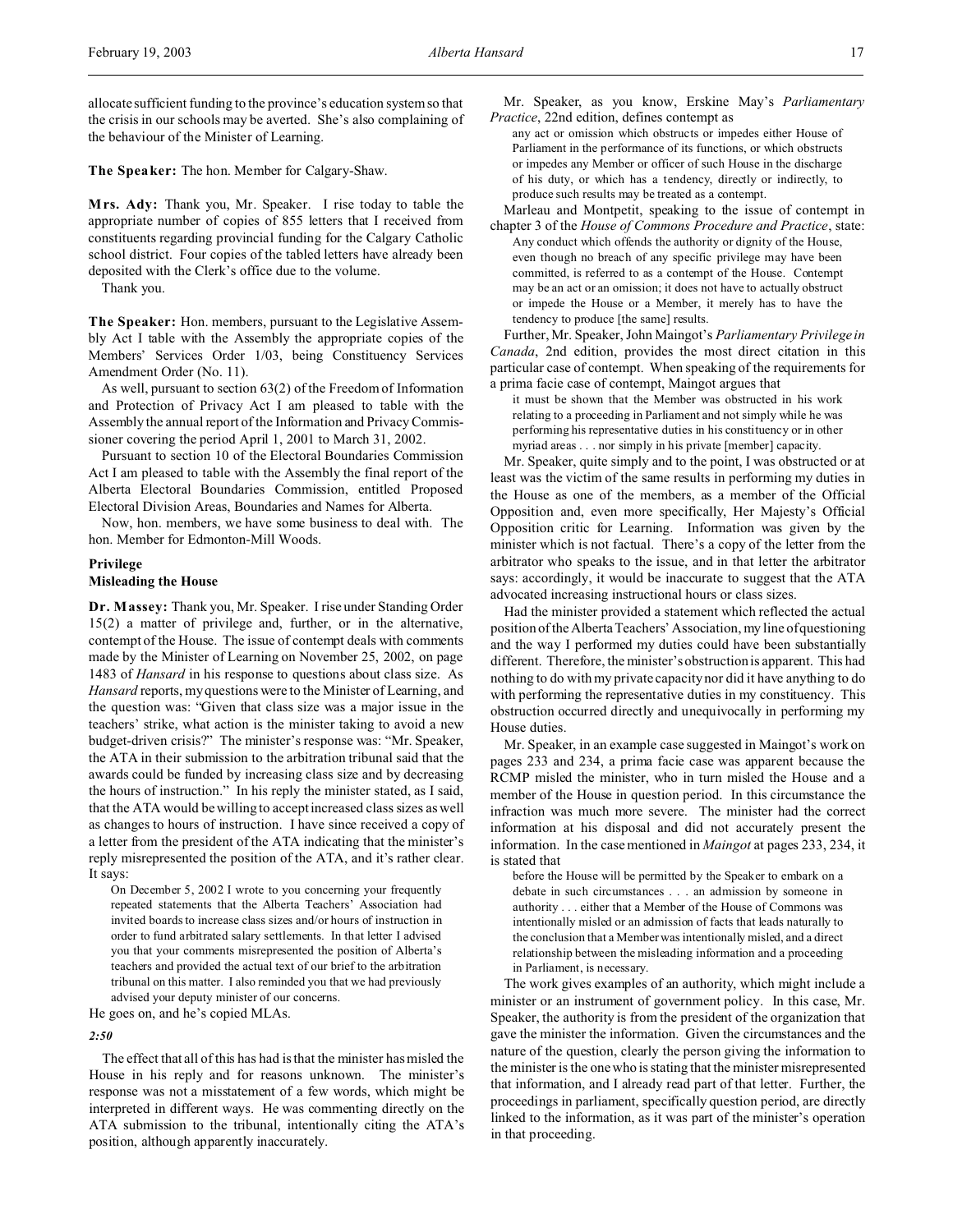Mr. Speaker, this is clearly a case of contempt of the House and, further, or in the alternative, a matter of privilege. The minister gave me and the House inaccurate information and either directly or indirectly obstructed and interfered in the performance of my work and rights. If we cannot count on accurate information being brought before the House, I believe it is a grave concern for the principles of accountability, democracy, and fairness, which you and I hold as a standard for this Assembly.

Thank you.

**The Speaker:** The hon. Minister of Learning.

**Dr. Oberg:** Thank you very much, Mr. Speaker. It gives me great honour to be able to stand and dispute the claims that have just been put forward on a point of privilege.

Mr. Speaker, first of all, a point of privilege is a very serious matter. Saying that I have infringed upon the rights of any member of this Assembly is something that I take very seriously, and I would ask that you rule on this immediately to put this to an end.

I will refer to what the hon. member has stated in his letter to you of January 30, 2003.

In his reply the Minister stated that the Alberta Teachers' Association advocated that they would be willing to accept increased class sizes as well as changes to hours of instruction.

I will then, Mr. Speaker, quote from page 1483 of *Alberta Hansard*, which, as the hon. member has correctly quoted from, was in a question about class size, and I believe that this should be quoted again. I answered the question that was posed by the hon. member by stating, "Mr. Speaker, the ATA in their submission to the arbitration tribunal said that the awards could be funded by increasing class size and by decreasing the hours of instruction." I will say that there probably was a typo or I did misspeak in that the comment was: increasing the hours of instruction.

Mr. Speaker, I would like to draw your attention to a document that was tabled on December 3, 2002. It is sessional paper 700 of 2002. I would draw your attention to page 16, which is section 4 of the general submission by the arbitration tribunal on the Edmonton public school board system. I will say in preface to this that this is a very similar document as to the first six cases that were put forward by the arbitration tribunal. Section 4, ATA's General Submissions, says, "This is a summary of the ATA's submissions about the general considerations which the Arbitration Tribunal should take into account."

I will then turn to page 25 and refer you to section (q), which is out of the same section that deals with the ATA's general submission to the arbitration tribunal.

> School boards can accommodate higher salaries and benefits by adjusting instructional hours or class sizes – both of which are outside the scope of the Arbitration Tribunal by virtue of section 23 of the Education Services Settlement Act, though both affect the quality of the teaching work place. Some school boards can use surpluses. Accordingly, there can be no argument about their ability to pay for the increases being sought by the ATA.

In summary, the ATA is seeking end rate grid adjustments of between 18% and 20% for the various school districts, spread over the mandatory two-year term of the collective agreements.

Mr. Speaker, I will also refer you to a document that was tabled today, and that document was an actual part of the submission to the ESSA that the Alberta Teachers' Association made. Again, in prefacing this, I will say that this document was not provided to us until the president of the Alberta Teachers' Association made this available to us. This document is from an ATA brief of general argument to the arbitrational tribunal. I will quote halfway down the page, which is section (b):

Nevertheless, for most jurisdictions this is not an issue, in reference to the fair and reasonable compensation.

- For those few jurisdictions at or near deficits there are a number of potential methods for implementing reasonable awards, which may or may not be carried out:
	- Reduce programmes
	- Reduce non-teaching services
	- Raise teaching hours of instruction
	- Seek power to levy local taxes, establish foundations or other schemes to increase revenue
	- Close small schools
	- Apply to merge jurisdictions

Then I will quote again.

- All of these are clearly inferior to what the ATA has always advocated – often in unison with affected school boards – as the only proper solution:
- Seek greater Government assistance for public education.

### *3:00*

Mr. Speaker, there were a lot of words that came to mind when I heard that I was being brought up for a point of privilege. Probably the first one was shock, the second one was dismay, and the third one was sadness that this hon. member would bring this forward. It is very clear in what *Hansard* has stated that I have brought forward what the ATA has put forward in their submission. I in no way said that the ATA advocated it. In fact, in *Hansard* there is no word that says advocate there. It said that the ATA put it in their submission.

Mr. Speaker, on December 3 of 2002 the arbitration tribunal was tabled before this Assembly and was open for all members to see and read. This afternoon a part of the actual submission to the ATA was also tabled in this Assembly which said exactly the same thing.

I am extremely distressed that this point of privilege could damage my reputation in this Assembly, that this point of privilege is false, that this point of privilege is not indicative, hopefully – I have held the hon. member in esteem. He has always been a very esteemed colleague. I feel that this takes him over the edge. I believe that what was stated in *Hansard* is a direct response to what was tabled in this Legislative Assembly, and I would also add and urge the Speaker to take immediate action on this point of privilege as for every minute that this false point of privilege hangs out there, it is damaging to me personally. Mr. Speaker, I would urge you to act promptly, and I would urge you to act in the right manner.

Thank you.

**The Speaker:** Hon. members, the chair has listened attentively to the arguments made on this purported question of privilege brought by the Member for Edmonton-Mill Woods and is prepared to rule, primarily because the chair has had several weeks to deal with this matter rather than just the last five or six minutes.

In brief, the member alleges that his ability to perform his duties was obstructed by the Minister of Learning's answers to certain questions concerning the Alberta Teachers' Association on November 25 and December 3, 2002. The member alleges that the minister misled the Assembly in these responses, which led to an alleged contempt of the Assembly. The only way that this could be a prima facie question of privilege would be if the chair found that the Minister of Learning had deliberately or intentionally misled the Assembly.

In his January 30, 2003, letter giving notice of his intention, the Member for Edmonton-Mill Woods does not directly allege that the minister deliberately or intentionally misled him or the Assembly. The parliamentary authorities are quite clear that for there to be a contempt, there must be a finding that there was some intention to mislead the House. Leading parliamentary authorities on this subject were canvassed in the chair's March 20, 2002, ruling.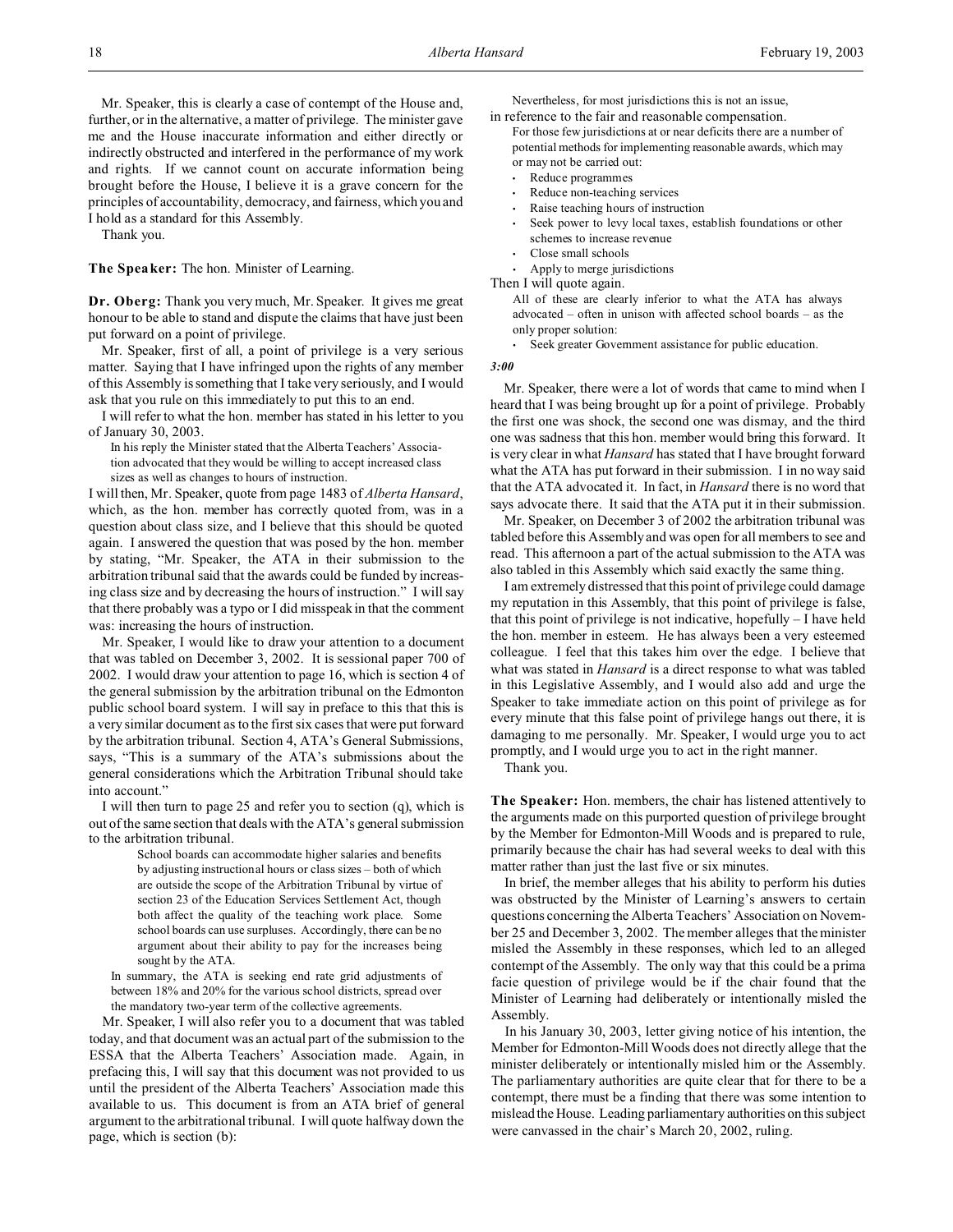In this case, before the matter can be dealt with, there must be a finding under Standing Order 15(6) that the purported question of privilege was raised at the earliest opportunity. Leaving aside the question of what circumstances would allow something done in a previous session to be the subject of a question of privilege in the next session, there is a very real issue about the timeliness of this application. In his notice the Member for Edmonton-Mill Woods indicates that this was the earliest he could raise the matter "as the Legislature had adjourned before I learned of the information which has caused me to take this action." The information consisted of letters from Mr. Booi, the president of the Alberta Teachers' Association, and from Mr. David Jones, the head of the governmentappointed arbitration tribunal under the Education Services Settlement Act.

Of course, the member could not have had this information as the letter from Mr. Jones was dated December 17, 2002. It cannot be overemphasized that Mr. Jones was responding to a December 11, 2002, letter from the Minister of Learning asking for clarification of the ATA's position, which, in turn, was prompted by a December 5, 2002, letter from Mr. Booi questioning the minister's interpretation, which was the day after the fall sitting concluded. How could the minister have deliberately misled the Assembly if he was not advised of the positions of the parties until after he had spoken?

At best, this is a dispute between members as to facts or interpretation of facts. It would not necessarily be a point of order, and I do not find that it gives rise to a prima facie question of privilege.

The chair wants to take this opportunity to remind members that an allegation of deliberately misleading the House is a very serious matter that is hardly ever made out. Members, however, of a certain age may remember the Profumo affair in England in 1963, when a minister was found to have deliberately misled the House, or the Eggleton affair of February 2002 in the Canadian House of Commons, but these are extremely rare instances. The member cited a 1978 ruling from the Canadian House of Commons involving the RCMP and the then Solicitor General, but as Marleau and Monpetit state at page 87 of the *House of Commons Procedure and Practice*, there was a finding that the minister had been deliberately misled by officials. There is no such allegation here.

While members have a duty to be vigilant in their questions and answers, occasionally mistakes may occur. The chair is not suggesting that such occurred in this case but wants to remind members that our procedures provide members with an opportunity to provide additional information following Oral Question Period, and certainly the chair would never deprive a member with an opportunity to take the floor to indicate that he or she was wrong.

### head: **Request for Emergency Debate**

**The Speaker:** The hon. Member for Edmonton-Strathcona.

#### **Education Funding**

**Dr. Pannu:** Thank you, Mr. Speaker. I'd like to speak to the motion that I put on the record earlier today. I will certainly request your indulgence because I have to convince you and the members of this House that there indeed is a situation again, an emergency, and for that reason we should suspend the regular business of the House to debate my motion. So I certainly ask for your forbearance. I'll be brief. I'll try to strictly use only those arguments and reasons and facts that I think are pertinent to arguing for genuine urgency.

Speaking to urgency, Alberta students are already paying the price for this government's stubborn refusal to fund the arbitrated salary settlements and to restore operations and maintenance grants and grade 10 credits. I urge you, Mr. Speaker, to allow this debate to

proceed this afternoon. The government's failure to address this most urgent matter is creating a genuine emergency, an emergency requiring the immediate attention of the members of this House.

Speaking to urgency, Mr. Speaker, the Alberta School Boards Association said, "The \$142 million funding gap facing school boards . . . will turn into a chasm that students across the province will fall into, if the government doesn't foot the bill." The ASBA continues, "Every board in this province will hit the wall – and we are talking cuts to teaching staff, ballooning class sizes – and potentially school closures."

In some school districts cuts are already being made. Edmonton public schools have already canceled or postponed various projects and made significant cuts to their purchase of supplies, equipment, and services. Even with these cuts, Edmonton public schools are still anticipating a \$13.5 million shortfall in this year's budget.

So returning to the issue of emergency, Mr. Speaker: why do we need to debate this issue this afternoon rather than wait for the budget debate? The reason is that the school funding crisis that we need to debate today has been caused by past government decisions. The single biggest contributor to the schools' funding crisis is the arbitration settlements reached with the province's teachers last June.

Speaking to urgency, past decisions of the Tory government are causing today's crisis in our schools. The government provoked a strike with teachers. The government imposed an arbitration process and are now refusing to assist school boards to fund the salary settlement, leaving a \$142 million hole in school board budgets. Instead, school boards are being forced to cut core services. When school boards dare speak up, the government response is bullying and belligerence and sending in the auditors.

The school funding crisis is a genuine emergency, Mr. Speaker. We need to debate the school crisis in this Assembly this afternoon. I urge you to rule in favour of allowing a debate on this Standing Order 30 request to proceed this afternoon.

Thank you, Mr. Speaker.

#### *3:10*

**The Speaker:** The hon. Minister of Learning on this motion.

**Dr. Oberg:** Thank you very much, Mr. Speaker, and I will stay strictly with the urgency of this motion, as I believe that is what is being debated here today. Budget 2002 was passed in this House, in this Legislative Assembly, back in April of 2002. Included in that were increases to the Alberta school boards' budget of, for the fourth time today, \$298 million. In June of this year an arbitration settlement came down which awarded teachers 14.09 percent. That enabled our teachers to be the highest paid in Canada. Indeed, it took a four-year education teacher's pay to, at minimum, \$42,867 and a six-year education teacher, at maximum level, to \$72,893, which is the number one rank in Canada. There are also benefits on top of that. The arbitration award totaled \$260 million over the two years. The school boards were given \$298 million.

The third time line that I would stress that this is not urgency today is that the school board knew about the settlement. The school board knew how many dollars they were getting as of September 1, 2002. August 31 is their fiscal year-end. September 1 is the first year of their new budget. Mr. Speaker, they knew how many dollars they were getting. They knew what their teachers' costs were, what the arbitration settlement was at that time, back on September 1.

So speaking directly to the urgency, these are the same situations that have been there since September 1. I feel that there's definitely no case for urgency in this Standing Order 30 today.

**The Speaker:** The hon. Government House Leader on this point.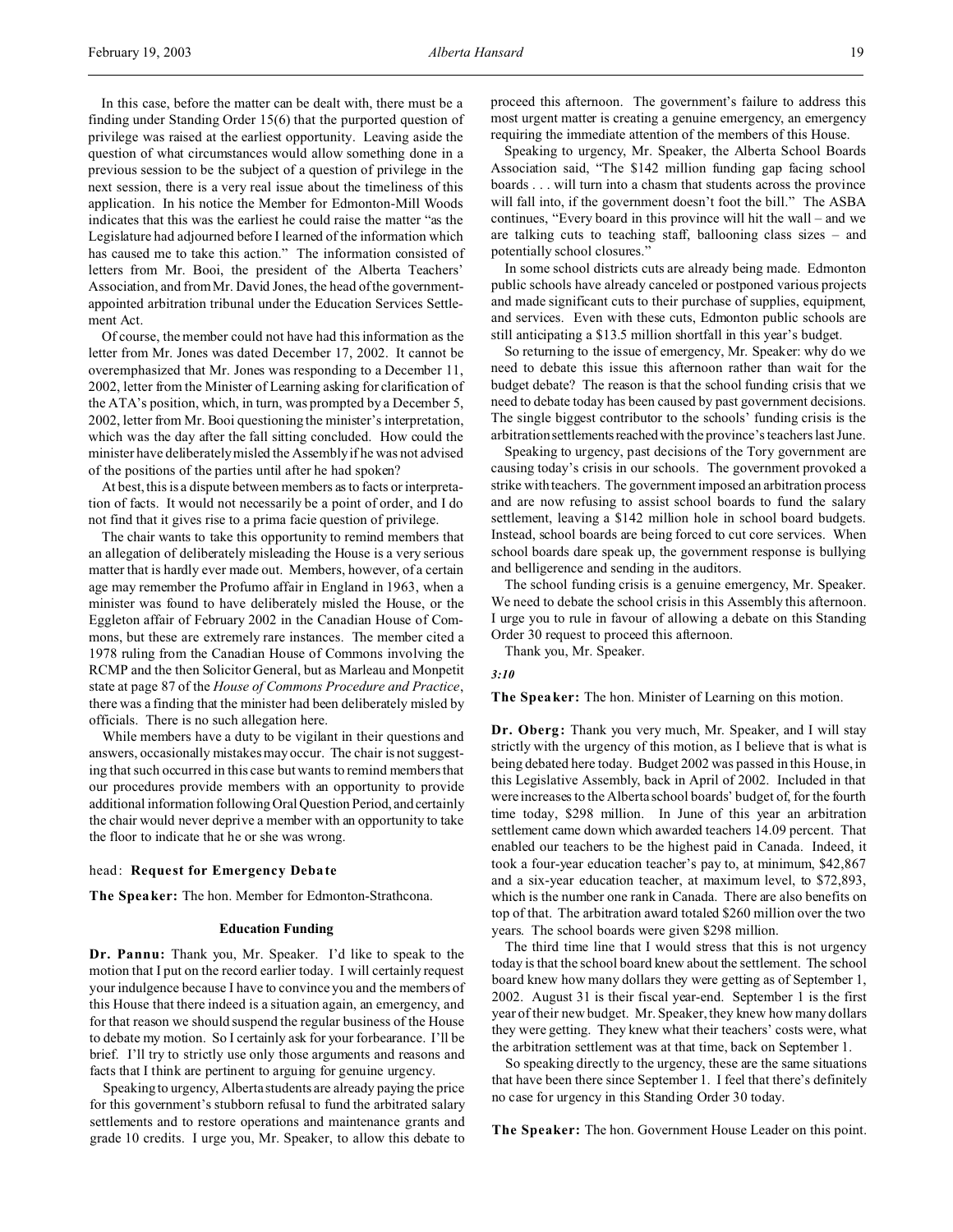**M r. Hancock:** Thank you, Mr. Speaker. I'd just like to add three points to the comments made by my hon. colleague with respect to the urgency. The opposition well knows and the leader of the third party well knows that in the session one of the most important pieces of business that we do is to debate supply, and there will be an opportunity at an appropriate time to debate supply, not once but three times.

The hon. member can anticipate the third-quarter results, which have to be published before the end of February, and he knows that the common practice is shortly thereafter to bring in supplementary supply. I can assure him that he will have the opportunity to debate supplementary supply shortly after the third-quarter results are published.

He can also anticipate an opportunity to debate interim supply, which is normal, because we have to provide for supply to be available immediately after the start of the new fiscal year, April 1. So in the event that full supply has not been completed prior to the end of the fiscal year, interim supply must be in place, and the hon. member has been in this House long enough to know that he will have an opportunity to address all issues of funding through the process of the interim supply debate. Then, of course, the House spends a good month debating the full supply, and he'll have that opportunity.

So it seems premature to bring up an issue around funding at a time when we've started a session, most of the time of which will be devoted to discussing the issue of funding.

**The Speaker:** Hon. members, let me first of all confirm that the leader of the third party did give proper notice of his intention to seek permission to present this motion under Standing Order 30. Notice was received by my office yesterday, by 1 o'clock, so that requirement had been met.

One of the key considerations that has to be made with respect to the urgency arguments is the whole question of whether or not members will have another opportunity to discuss the matter in question. As this is only the second day, well, perhaps even arguably the first day, of this particular session and some suggestions would be that we'll be here till probably September or October, one would think that since considering the Speech from the Throne has been scheduled this afternoon, there would be an opportunity this afternoon to begin discussion of this subject matter if one so chose. The hon. member himself would be given some priority in terms of the speaking order with respect to the Speech from the Throne. That's one of the courtesies provided to the leader of the party in this Assembly. Having done that, then the other alternatives provided and outlined by the hon. Government House Leader, including the estimates themselves, would certainly provide an opportunity.

So I would suspect that there will be ample opportunity, and the chair does not consider this matter a matter of such degree of urgency that warrants the postponing the business of the session this afternoon. Therefore, the request for leave is not in order.

The hon. Member for Edmonton-Highlands on your purported point of order.

# **Point of Order Allegations against a Member**

**M r. Mason:** Thank you very much, Mr. Speaker. The Minister of Learning is having a tough day, but he's 2 for 0 now. During the question period the hon. Member for Edmonton-Strathcona was asking questions to the hon. Minister of Learning, and in his response to that question I heard the hon. minister say that the hon. member wanted the strike to go on, that he wanted the children to continue not learning, or words to that effect. I did step out and look

for the Blues and wasn't able to find them, but perhaps they are there and you have them. That's the best of my recollection of the comments.

I would argue, Mr. Speaker, that this violates Standing Order  $23(h)$ , (i), and (j).

(h) makes allegations against another member.

I think it's clear that the suggestion that the minister made that the hon. member wanted a strike and wanted children not to learn was an allegation.

(i) imputes false or unavowed motives to another member.

Clearly, this is the case. Obviously, the minister's suggestion implies or asserts that the Member for Edmonton-Strathcona had motives in challenging the minister on his policies which were unavowed, and quite clearly I would assert that they are false.

(j) uses abusive or insulting language of a nature likely to create disorder.

Quite frankly, the suggestion that the hon. Member for Strathcona, who has spent his career promoting education as a professor at the University of Alberta in the Faculty of Education, would like children not to learn is insulting in a very profound way. I would suggest that the minister is out of order and should do the honourable thing and apologize.

Thank you.

**The Speaker:** The hon. Minister of Learning.

**Dr. Oberg:** Thank you very much, Mr. Speaker. Over the past year we have been involved in numerous discussions in this Legislative Assembly about the whole issue of the strike that occurred, and the hon. members opposite have many times stated that this government wanted a strike. As early as today they said that it was the government that imposed the arbitration.

The ultimate outcome of not stopping a strike, of having a strike that goes on, is that students do not learn, that the teachers are not in the classroom. That is the ultimate consequence of continuing a strike. The only way that we could have gotten the teachers back to work was through the arbitration agreement that the Alberta Teachers' Association told the Premier they wanted as well. So if you say that it was a government-imposed arbitration that the strike was to continue, then the next step is that students would not learn.

Mr. Speaker, I do not find in 23(h), (i), and (j) that there was any intention to impute motive. I was quite simply stating a fact, stating a consequence of a continued strike action, stating a consequence of things that would have occurred if there was not an arbitration process. That is quite simply what was stated in this House today.

# *3:20*

**The Speaker:** Well, let's take a look and see what was actually said, which would probably be very helpful. The hon. Minister of Learning, in responding to a question  $-$  and we'll skip the first paragraph of his long answer and go to the second paragraph.

Mr. Speaker, the hon. member knows full well that when it came to the arbitration arrangement that occurred, first of all, the president of the ATA wanted the arbitration. As a matter of fact, in a meeting with the Premier and myself he pointed that out that he wanted arbitration. We were in a position where there was a strike going on. Obviously the hon. member wanted the strike to continue so that students could continue not to learn.

Now, a cursory review of section 23 in our Standing Orders would suggest to me that the making of allegations against another member or imputing false or unavowed motives is a no-no and not part of the tradition of this House. Sometimes I suspect that hon. members, particularly ministers, actually listen to the questions that are being put their way, and when they do that, they tend to probably respond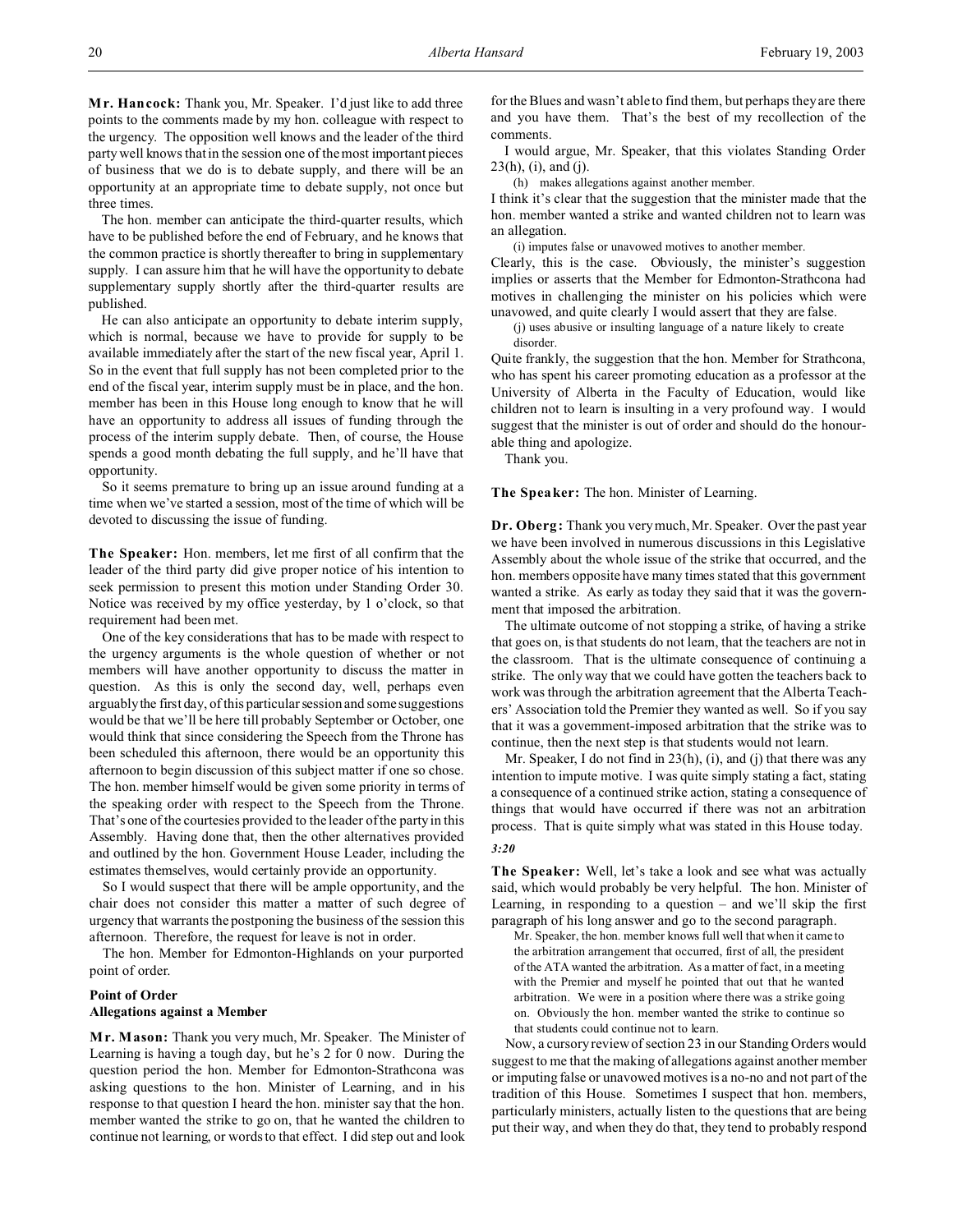to some words. So may I also quote, then, some words issued by the hon. leader of the third party? I quote from the question.

The government caused this crisis. They provoked the strike with the teachers. They imposed an arbitration process. They are now forcing boards to cut core services, and finally, when a board chair speaks up, they respond with bullying and intimidation.

Section 23, hon. members, refers to accusations against hon. members, not accusations against the government. So no matter how inflamed the hon. Minister of Learning might have been in listening to the questions from the hon. leader of the third party, the hon. leader of the third party was providing the nuances that he has the right to provide in his questions. However, the hon. Minister of Learning did cross the line by making a specific accusation against the leader of the third party. So I am now going to invite the hon. Minister of Learning to revisit his remarks and perhaps make comment with respect to his remarks.

**Dr. Oberg:** Well, thank you very much, Mr. Speaker, for this opportunity to speak. I will certainly take the best of three in today's actions and apologize to the hon. member and withdraw my comments.

**The Speaker:** That matter is ended.

head: **Orders of the Day**

# head: **Consideration of Her Honour**  head: **the Lieutenant Governor's Speech**

Mr. Jacobs moved that an humble address be presented to Her Honour the Honourable the Lieutenant Governor as follows.

To Her Honour the Honourable Lois E. Hole, CM, AOE, Lieutenant Governor of the province of Alberta:

We, Her Majesty's most dutiful and loyal subjects, the Legislative Assembly, now assembled, beg leave to thank you, Your Honour, for the gracious speech Your Honour has been pleased to address to us at the opening of the present session.

**The Speaker:** The hon. Member for Cardston-Taber-Warner.

**M r. Jacobs:** Thank you very much, Mr. Speaker. It's truly an honour for me today to rise in the Legislative Assembly and move acceptance of the Speech from the Throne. The speech that was presented by Her Honour the Honourable the Lieutenant Governor, Lois Hole, served to open the Third Session of the 25th Legislature, but it was done in a manner consistent with the best traditions of honour and duty that the office of the Lieutenant Governor represents.

To begin with, Mr. Speaker, I would like to express how grateful I am to live in the province of Alberta. It is a land that is blessed with natural beauty, with pristine mountains and crystal-blue, clear water. It has huge tracts of good agricultural land and an abundance of natural resources: oil, gas, coal, timber, to name a few. As I travel this province and see the diversity – the crops, the herds of cattle, and the scenic beauty – I am filled with a sense of pride and gratitude that Alberta is my home.

It is a pleasure to address the Assembly on behalf of the constituents of Cardston-Taber-Warner. I am proud to represent the people of this riding. I have deep roots in this area as I was born in southern Alberta and raised my family in the community. I am committed to my riding and dedicated to bringing my constituents effective and efficient responses to the issues of this province and the challenges that all of us face together. I am also devoted to voicing their concerns, making sure they are heard. These individuals have elected me as a representative, and it is my job to reflect the views

of my constituency to the government. I try to do so with humility and respect and in a manner suitable to the people of my constituency. Mr. Speaker, the constituency I serve has experienced steady growth, allowing for the development of flourishing communities that help to enable our province's prosperity. These contributions have assisted in the development and the continuation of our province'sfavourable economic position and our ability to offer such a high quality of life that makes Alberta the best place in the world to live.

I should note, however, Mr. Speaker, that even though these rural agriculture-based communities have made positive contributions to Alberta's success, they are today experiencing some challenges; for example, the high cost of electricity generation and delivery, the delivery of health care and education, and also the challenge of loss of population due to the challenges of economic sustainability of family farms and small businesses.

Alberta has many natural advantages which have served as the basis of this province's thriving economy, but our natural advantages have been met by our equally innovative resource of people. It is because of their hard work, ingenuity, and independent attitude that this province is a leader and a great place to live. Alberta has maintained an economic agenda that ensures the existence of a viable free enterprise environment and that provides its businesses with the tools necessary to compete in a global market. Our province's economy remains strong. Alberta held its ground during a time of global economic uncertainty last year, and despite this slowdown that continues to some extent today, our province enjoys a leading economic position.

Over the last 10 years Alberta has had the fastest growing economy in Canada. It is projected for 2003 that Alberta will continue to be a leader with a solid economic performance. Alberta consistently rises above other provinces, having the highest investment per capita in the country. Our unemployment rate is anticipated to remain low, while an additional 40,000 new jobs are expected to be created. The province's vibrant economy clearly not only provides for a healthy job market but also translates into new opportunities for Albertans. As growth continues, this province will also be focused on an approach to maintain our sustainability. This disciplined policy will allow the government to put money towards the province's priorities while ensuring that the finances of this province remain on track for Albertans.

I agree, Mr. Speaker, that the challenge we now face is to stay the course and keep things steady as we grow. The government is committed to its sound fiscal principles. As the Premier reinforced in his televised address, the government will stay centred on getting rid of what is left of our provincial debt, and I commend him and thank him for that. Alberta has put into place sustainable fiscal management plans. These plans include both balanced budgets and debt elimination to render certain our province's continued growth and prosperity. I believe balanced budgets, debt elimination, low taxes, and a minimum of regulation are vitally important to this province's continued prosperity. We must continue to create an economic environment where people are free and are rewarded for their efforts.

### *3:30*

Mr. Speaker, coming from a primarily rural constituency, I feel it is my duty today to represent the views of many families involved in farming and agriculture. Agriculture is an imperative sector both to our economy and our history. Alberta was built by farmers and ranchers while today agricultural societies continue to play a crucial role in the development of this province. Agriculture is one of the founding elements of our economy. Alberta is the second largest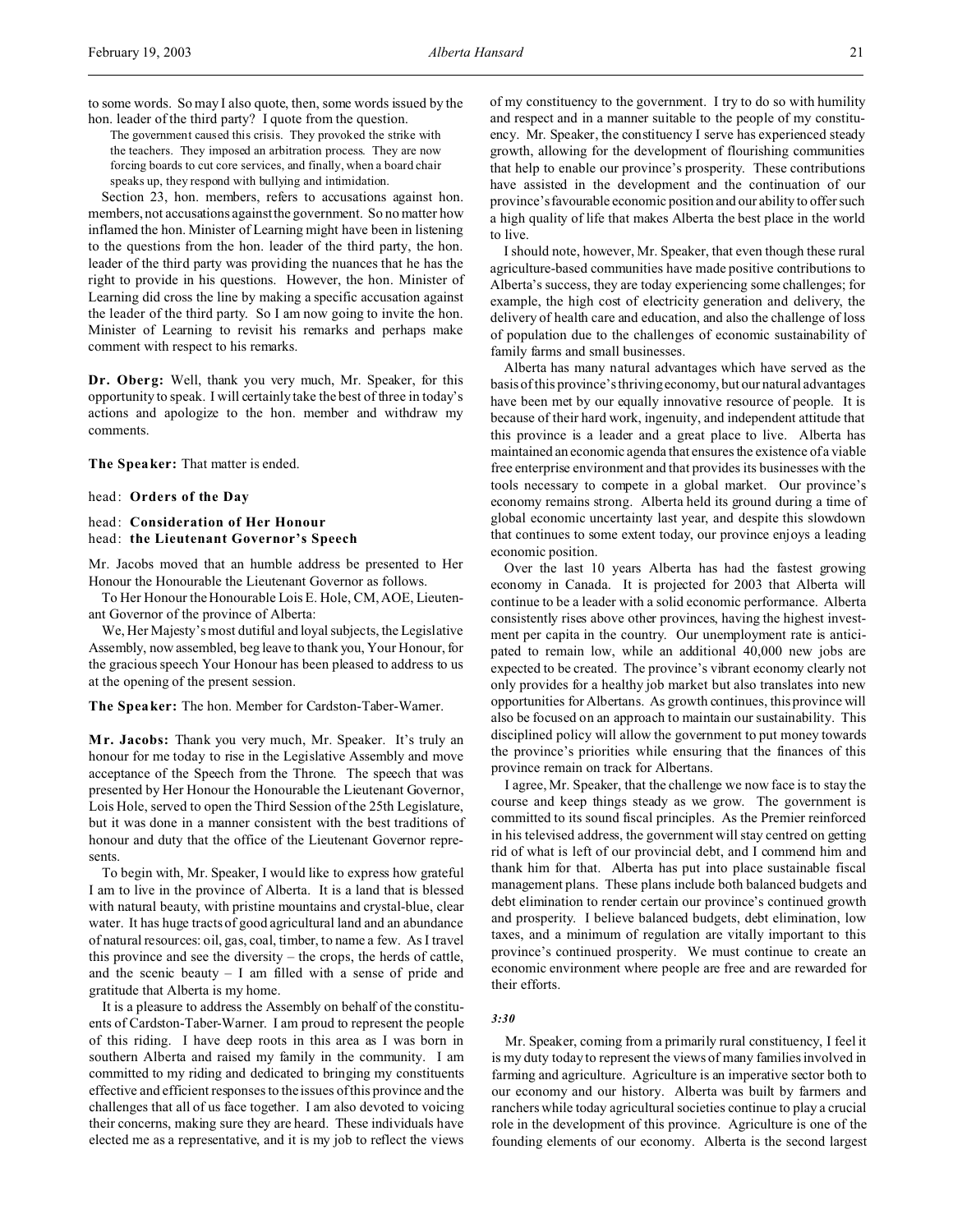agricultural producer in Canada despite having only 10 percent of the country's population and 22 percent of its farms. Clearly, our producers know no bounds in developing innovation strategies and embarking on cutting-edge research. It is evident that the agriculture sector plays a vital role in our province's leading economic presence.

As Her Honour pointed out, the government has made a commitment to those in the agriculture sector. The Speech from the Throne reaffirmed the province's dedication to this industry and the people who make it thrive. This government recognizes the significance of food producers across the province. The government will also provide assistance to Alberta producers through a comprehensive portfolio of agriculture safety net programs. These programs show the dedication of the government to an industry that affects all Albertans, be they urban or rural.

Farmers and ranchers across the province can feel assured that their government is committed to addressing the concerns and difficulties agriculture producers face during uncontrollable situations. The government is exploring long-term solutions to maintain the vitality of the agriculture industry. The government is modifying and altering assistance programs for farmers and ranchers in order to alleviate the hardships faced when drought strikes. It is looking into crop insurance programs to enhance these measures, making them more responsive to the needs of farmers. Program flexibility will also be increased to accommodate heightened pressure on the livestock industry.

This year the government will focus on innovative strategies and advanced research to help build an even stronger agriculture sector. These directions will aid in the development of accelerated growth, increased prosperity, and environmental preservation throughout the industry. All members should realize by now that agriculture is not an outdated industry. It is a strong, vibrant, innovative sector that will continue to make Albertans proud well into the 21st century.

Mr. Speaker, I would now like to shift my focus and speak on an issue that has sparked much controversy and debate, the Kyoto protocol. No one should doubt that citizens across this province are committed to a clean environment and are more than willing to do their part to maintain a healthy Alberta. The state of our environment is an extremely important issue, but we must ensure that it is addressed in the most appropriate manner and does not come at the expense of stunting our economic growth.

Mr. Speaker, the Kyoto protocol is not the answer. While having good intentions to pose a solution for the reduction of greenhouse gas emissions, good intentions are not good enough. It is not the right solution for Alberta or for Canada. Within Kyoto's international approach there are difficulties. We are seeing problems already in the methods and the science of this design. We need a made-in-Alberta strategy to deal with the unique circumstances of our province. We must develop a plan that is suitable for Albertans, recognizingthe environmental concerns and embracing the appropriate solutions while not compromising the economic outlook of our province.

Mr. Speaker, I would now like to turn my last remarks to addressing the importance of our children and our families. I certainly agree with the Speech from the Throne in that our children are our greatest resource. These individuals are our future. Therefore, it is vital that we give them every opportunity to grow and develop to their greatest potential. I was pleased that in the throne speech a commitment was made by the government to create an environment where children could achieve their divine potential. I believe that all the areas of commitment that were made in the promise are important. However, I also feel that a great effort should be made to strengthen families. The family is the basic unit of society, and I believe that for a province or a nation to be strong, it must have strong families. These

should be families that are accountable and responsible for their own welfare and ones that work together to achieve their goals and objectives.

I would like to note that when I speak of families, I refer, for the most part, to the traditional family, consisting of a father, mother, and children, where each member of the family recognizes their role and responsibility and works hard to succeed. These are the kinds of families that created the foundation for what this province is today. Therefore, I believe, Mr. Speaker, that it is imperative for the government to find ways to create a climate to encourage families to stay together and work to achieve success. Families also need to be responsible and accountable to solve their own problems.

Mr. Speaker, I believe in the old adage that it takes a village to raise a child. This village includes grandparents, extended family, teachers, educators, and the community at large. I certainly commend teachers and educators for the vital role they play in teaching our children. It is said that in the first five years of a child's life the child learns the moral and social values that last a lifetime. Therefore, I believe that the home is the most important environment for the child and that a good home and strong family is vital to raising children to become honest, hardworking, and responsible adults.

Mr. Speaker, the issues I have focused on are only some of the important issues facing Alberta. The Speech from the Throne outlines a promise to our children and an agenda for our future. This message highlights many crucial areas that the province will continue working on to find the best strategies and solutions to Alberta's ongoing challenges.

The Speech from the Throne is an extremely important message and one that I am proud to move acceptance of. This speech illustrates the government's leadership and commitment. This message also shows that our government will continue to find new and improved ways of doing things. We will not sit back and be complacent but will discover innovative solutions, ensuring that the high quality of life Albertans enjoy today will continue. I am proud to stand in this Assembly and support these directions for our future and our continued growth and prosperity.

I thank you.

**M r. VanderBurg:** Mr. Speaker, it's with extreme pride that I second the motion for consideration of Her Honour's Speech from the Throne.

It is indeed a privilege to rise this afternoon and reply on behalf of the constituents of Whitecourt-Ste. Anne. My constituency is fortunate enough to enjoy wide economic diversification, and this results in issues and concerns relating to agriculture, energy, sustainable resources, economic development, infrastructure, health care, education, and utility bills. These are very real concerns to the residents of Whitecourt-Ste. Anne as well as throughout the province.

The Hon. Lois Hole talked about this government's commitment to both agriculture producers and rural communities. I do agree with Her Honour that they are the backbone of this province. As a member of the Standing Policy Committee on Agriculture and Municipal Affairs I am continually impressed with the complexity of important agriculture issues in Alberta. More importantly, my participation in this committee has heightened my awareness of the very real needs of local producers in Whitecourt-Ste. Anne. I am fortunate to have had the opportunity to bring these agriculture concerns directly to the attention of my colleagues, including the Minister of Agriculture, Food and Rural Development. Mr. Speaker, her commitment to the sustainability of agriculture is commendable, and I'd like to thank the Member for Drumheller-Chinook for her hard work. She is a true champion in the eyes of rural producers.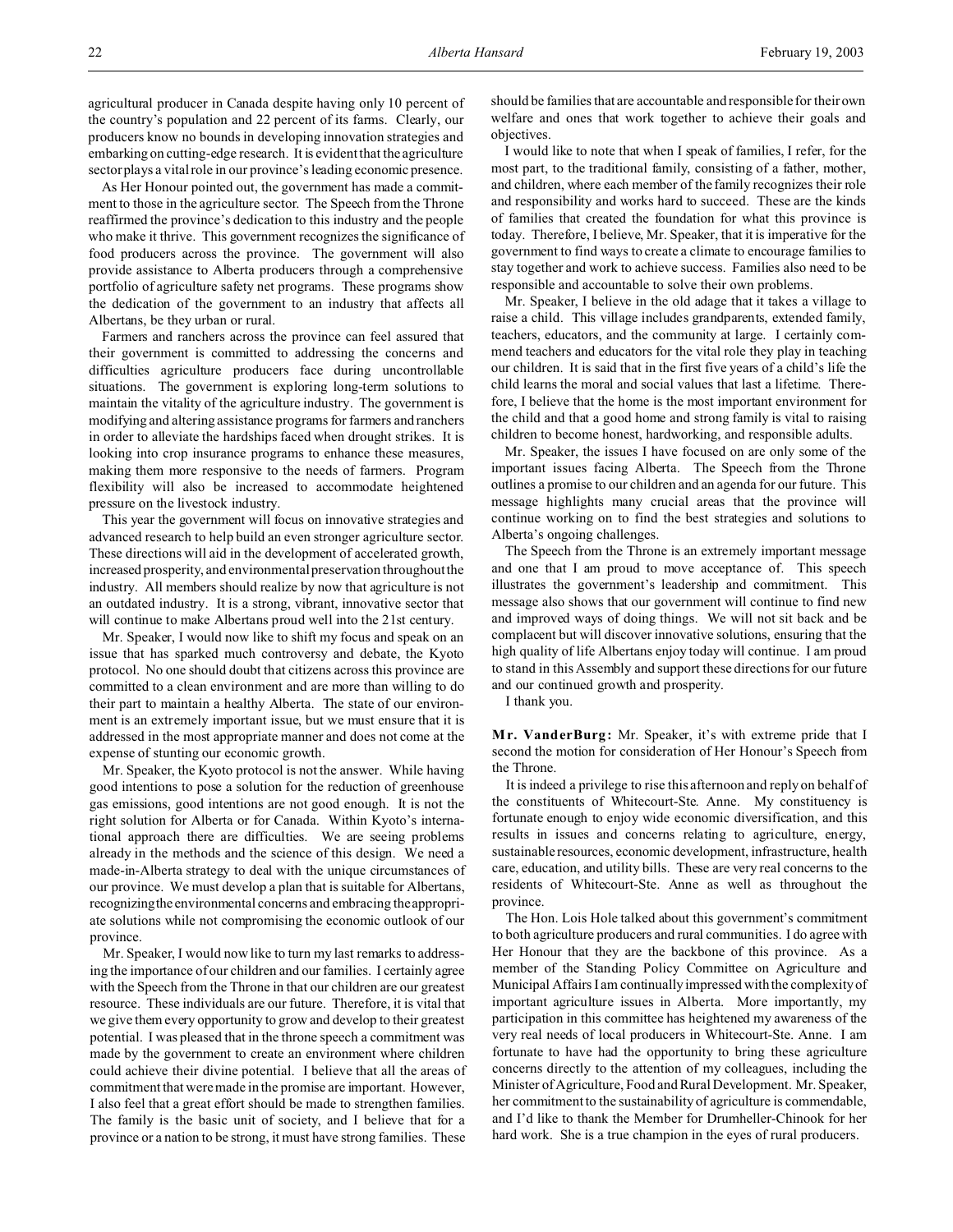#### *3:40*

I also enjoyed Her Honour speaking of ensuring the long-term stability of the energy sector. These industries generate revenue for government programs but, more importantly, stimulate economic growth. In the Whitecourt-Ste. Anne constituency the lack of frost this last fall has delayed exploration in the petrochemical industry, but since the new year the weather has been much more seasonal, so the oil and gas sectors are now back to their normal winter routines. This is great news for the families in the area as well as the economy of Whitecourt-Ste. Anne.

Her Honour also talked about the consumer side of the energy sector, and this refers to customer choice and service in rural areas. Dramatic increases in utility bills are causing very real hardships in my constituency. Whitecourt-Ste. Anne is home to many lowincome and fixed-income households. Unfortunately, Mr. Speaker, these people find it ever more difficult to pay these increasing bills when their sources of income are not increasing accordingly. I can say with confidence that half of the phone calls, faxes, and e-mails received by my constituency office are directly related to these issues. I realize that a great deal of progress has been made on delivering new generation, but a lot more needs to be done to help the people who do not have the finances to pay for the escalating utility bills. I look forward to the debate in this Assembly regarding the proposed legislation that will help to address these issues. I'm confident that this government will find a way to ease the burden on low-income households across the province.

Mr. Speaker, I agree with Her Honour that one of the key supports for a strong economy is a solid infrastructure. This is very true in my constituency, and thankfully some of the work necessary to keep up with Alberta's growth has already begun. Last year I was thrilled to be part of an announcement of \$63 million being dedicated to twinning 50 kilometres of highway 43 in Whitecourt-Ste. Anne. This highway has been known for years as the Alaska cutoff and is now a large part of the Canamex north/south trade corridor, that runs through Alberta to the United States and Mexico. It also serves as a gateway to Alaska and the Mackenzie highway. The economy is usually the first reason used to invest in highway infrastructure, but twinning this 50-kilometre stretch will improve the road safety by spreading out traffic, improving intersections, and helping the larger trucks and resource-based equipment get to their destinations. I am committed to ensuring that steady progress is made on this project until its completion in four years.

Her Honour pointed out how the government will continue to reform Alberta's health care system to improve access and quality. Mr. Speaker, many constituents in Whitecourt-Ste. Anne are concerned about the state of health care in their area but do not see boundaries or administrative procedures as important issues. The concerns I hear over and over again regard ensuring effective health care that is delivered in a timely manner. By building on the work that has already been done, I'm confident that progress will continue as the government strives to make health care even more efficient.

Her Honour also talked about the value-added strategy to take advantage of the enormous potential of Alberta's economy. Mr. Speaker, I'd like this government to pursue two very important issues in northern Alberta and in my constituency. First of all, the softwood lumber issue remains a very important issue and continues to have dramatic effect on the local economy. The lumber industry is a major economic component of the Whitecourt-Ste. Anne constituency. While it suffers, so do the spin-off businesses, and the overall result becomes negative for all communities. My hope is that all sides will soon come together to finally settle this dispute. This industry needs to have both the Minister of Sustainable Resource

Development and the Minister of International and Intergovernmental Relations push hard for a resolution.

The second issue is the issue of economic development of mineral extraction in northern Alberta. I am presently working on a strategy driven by industry to create investment in the precious mines and minerals sector. Alberta has a potential to launch another lucrative resource-based industry. Junior mineral companies can use today's technology coupled with Alberta's rich resources to develop this exciting new industry. I believe that continued exploration combined with the right investment will create mining opportunities in this province within the decade. The possibility of creating substantial revenue for the province and an opportunity for new and stable employment truly does exist. There are several new diamond mines operating in the Northwest Territories. With less than \$3 billion of investment, the people of the territories will see a return of \$50 billion.

I believe that Alberta could invest substantially less and generate similar revenues because of our existing infrastructure and welltrained workforce. Diamond discovery is not new to Alberta, and I'm sure that most of you know that in 1958 Alberta's first diamond was found in my constituency, around the Evansburg area, by a local farmer. So prospectors living and working in my constituency have told me of the great potential for diamond and gold discovery in Whitecourt-Ste. Anne. As we speak, these same prospectors are working on projects in northern Alberta that have huge potential for mineral extraction. I thank both the ministers of Energy and Economic Development for their encouragement to help this industry develop.

Mr. Speaker, this is just a snapshot of some of the many issues on the minds of residents of Whitecourt-Ste. Anne. This year I hope to build on the successful meetings that I've had with the mayors, the reeves, school boards, REAs, gas co-ops, and other authorities representing the people of Whitecourt-Ste. Anne. These representatives have a lot of work to do, and I would like to assist them however I can. I do enjoy partnering with them, as we all play a large role to ensure that Alberta remains the best place to live, work, and raise our families.

In closing, Mr. Speaker, I'd like to thank my family for their love and support. I'm very fortunate to have a spouse that supports me. We all know how stressful this job can be at times. My staff both in Edmonton and Mayerthorpe take this job as seriously as I do, and I thank them for that. We will all remain very diligent about responding to the concerns of my constituents. I've always said that I'm not interested in bringing government representation to Whitecourt-Ste. Anne, but I'm truly interested in bringing the interests of Whitecourt-Ste. Anne to this government. I would like to thank the people of Whitecourt-Ste. Anne for giving me the honour of speaking on their behalf today.

Thank you.

**The Speaker:** The hon. Member for Edmonton-Strathcona.

**Dr. Pannu:** Thank you, Mr. Speaker. I want to start by thanking Her Honour the Lieutenant Governor of the province for delivering the speech yesterday afternoon with her usual grace and humour and thank her for her continuing outstanding service to the people of Alberta. She makes us all proud.

With respect to the substance of the throne speech, I must confess that I found the speech disappointing. This Speech from the Throne finds the Tory government in the middle point of its mandate. What a difference two years make. Two years ago the money to buy votes in the March 2001 election was just flying out the door. This Tory government spent over \$4 billion in rebates of all kinds in the lead-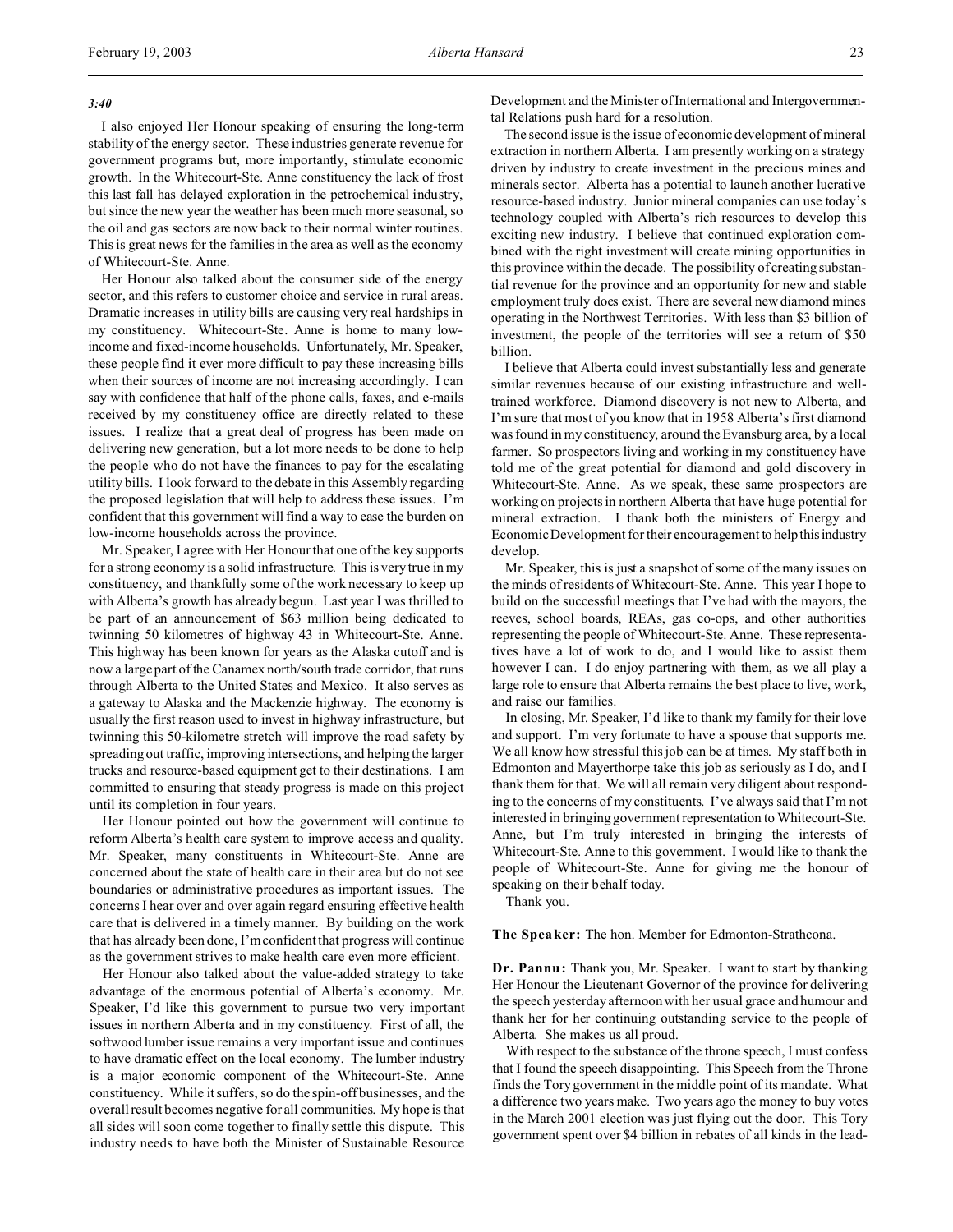up to the last election. Albertans we talk to have no interest in petty jurisdictional squabbles with Ottawa, that the government seems so keen to ignite. The government wants to keep attacking the Canadian Wheat Board, even when all three Alberta districts elected through democratic process pro Wheat Board directors. The government seems to be out of touch but doesn't see it that way. The government wants to keep fighting yesterday's battles over Kyoto despite the fact that the doomsday scenarios that the Tory government used and the millions of public dollars that the provincial Tories used to frighten Albertans with last fall are nowhere in sight. Anything to take the focus off the failings of this government.

Right now there are two issues making our phones ring off the hook more than any other; namely, high utility bills and the funding crisis in our schools. Albertans are currently suffering the double whammy of high utility bills because of this government's bungled deregulation scheme and sky-high home heating bills. On March 25, 1998, the Premier stood up in this Assembly and promised Albertans that electricity deregulation would make electricity cheaper and that their bills would be lower. The Premier has not been able to keep that promise. Far from lower bills, power bills across the province have nearly doubled as a result of deregulation. While jurisdictions like California and Ontario are wisely backing away from electricity deregulation, the Tory government here plunges blindly ahead. The throne speech refers to changes being proposed to electricity deregulation. Just like four years ago, the government is promising to fix the problem the second time around. This time, however, Albertans are likely to not take the government at face value.

#### *3:50*

Two years ago, at the same time as the last provincial election, it only took a month of high natural gas prices before this government stepped in with rebates. We started out with rebates of \$50 per month. This was later tripled to \$150 per month. Now the Minister of Energy tells us that natural gas prices will have to stay high for a whole year, for 12 months, before rebates are even considered. Before a provincial election, natural gas prices had to stay high for only a month before rebates kicked in. After an election they have to stay high for a full year. This is cynical politics at its worst, Mr. Speaker. When the Tory government are looking for votes, they suddenly care about the hardship of high heating bills. Two years before an election it's not on their radar screen.

That's why my colleague from Edmonton-Highlands has called on the government to enact a consumers-first gas price, featuring automatic rebates anytime the price of gas rose 20 percent above the five-year rolling average. It is our gas, Mr. Speaker. Why shouldn't Albertans enjoy the benefit of it? We deserve a rebate system that protects consumers from spikes in the prices, that's free from political interference and manipulation and gives our consumers an advantage over the rest of the continent.

Turning to the genuine emergency being created by this government's refusal to adequately fund schools, it's important for Albertans to understand why there is a financial crisis in our schools. It's not – I repeat: it's not – the fault of school boards. The financial crisis is being inflicted by policy changes made by this provincial government, changes made after school boards had finalized their budgets. It wasn't only the arbitrated settlement with teachers. The Tory government also changed the formula for calculating grants for plant operations and maintenance. The government also capped credits for grade 10 students. The combined impact of failing to pony up for the arbitrated salary settlements and the above policy changes have left a multimillion dollar hole in school board budgets.

Unlike senior levels of government, school boards are not allowed to run deficit budgets. This leaves school boards with no alternative but to cut core services, and these cuts will be highly detrimental to our students. We are talking about increasing class sizes, laying off 350 teachers in Edmonton public alone, cuts to the international baccalaureate program, closing schools. The list goes on and on and on. First, the government provoked teachers into going on strike; then they imposed an arbitration process. Now, instead of ponying up to pay for the arbitration award, the government is instead forcing school boards to cut core services. Then when school boards speak out about the resulting financial crisis, the government responds with bullying and intimidation. It is a government that rules by intimidation and fear: if you dare to speak out, we'll send in the auditors, and if you dare to speak out, we'll threaten you in other ways.

The Alberta School Boards Association has calculated the shortfall from the arbitrated salary settlements alone at \$142 million across the province. Michele Mulder has this to say about the funding shortfall:

The \$142 million funding gap facing school boards on the teacher salary front will turn into a chasm that students across the province will fall into, if the government doesn't foot the bill. Edmonton Public is not alone in facing cuts to teachers and programs . . . Every board in this province will hit the wall – and we are talking cuts to teaching staff, ballooning . . . and potentially school closures.

Students are being made to suffer because of the government's refusal for the past eight months to fund this funding shortfall. This is wrong and must be set right, Mr. Speaker. The government's refusal to pony up for schools brings into serious question its sincerity of the so-called children's agenda.

The throne speech talks about a bright future for children and youth being the government's highest priority. Well, actions speak louder than words. Meaningful action to assist children is more than setting up a council with a nice-sounding name. It is to undertake concrete initiatives to assist children. Yesterday's federal budget contained hundreds of millions of dollars in initiatives for child care and to give children a better start in life, especially children from low-income families. This government must back up the fine rhetoric in the throne speech with concrete actions to help children in similar ways.

Turning to postsecondary education, there's a growing crisis of affordability for postsecondary students. The University of Alberta has just announced a 6.9 percent overall tuition increase for students next year, and the University of Calgary is contemplating a similar increase. On top of this, the differential tuition that has just been introduced will lead to a further doubling of tuition in faculties such as medicine and law. Community colleges like Grant MacEwan have announced a general tuition increase of 10 percent. Postsecondary education is an investment in the future of our young people. It's a public investment worth making, yet it scarcely rated, as I mentioned, in the throne speech, and certainly there were no concrete initiatives to address the crisis of affordability in postsecondary education. Provinces, such as Manitoba, with far fewer fiscal resources have been able to freeze postsecondary tuition fees. The question that Albertans are asking is: why not Alberta?

Despite the fact that health care is the number one priority of Albertans, yesterday's throne speech surprisingly had very little concrete to offer. Albertans should perhaps be grateful that the government seems to be backing away from some of the more negative recommendations of the Mazankowski report. These are the recommendations that involve delisting of services and user-pay medicine through schemes like imposing health care deductibles.

The return to appointed regional health boards is a real step backwards. The scrapping of health boards, that were two-thirds elected, after barely more than a year is a real slap in the face of local democracy in this province. It is clear that the Tory government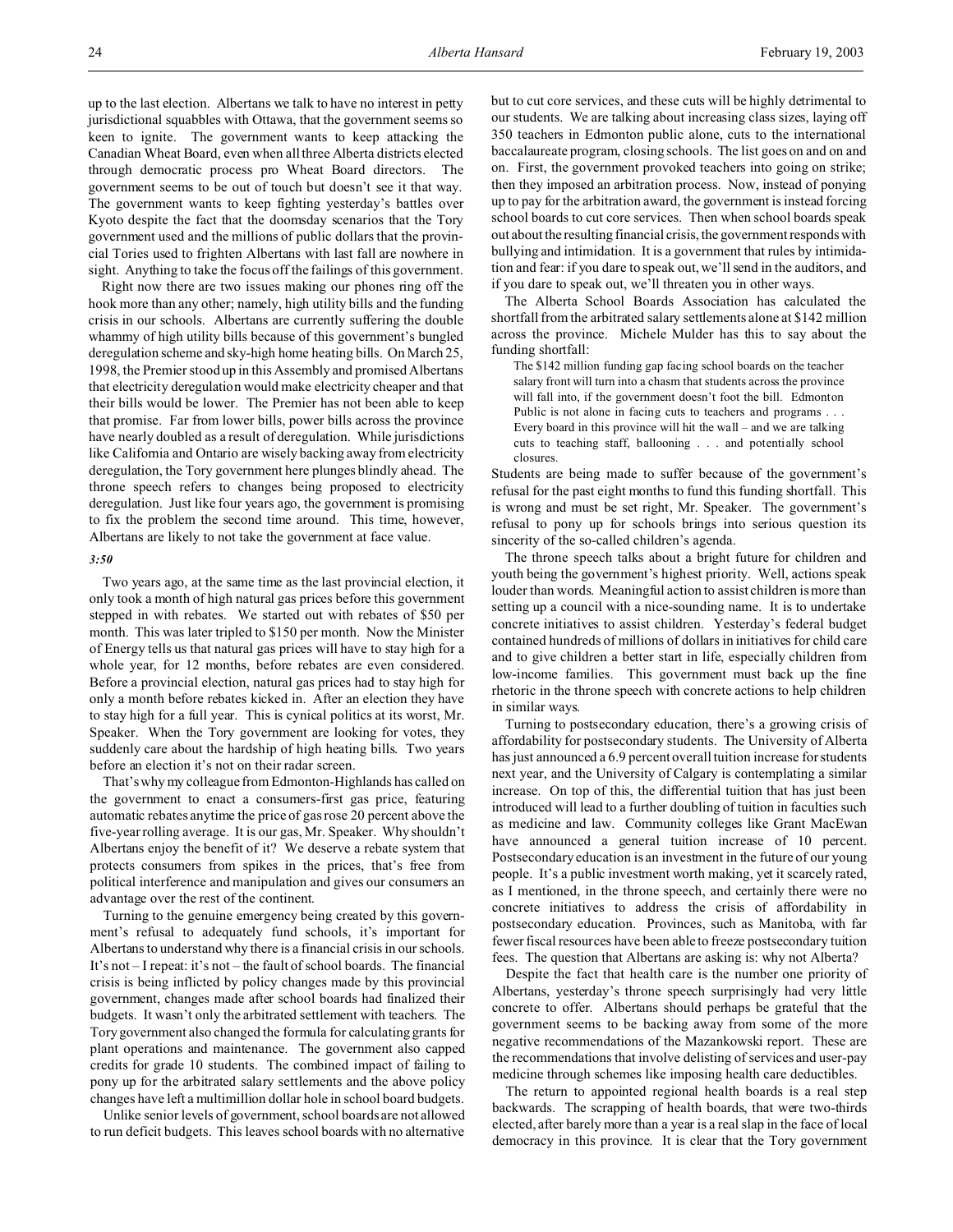The throne speech contains a vague commitment to reduce waiting time for surgery and to see specialists. Here, too, actions speak louder than words. Since the last election, waiting time for MRIs, for joint replacements, for heart surgery are all going up, not down.

Turning to affordable housing, \$67 million of federal affordable housing moneys have been left sitting on the table for almost a year waiting for the province to match them, yet the number of homeless Albertans continues to rise. The number of Albertans who have been forced to live in temporary or substandard accommodation is growing even faster. Yesterday's federal budget contained even more financial support for affordable housing and to fight homelessness. Will those moneys be left on the table by this provincial government as well? I sincerely hope not, but I fear that they will, Mr. Speaker.

This throne speech promises changes to the government's fiscal framework. What exactly is the fiscal bottom line of this government? I'm afraid we won't know the truth until June, long after the spring sitting is over and after it's too late to do anything with the money other than apply it to debt reduction. This government has underestimated the budget surpluses to the tune of well over \$20 billion in the last 10 years. Another multibillion dollar surplus is likely in this year's budget while the funding crisis in schools continues to hover over our heads and is nowhere near being addressed. The human deficit continues to grow.

As the spring sitting of the Legislature gets under way, Mr. Speaker, the New Democrat caucus will continue to focus on the real priorities of Albertans, and we look forward to the work of this House as the session unfolds.

Thank you, Mr. Speaker.

**The Speaker:** Hon. members, Standing Order 29(2)(a) kicks in, so we have five minutes under our rules.

That being the case, then I'll call on the hon. Member for Edmonton-Centre.

**M s Blakeman:** Thanks, Mr. Speaker. I was expecting other government members to be speaking, but I'm happy to be granted the opportunity to rise and speak in response to the Speech from the Throne. I'm remembering that last year the Member for Drayton Valley-Calmar felt that I hadn't said enough positive things. I think he said that I hadn't said any positive things about the government, so just to aid him this time, I thought I would put the positive things up front so that he would be sure to hear them.

### *4:00*

I was very pleased to see the commitment to integrating the homelessness plans. That is very important for, certainly, members of my constituency, but overall I think it is a concern of a number of people that we haven't had a good, comprehensive handle on the programs that we're offering for the homeless. I think there has been confusion, certainly. We've even seen it in this House over what exists or who's responsible or who's funding who or how or how much. So I think that is a very positive step, and I congratulate the government on having done that.

I also note and I approve of heartily the move to commit to more affordable housing and to working with the feds on more affordable housing. I mean, the province is jumping on the federal bandwagon here, but that's okay. That's a good bandwagon to jump on, so I don't blame the province at all for taking advantage of the plans and programs the federal government has put out. I know that there was \$67 million that was up as a matching grant. I know that the government still hasn't quite found the money or where all of that's going to go, but I'm looking forward to any future announcements about how that's all going to work. So two really positive moves forward that I have spoken about many times in this Assembly, and I'm glad to see that, in fact, the government is moving forward on it.

Now I have to move into a series of: here's a good idea, but . . . I have to be suspicious here. I think George Orwell would have loved this government because its use of propaganda and spin is a perfect and classic example of the ministry of truth, and I'll just give you a couple of examples of what I'm talking about.

#### [Mr. Shariff in the chair]

I think I need to get clarification on what the government is intending through the Speech from the Throne because in the past I have a couple of examples of the government saying one thing and in fact doing another; for example, saying environmental controls around Bovar, but in fact what we get is health warnings to pregnant women not to eat the wildlife or the fish because of contaminated groundwater and snow around Bovar. The government has said that they want to look after children, and then we have cuts in prevention programs. The government says that they want to support healthy lifestyles, but then they won't let adult sport organizations have access to casinos which would keep the programs they offer affordable and accessible. So clarification is what we're looking for. The good idea, but  $-$  I'd like to see exactly what the government intends by this.

When it's talking about increasing the Alberta seniors' benefits to seniors in lodges and, I'm assuming, nursing homes, although they're not specified, I'm waiting for the other shoe to drop here because I also know that there's a discussion going on behind closed doors about increasing the co-payment in these care facilities. So is this going to be an instance where the government gives seniors living in those facilities an increase in Alberta seniors' benefits and immediately takes it away by increasing the co-payment? I'm looking for a clarification because that I don't think is going to give the seniors what is stated in the throne speech, which is extra services. I think they're going to get exactly the same thing for more money.

I'd like to raise another point about a possible increase to copayment, something I think we need to keep in mind if, in fact, that's what the government is considering that may well be a way for those facilities that have no other means of raising money. If the government is not going to give them an increased grant, increasing the copayment is the only way for them to get the additional money they need to pay the higher electricity bills, natural gas bills, food costs, everything else that's rising for them.

One of the circumstances I've run across is that even for someone with a reasonable pension, once they're paying that co-payment, anywhere between \$900 and \$1,100, that may be leaving this senior's spouse or partner with fairly limited means. So if you had a take-home pay from your pension of \$2,000 but one of the couple is, in fact, in a care facility and is paying \$900 or a \$1,000 or \$1,100 towards the co-payment fee, you're leaving the other spouse with \$800 or \$900 to live on, which is not a lot of money. I don't think we can assume in this day and age that everyone has their mortgage paid off nicely, so we may be creating a difficulty there.

I was very interested to see the discussion of integrated support, and I ask the government to please not leave Albertans hanging on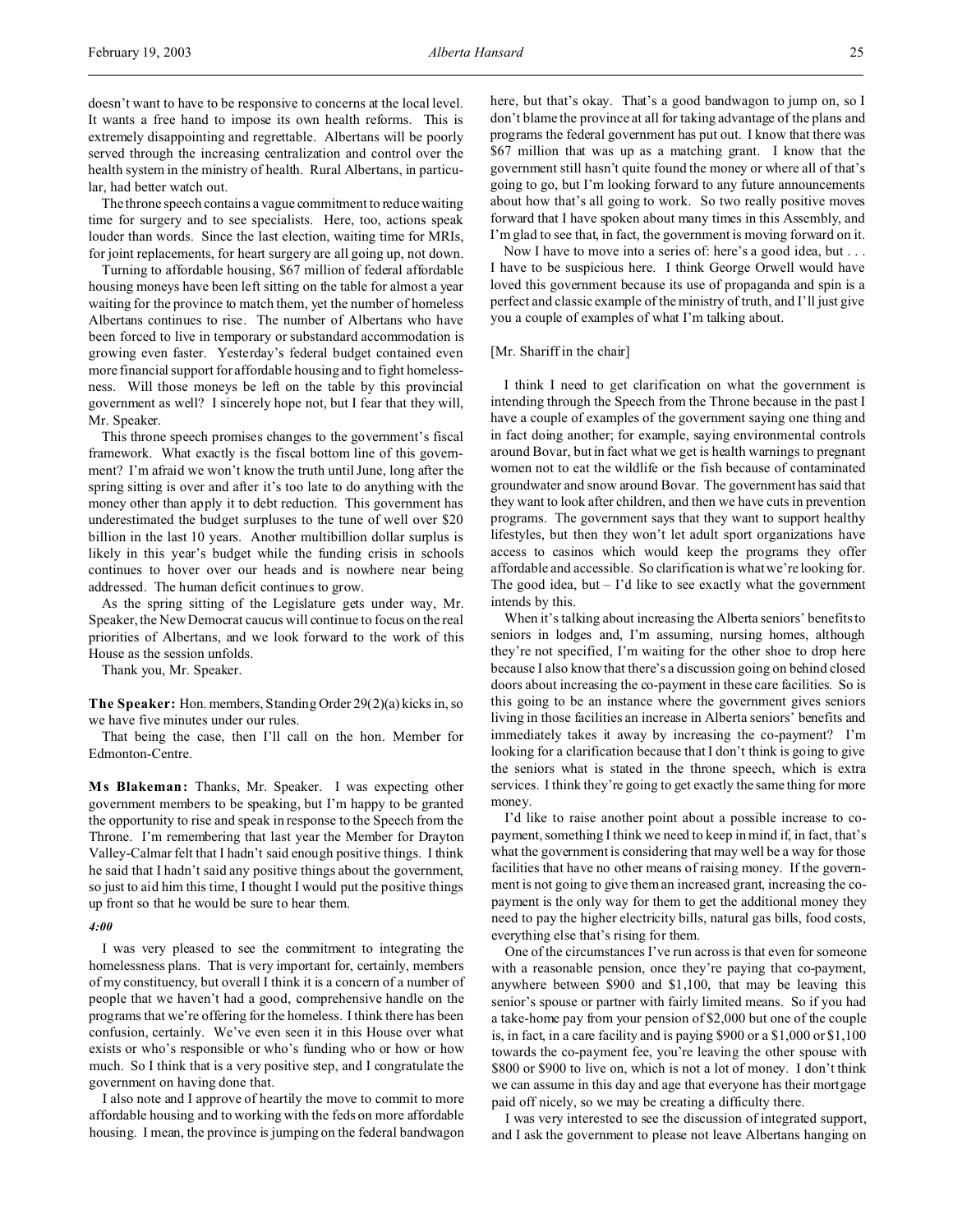this. There are a number of individuals out there who are very, very worried about these support benefit programs, and my concern is that if we have different levels of support programs that are integrated – we have the widows' pension, we have AISH, we have SFI, and we have seniors, just to name a few. We haven't seen an inclination in the past from the government to raise all boats to match the one floating highest out of the water.

What we've seen is a tendency to lower them all to submarine levels, and I have a concern there about which programs would be reduced, if in fact that's going to happen, and some reassurance to people that we're not going to have the highest level of support program dropped to the lowest level or to some mid range. Has this happened before? Yes. Indeed it has. We had the government cut almost a dozen universally accessible programs for seniors, cut them all, and provide one program in exchange which was limited as to who could access it, and it gives, in fact, less benefits. So there's one very concrete example of what I'm talking about. I'm wondering if perhaps the age-related benefits discussion is taking place around this integration. This is the discussion that the Minister of Seniors didn't seem to know anything about, so perhaps that's where it was all taking place.

One of the areas that really has very little credibility with me – and let me start by saying as I venture into this area that zero tolerance is a lofty ideal and a good one. But in this particular example the government fails to give any examples of a successful zero tolerance program instituted anywhere, in any corrections system anywhere in the world. In my experience – and I'll admit that I haven't investigated every single one but more than most, I think – I haven't found any prison in the United States, for example, that's been successful with a zero tolerance policy on drugs, violence, or gang relations.

My concern particularly around drugs is that I don't want to see this be an excuse for a lack of action on harm reduction strategies. I think we are jeopardizing the health and safety of our own government workers; that is, the people that are working in the prison systems. If the government is not willing to look at harm reduction strategies like a needle exchange program, which is going to help reduce the number of cases of hep C and HIV, for example, you know, when we have inmates who get into fights or we have to have prison staff come and break that up or deal with them in some way, if we continue to have those levels of infection, the people that ultimately get infected are our government employees.

I call upon the government to make sure that those kinds of harm reduction strategies are going into place. Frankly, it may well be a good idea – I'm yet to be convinced – to try and pursue that course wholeheartedly, but they must be balancing it with harm reduction strategies or they really are, I think, running the risk of harming their staff and putting those inmates through more than what they were sentenced for.

I also had a concern about the statement that was made about arts and culture. It's referring back to a robust economy, that somehow that's going to sustain a thriving arts and cultural sector. That is part of it, but I continue to call upon the government and to look to the government to adequately fund arts and culture. That, in fact, has not been happening. There's been no increase in actual real funding from this government for the arts and cultural sector since 1988. None of these groups or organizations or individual artists get to go to Home Depot and say: please sell me the lumber to build my set or whatever at 1988 prices. They don't get that benefit, and we really need to look to that.

### *4:10*

I hear people saying: oh, well, you know, there's been no problem; that sector has stepped up to bat every time; it's not affecting them.

Yes, it is. We've lost a number of companies in the last 10 years: Stage Polaris, Nexus, Mile Zero, Phoenix Theatre. We've had a number of large organizations, especially those affiliated with the government's art stabilization fund,suffer serious financial crisis; for example, Alberta Theatre Projects, again Stage Polaris, the Citadel, the opera, the Edmonton Symphony, and the Calgary Philharmonic, all groups that were supposed to have been helped by the government's art stabilization fund, all of which, after they were on this program, suffered severe financial instability. So 10 years of this government has not been good for the arts.

Issues that I didn't see addressed in the throne speech that I was really hoping to see included an increase in the number of sitting days. The reason for that specifically is that I sit on the Public Accounts Committee, and that committee, mostly through the decision of the government members on it, keeps defeating my motions to sit longer and to have more meetings. As a result of that, I think we need to be very alive to the fact that that committee only meets when we're in session. If we have a very narrow sitting time, we are getting through less than 50 percent of the ministries for scrutiny and review, and I think that's a serious problem for Albertans, for people who work for the government, for people that are interested in how the government does business. More than half of the government ministries are not being reviewed or scrutinized, and I think that's a serious problem.

Now, this is easily addressed. We could meet outside of session. We could meet more than once a week in session. There are certainly ways to do that, but the way it stands now, we're sitting for approximately 12 or 13 weeks when we're in the spring session, a couple of weeks when we're in the fall session. You take off the first week and the couple of weeks we spend in meetings with the Auditor General and you're left with between nine and 11 actual ministries and ministers that appear before the committee. I think that's a problem.

We know by looking at other provinces that, in fact, only one other province goes ministry by ministry. We could switch to a system where we identified issues and pursued a different issue each time. I'm more than willing to look at that, but I still think that we need to be able to cover all of the importance of what our financial and public accounts are about.

I am concerned that I'm not seeing a commitment from the government to upholding democratically elected bodies. I think we've had some pretty chilling examples in the last couple of years where the government has a group that doesn't agree with them and that's it; they're gone, be it a school board, a regional health authority. Now I even see that democratically elected directors for the Wheat Board are being talked about in the Speech from the Throne. It looks like the government is out for them on that one. I think that's an issue, and I'm disappointed that the government isn't willing to address it and be more supportive of democratically elected boards.

I'd like to see a follow-through from the province on its promise of having a rebate kick in for the gas prices. That didn't happen. [interjections] Oh, I'm sorry. I've run out of time. Thank you.

**The Acting Speaker:** Standing Order 29 kicks in. Any questions?

There being none, the chair recognizes the hon. Member for Calgary-Buffalo.

**M r. Cenaiko:** Thank you very much, Mr. Speaker. It's an honour to once again respond to the Speech from the Throne, delivered by Her Honour the Honourable Lois Hole. Today I'd like to talk about how the important plans talked about in the Speech from the Throne will affect the people living in Calgary-Buffalo.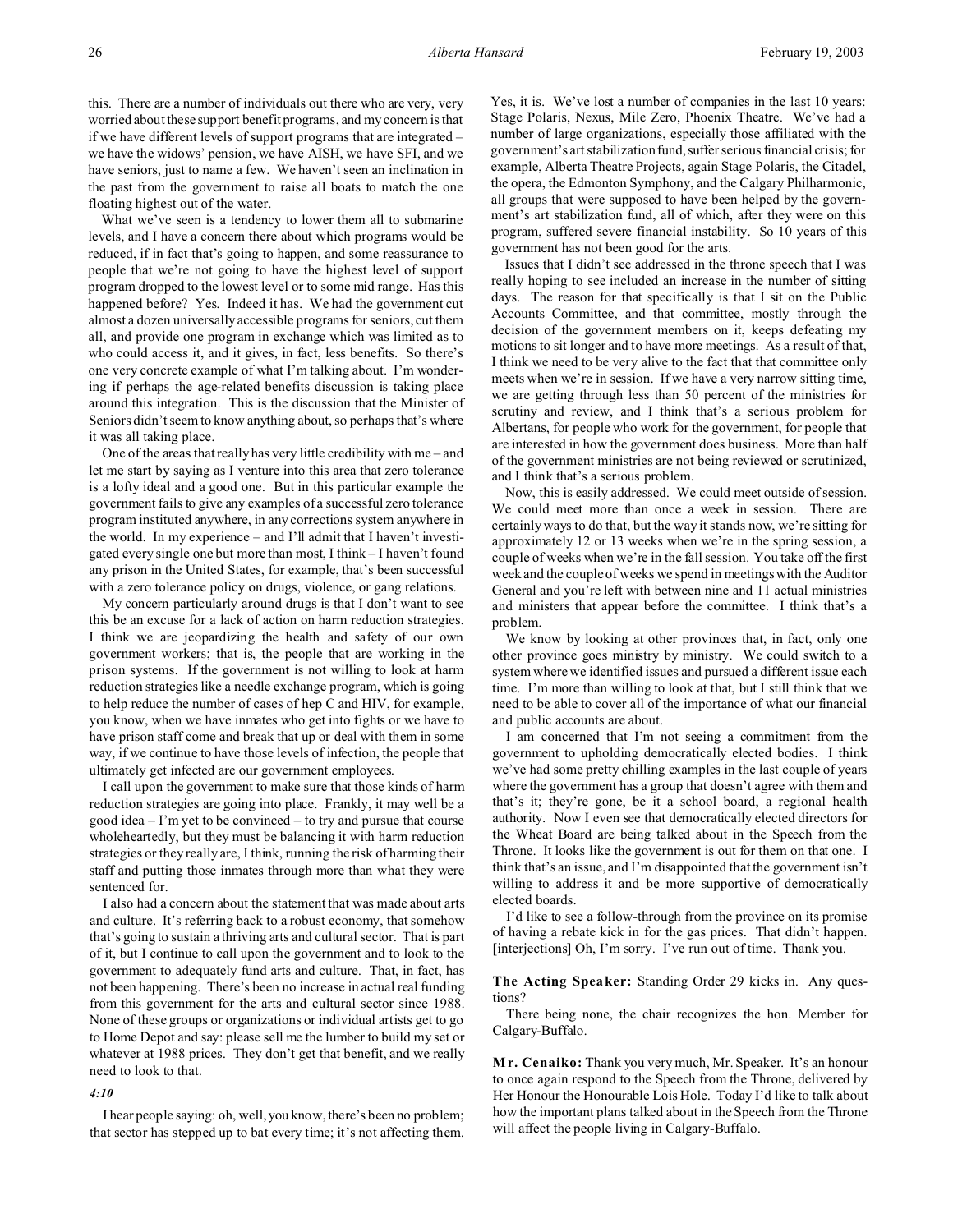Over the past two years I've talked about the unbelievable diversity of cultures, ethnic backgrounds, and incomes in downtown Calgary. My constituency office has received dozens of letters and hundreds of phone calls regarding a long list of issues. Her Honour referred to health care, building safe communities, and protecting seniors and children. These concerns reflect the views of my constituents in Calgary-Buffalo.

People want an accessible, seamless, and dependable health system. Mr. Speaker, I can assure you that people in my constituency simply want health care reform to happen right now. More money will not solve the problems facing our health care system. I believe that this government needs to continue changing health care delivery in 2003 to meet the increasing needs of Albertans. I was happy to see Her Honour explain that the government will continue to reform the health care system to improve access and quality. I also agree with Her Honour that access includes getting good advice quickly and easily no matter what the day or the time.

Mr. Speaker, I have talked to several seniors who remain concerned about their health care coverage as Alberta revamps its health system. The scope of coverage, including what services are covered and what will be taken from their benefits, remains a major concern. I'm confident that the answers to these questions will become clear as health care reform moves forward.

Many seniors who call my office also have problems paying their power bills. This troubles me a great deal as these people have worked hard throughout their lives. Many have served in the armed forces, and most of them are unable to contribute to the workforce. I agree with Her Honour that we owe seniors a debt of gratitude, but I do not feel that this debt is being paid as long as these people have a problem paying their bill because they are on fixed incomes. Her Honour referred to extending programs for seniors to ensure that they have shelter. There are many people in my riding who feel that they have the ability to find their own way in their lives after retirement, but as long as skyrocketing power bills continue, many residents have to choose between paying their power bill and buying groceries. My hope is that legislation planned for this session will protect low-income households from future increases.

Critics are quick to point out that deregulation alone is responsible for high power bills. Mr. Speaker, this simply is not the case. Albertans would be paying higher power bills under the old regulated system. However, this government has the ability to refine the structure of the current system to attract new investors and increase competition and value for consumers.

Mr. Speaker, I strongly believe in a Conservative government that is concerned with the safety of children and people who are unable to care for themselves. My constituency office receives many calls from people asking for information about SFI or AISH benefits. Many homeless people rely on drop-in centres for shelter from the elements. I was pleased to hear Her Honour speak of Alberta's commitment to protect children and give them the best possible start.

In 2001 I was given the honour of chairing the review of the Child Welfare Act. The general consensus from 600 written submissions and over 130 meetings is that Alberta's current Child Welfare Act does a good job of laying out a clear, effective framework for protecting children, but there are many areas open for improvement.

One of the goals of the Child Welfare Act review was to find ways to reallocate resources to improve the effectiveness of the current system. One of the most important facts we learned is the importance of early childhood development. The first three years are the most important years of a person's life, and age three to six is the second most important stage. My goal was to find a way to build a legal foundation that protects children and supports families through the child's early years.

The committee's starting point was to have the best interests and well-being of children in mind along with the fundamental responsibility of parents for their children. I traveled around the province and met with hundreds of stakeholders who each expressed their views and opinions about Alberta's child welfare system. I would like to thank each of them for their time and for sharing their experience and their opinions with me. Late last year the committee finished the review process and developed 55 recommendations for improving child care in Alberta.

I was also happy to hear Her Honour talk about meaningful change in the level of safety and well-being of Alberta's children. As we heard in the Speech from the Throne, the first piece of legislation introduced in this Assembly will help establish a community network to preserve this government's commitment to children. The Premier's Council on Alberta's Promise Act will bring every sector of Alberta to the table to build the Alberta Centre for Child, Family and Community Research to look at issues and challenges faced by children and families to achieve the ultimate goal of giving Alberta children the best possible start. This is a relatively unique approach to bring all concerned parties to the table to look after the best interests of children.

#### *4:20*

I will be introducing legislation this session that will contribute to the well-being of children and safety of inner-city communities. As I've mentioned in this Assembly before, Calgary-Buffalo is home for people from all economic classes. For example, Mr. Speaker, there are a number of multimillion-dollar condominiums located near areas ravaged by crime. Since my days as a police officer I have known this to be the reality of urban life, but since becoming an MLA, I've had the opportunity to help communities and law enforcement officials increase the safety and well-being in their neighbourhoods.

Soon after the last provincial election, Mr. Speaker, a resident living in my riding told me about a law passed in Manitoba to help communities reduce street prostitution. I'm very excited to introduce similar legislation in the form of a private member's bill later this spring. I will introduce legislation that will reduce crime, save crumbling communities, and help people to feel safe walking around their neighbourhoods.

This government's vision for health care, the protection of children, and maintaining the well-being of vulnerable Albertans continues to be the focus of my role as representing the needs of my constituents. I'm honoured to represent everyone living in Calgary-Buffalo, and I will continue to enjoy working with the members of this Assembly.

Thank you, Mr. Speaker.

**The Acting Speaker:** On Standing Order 29, any questions for the hon. member? There being none, the chair will recognize the hon. Member for Olds-Didsbury-Three Hills.

**M r. Marz:** Thank you, Mr. Speaker, for this opportunity to speak to the Speech from the Throne. I'd also like to thank Her Honour the Honourable the Lieutenant Governor for her inspiring speech yesterday. The entire speech was moving and thoughtful.

There are a number of areas in the speech that will be seen as crucial to the well-being of my constituency of Olds-Didsbury-Three Hills. These areas are: a sustainability fund, the Alberta advantage for our children, an information system for health care, improvements to crop insurance, infrastructure, and increased funding for low-income Albertans.

The Lieutenant Governor stated in the New Fiscal Framework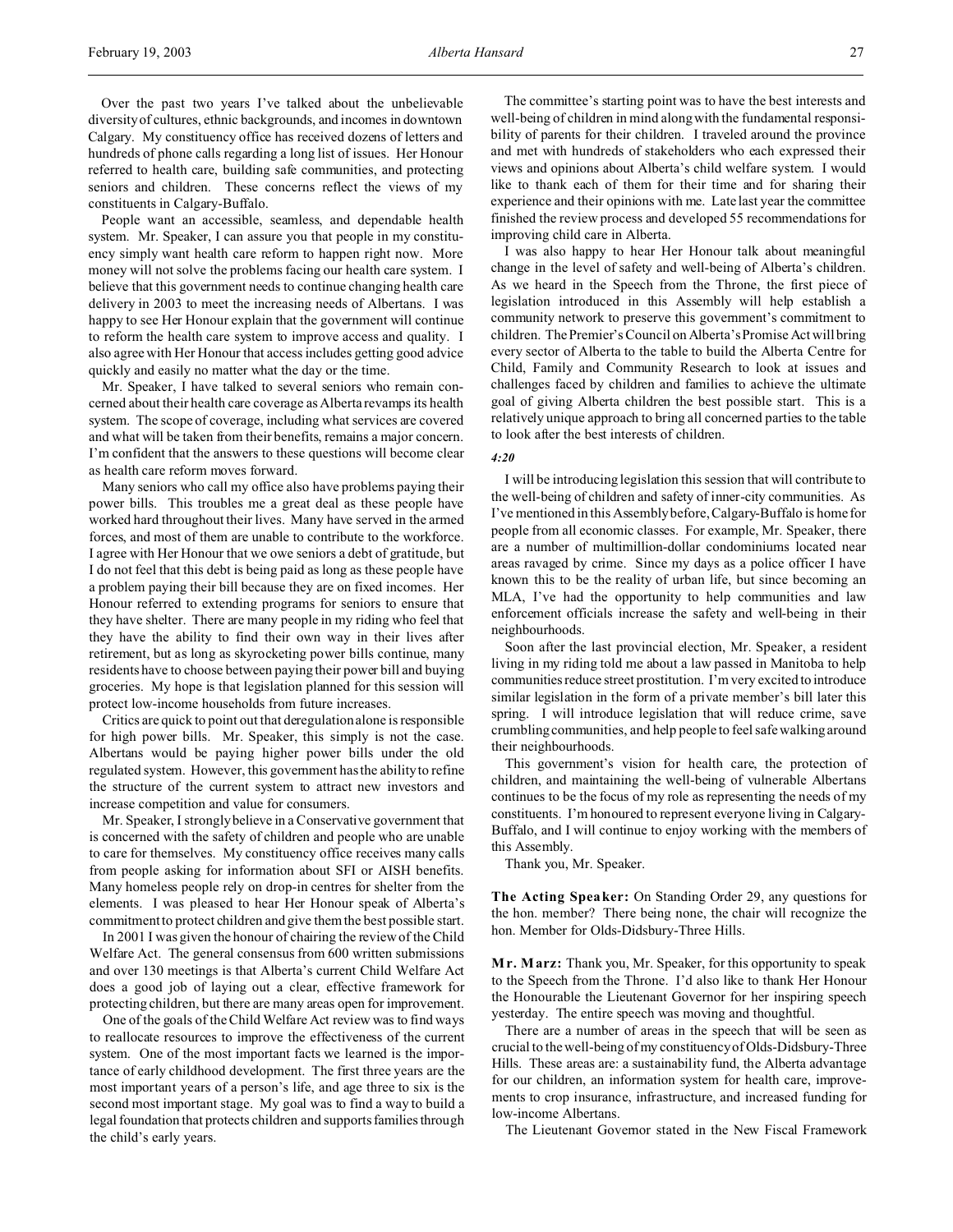I commend the hon. Premier for his restraint in spending and the development of a rainy day fund. Rural Albertans understand planning for hard times. It's something we've done for generations. My constituents come to me time and time again and applaud our government for having balanced budgets, paying off debt, and being accountable. I'm reassured that these principles are still first and foremost in the government's agenda. It takes a strong commitment and will and leadership to remain true to these goals, and I believe our government is up to the task.

The Lieutenant Governor stated that the Alberta advantage should be "a promise to our children." I believe it's important that one generation does not reap the benefits of the Alberta advantage alone and leave nothing for future generations. The Alberta advantage is something that must be sustained for all generations for our province to be successful and to continually prosper.

In the Premier's televised address he mentioned the development of a wait list registry to be up and running by this summer. This commitment was matched in the Speech from the Throne when the Lieutenant Governor stated, ". . . fully implementing a co-ordinated system to provide one-stop access to information, assessment, and continuing care referrals . . ." I strongly support this initiative. It will allow my constituents and all Albertans to monitor their wait list, allow them to plan their surgeries and tests more effectively. I believe this registry will also better enable patients to make more informed and timely decisions about their health. This should also make for shorter waiting lists.

It was also stated by the Lieutenant Governor that the government will set limits on how long Albertans should wait for selected services like consultations with specialists and some major surgical procedures. That's certainly good news for patients on waiting lists. However, I do offer a word of warning or caution to our Minister of Health and Wellness that any such policies that be drafted, to ensure that those who drive the health care system do not use such policies against taxpayers for their own profits and ultimately drive up the cost of health care.

The government's commitment to battle diabetes is also an issue that is dear to me and a number of my constituents. It makes me proud to see that this government is taking a leading role in fighting this disease. I also urge the Minister of Health and Wellness to examine the high cost of needles and diabetic strips that type 1 diabetic patients are faced with every day.

My constituents will be happy to know that this government will "continue to improve safety nets that allow farmers and ranchers to make the best management decisions for their operations." The people of Olds-Didsbury-Three Hills will also be happy to know that Alberta's producer-driven crop insurance and safety net changes will provide farmers with the most extensive and comprehensive set of risk management tools available in all of Canada.

I also stand committed with the farmers in my constituency on allowing an alternative marketing system for wheat and barley producers. My constituents support this government in its struggle against the Canadian Wheat Board. The Alberta government wants a Canadian Wheat Board and federal government regulation to stop standing in the way of opportunity for Alberta producers. The

province will continue to pursue marketing choices for Alberta producers because the Canadian Wheat Board system is holding back many producers and investors from pursing value-added opportunities. We're not advocating the abolishment of the Canadian Wheat Board. Simply, we're trying to provide marketing choices like those producers in Ontario now enjoy. In a free and democratic society we should settle for no less.

The issue of infrastructure is a hot topic in my constituency. We need new roads, bridges, and more school modernization for us to continue to be a first-class community. I'm encouraged to see that the Minister of Infrastructure will have more resources at his disposal to address these pressures.

The increased stress on low-income earners due to a higher cost of living has not been forgotten by this government either. In her speech the Lieutenant Governor stated:

The government will increase monthly payments to low-income seniors who live in lodges and receive the Alberta seniors' benefit to ensure that they can obtain the additional services they require to remain independent and healthy for as long as possible.

I commend the rationality and understanding of this government to recognize that these boom times do have a downside of higher inflation and that we are doing the best to offset these increased costs.

Overall, the people of Olds-Didsbury-Three Hills will be delighted in the bold direction that this government is headed. Showing fiscal restraint in boom times is a commendable characteristic. Providing state-of-the-art medical information systems, recognizing farmers as the backbone of this great province, and increasing funding to both infrastructure and low-income earners shows that this government has its priorities clearly set.

Once again, Mr. Speaker, I'd like to thank the Lieutenant Governor on another excellent speech.

Thank you.

**The Acting Speaker:** Under Standing Order 29, any questions for the hon. member? There being none, the chair recognizes the hon. Member for Edmonton-Mill Woods.

**Dr. Massey:** Thank you, Mr. Speaker, for the opportunity to respond once again to the Speech from the Throne. As always, it was a delightful experience to have the Lieutenant Governor in the Assembly dispensing not only the Speech from the Throne but some generous hugs to those that were here to hear the speech. I don't think it's well known that there is more to those hugs that you received from the Lieutenant Governor than just the warm hug. It's often accompanied by some rather sage advice whispered quickly in your ear or some comments on current issues that I always find more than interesting. So she does just an excellent job of representing the monarch in our province and is a credit to the position she holds.

The Speech from the Throne started with a bright future for children, and I'm delighted that that's there because I'm one of those people who firmly believe that getting youngsters off to a good start serves us all so well in the future and, more importantly, serves them as individuals. It's a time in life when their language is being developed, and it's a time when they're learning to question their environment. It's, more importantly, a time when their social development is well under way. The failure to ensure that the best kind of conditions are in place for those things to happen is well documented in research. Youngsters that have been products of deprived situations have great difficulties with language and social development. As I said, it's well documented. It's something you can act on with the assurance that what you do will have great positive implications down the road.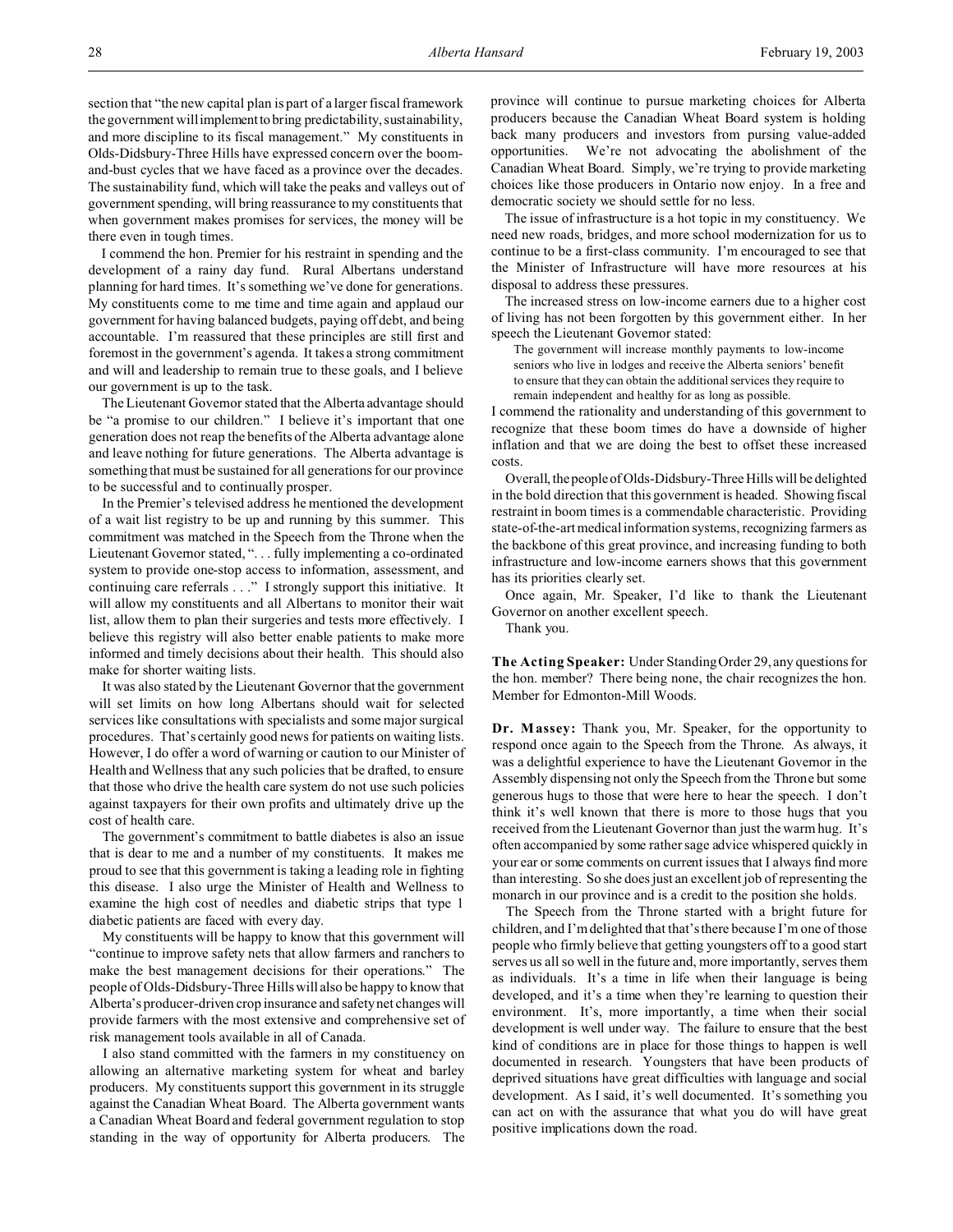### *4:30*

We haven't all the details yet, but I look at what's happening in early programming for youngsters elsewhere, and I notice that a number of states, if they're not actually doing it, are considering moving to full-day kindergarten for five year olds and optional halfday kindergarten for four year olds. The last progress that we made in terms of kindergarten programs in the province was the introduction of the half day, and we even lost that for a brief period of time in the mid-90s. So I hope that when we see all of the throne speech translated into program and action, there will be some movement in providing programs for young children, younger than five years of age, and also an extension of the opportunities for five year olds to engage in preschool programs.

I think that there's a problem, and I took the opportunity when the Children's Services minister was kind enough to invite me to her office to talk about upcoming legislation to talk to her about the difficulty of her department trying to work with children and their families when they don't have control over the SFI funding. If the preservation of family is a high, high priority, then it would seem to me that the Children's Services ministry would be in the best position to know what families need and to assess the impact of programs like SFI on families and to make some adjustments when necessary. I hope it's something that might be seriously considered as we look at a bright future for children that they are dealt with under one department, and I think the umbrella that's best, obviously, is the Ministry of Children's Services.

I was interested in Alberta's promise that's in the speech because it's an inviting notion, that you could marshal all the private and the volunteer organizations in the province in the best interests of children and that somehow by creating an organization you could raise money and you could further their efforts. I don't know what the polite word for it is, Mr. Speaker, but I was surprised, frankly, that there wasn't some reference to the source of Alberta's promise. If you go to the web site and you place the term "America's Promise" into the computer, it'll come up with a document that indicates that America's Promise is based on five efforts:

- 1. Caring Adults.
- 2. Safe Places.
- 3. Healthy Start.
- 4. Marketable Skills.
- 5. Opportunities to Serve.

Just coincidentally, it's very, very similar to what we have in the throne speech, and I thought that they might at least acknowledge where they got the ideas from. It's one thing to borrow ideas; as an academic I'm still somewhat sensitive in terms of, if you're borrowing people's work, your obligation to credit where it came from.

America's Promise was quite different from what we have before us in one major way, however, and that is that it was a nonpartisan effort. It was former President Carter and the wife of a former President, Nancy Reagan, Bill Clinton, and I think there was a fourth, a Republican, that joined together to create America's Promise. It was deliberately nonpartisan; they wanted the entire country to be mobilized behind the idea.

I thought: what an opportunity lost in the throne speech when you see the attack on the federal government in the latter parts of the speech. What an opportunity this would have been for the government to show some leadership, to enlist the other provinces. In fact, there's an Ontario program that's much similar to this that I understand is faltering. What a wonderful opportunity this would have been for the government to reach out to other provinces and say: now, let's make this a national effort, regardless of the kind of political party you belong to. What kind of a great impact, the potential that has for children all across the country, not just Alberta.

But as I said, I think it was unfortunately an opportunity lost, and the government has at least the obligation to let the public know where the ideas came from in the first place.

Moving on and still under A Bright Future for Children, the \$20 million for school resources was most welcome. I think any help that schools can get they welcome. It amounts to about \$35 a student, which, if you translate into today's book prices, would be about a textbook per student. I'm not sure that it comes anywhere close to what schools need in terms of resource money, that it makes it possible to buy the kind of computer software, the kind of computers, the other kinds of basic resources that they need.

I would be curious and I'll be curious when the budget comes forward to find out what the figure of \$20 million was based on – how did you come up with a number like \$20 million? – and that it was a number designated for classroom resources, because for the last few years in this House we've heard that there are adequate resources in the classroom. When asked in question period, we are constantly assured that, yes, there's adequate money for basic classroom resources, that there's no reason for parents to fund-raise because the money is there. Yet, lo and behold, we have a sum of \$20 million placed in the throne speech to accommodate those needs. So, again, I'd like to know why. Where did the figure come from? I think that that \$20 million raises the whole question and a more basic question in terms of the funding of education in this province, kindergarten through postsecondary, because what we lack is any kind of a rationale for the money that is doled out by the government to those institutions.

Unlike other jurisdictions, a number of American states have developed adequacy formulas that are public – the public can access them – and say: this is the basis on which we provide money for textbooks; this is the basis on which we provide money for teachers to your jurisdictions. There is a clearly laid out rationale for the moneys that schools receive. I'd submit that the time, Mr. Speaker, for that kind of a rationale to be developed in this province is long overdue, that going from year to year and having an increase somehow or other based on the money that was received by boards or by institutions the previous year and not in any way related to the kind of costs they face is not acceptable. It's a poor way to do business.

#### *4:40*

I look at the adequacy formulas developed elsewhere, and there are different ways of doing it. I know that the state of Oregon uses an expert panel that sits down and looks at an elementary school and says: "Look, if you have an elementary school of 340 children, these are the kinds of things they are going to need. They're going to need a librarian. They're going to need a teacher for every 17 children in K to 3. They're going to need a counselor for every 250 children." So the adequacy formula lays out very carefully what a school will need. They have a similar specification formula for middle schools. They operate a lot of middle schools. They have the same for high schools, and I know that the model that they use is a 1,000-student high school. The advantages of having some standards in place, even if you haven't got the money that year to finance them, is that they at least set some goals. They allow legislators and they now allow the public to know where the government is going and to make some judgments about the adequacy of the funding that's being provided. It's not easy.

The people in Oregon use an expert panel to come up with the adequacy formula, but other states have tried some rather complicated statistical analysis not very satisfactorily. Other states have used exemplary school districts, school districts that do very well on tests and various measures. They use that as the model and try to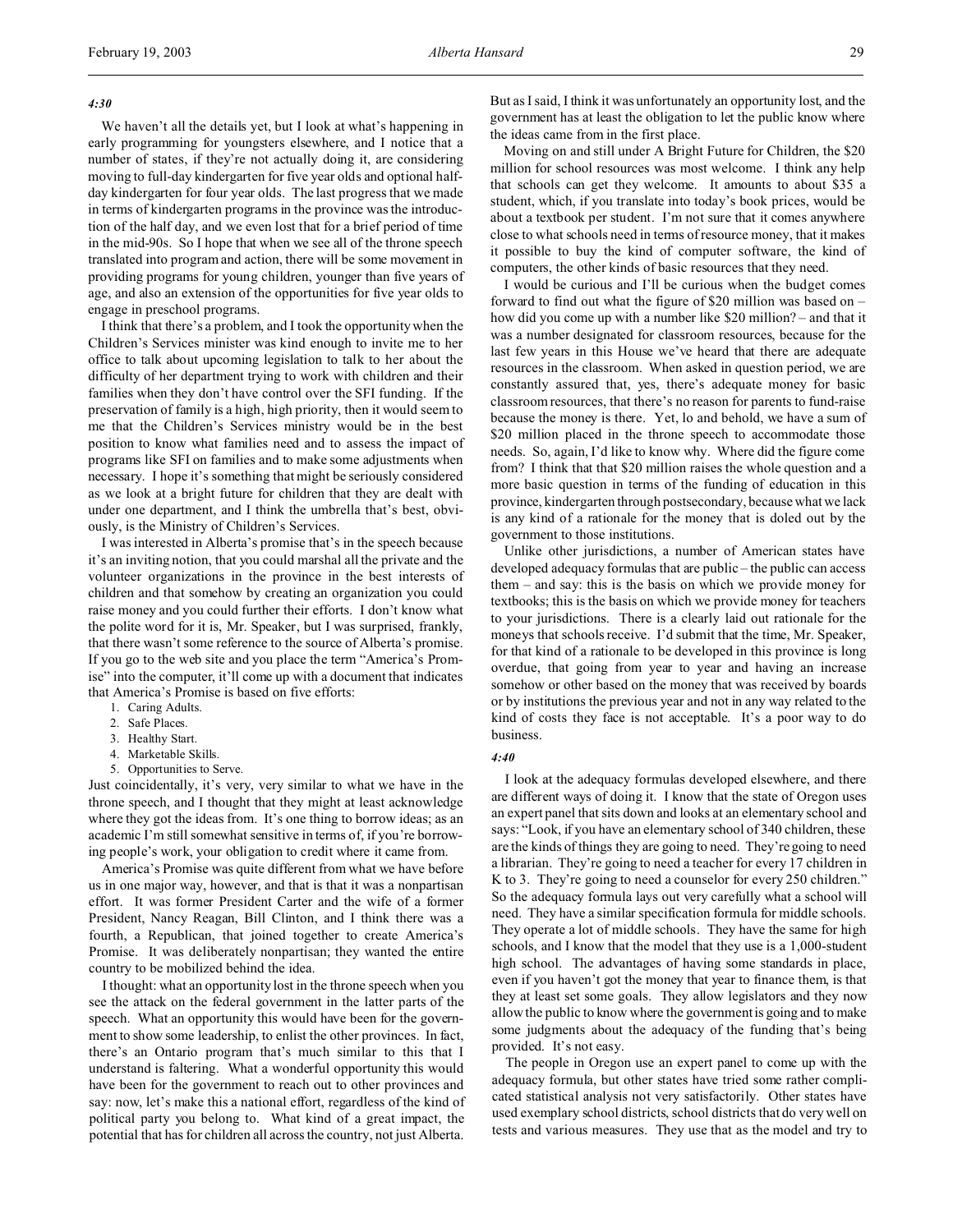fund all of the school districts across the state to a similar level, giving them the same resources.

So, again, the need for an adequacy formula has never been more apparent than when you read the Speech from the Throne. The postsecondary institutions in the province, I know, are still trying to recover from the cuts of the mid-90s. They've never really come out of those cuts, and you see now the pressure for differential fees at the two major universities. You see the constant pressure on tuition, and there seems to be no end in sight. Again, I think part of the problem is that there's no rationale for how the money is distributed to those institutions other than on the basis of the previous year's funding. Thank you.

**The Acting Speaker:** Under Standing Order 29, if you have any questions. There being none, the chair recognizes the hon. Member

**M r. Cao:** Thank you, Mr. Speaker. It is my great pleasure and honour to rise today and respond to the Speech from the Throne delivered by the Lieutenant Governor, Her Honour Lois Hole, to open the Third Session of the 25th Legislature. It is with great esteem that I support the values and direction delivered in the Speech from the Throne, and I thank the Lieutenant Governor for doing an excellent and gracious job.

The speech is an important message outlining the agenda and standards for the upcoming session. These plans are more than just ideas but, rather, directions and goals of where the government is heading and how we can continue to build the best place in the world to live, in Alberta. This plan also embodies the hopes and dreams of our fellow Albertans and provides the directions for how these ideals become realities.

Mr. Speaker, I'm very proud to stand in this Assembly today representing all my constituents of the riding of Calgary-Fort. I'm committed to working hard with all my colleagues to ensure that individuals who have elected me will have effective representation. I'm dedicated to providing my constituents with efficient and comprehensive responses to Alberta's ongoing concerns.

Over the last year Alberta remained committed to sustaining our province's high quality of life. Mr. Speaker, I would like to take a moment to reflect on 2002 and highlight some of the many achievements and accomplishments our province has attained. Alberta's health care system was ranked among the best in the country by the Canadian Institute for Health Information. Alberta became the first province to establish a pharmaceutical information network. This network allows for the exchange of electronic medical information. The government increased education spending to \$3.5 billion for 2002-2003, while adult learning increased over \$1.3 billion. The government established 165 new scholarships for apprentices. Alberta became the first province to launch widespread immunization to infants for bacterial infections and meningitis. The Queen Elizabeth II Golden Jubilee Recognition Act created scholarships and awards acknowledging exceptional talent in youth in the areas of citizenship and art. The government upgraded current technology to find innovative strategies for the reduction of carbon dioxide emissions by 85 percent in heavy oil extraction. This was achieved through a joint venture with Canadian oil and gas producers in an oil research project.

I would like to note that none of these achievements would have been possible if it were not for the hard work, commitment, and dedication of Albertans across the province. The year 2002 shaped up as a favourable and prosperous year, but it was not without challenges. As the Lieutenant Governor stated, it is our pride that stems from meeting challenges head-on. Our government and its citizens responded efficiently, effectively to the complications and difficulties that this province faced.

Alberta expressed its opposition to the Kyoto protocol and was to the utmost vocal in its resistance, as Her Honour expressed. Albertans are dedicated to doing their role to address global warming. Our province proposed a made-in-Alberta solution to reduce emission of greenhouse gases while not jeopardizing the global competitiveness of the Alberta economy. The Climate Change and Emissions Management Act supports climate change measures but reiterates the ownership of our natural resources. The proposed plan balances the environment's protection with Alberta's economic growth.

The year 2002 saw those in the agricultural industry feel the hardships of difficult drought. Alberta experienced the most horrendous drought conditions this province has faced in 133 years of recorded weather history. Our government responded by providing \$324 million in aid to Alberta farmers through the farm income assistance program. The province also suffered the worst grasshopper infestation in 30 years; \$10.3 million was given through a cost-sharing program to compensate farmers for their losses. These responsive measures were taken to ease the difficulties of Alberta farmers and the industry that we depend on every single day.

The government and citizens across the province responded to the challenges put before them. These difficulties test our ability and our effective responsiveness to new pressures but aid in making Alberta stronger.

#### *4:50*

Mr. Speaker, I would like to shift my focus to the Alberta economy. As we face global economic uncertainties, the government has begun developing long-term strategies to sustain the high quality of life Albertans have worked hard to achieve. Despite ambiguities and uncertainties in the world community Alberta's economy remains strong and continues along its pattern of growth. Over the last year the province led the rest of Canada, experiencing the highest growth rate among all the provinces. It is projected that in 2003 Alberta will again be a leader, with a presence among the top provinces, with the highest economic growth. Alberta continues to prosper and meet new highs as the inventory of major Alberta projects reaches a new record, indicating \$85.2 billion and 934 projects.

### **Mr. Lukaszuk:** How many?

**Mr. Cao:** Nine hundred and thirty-four projects.

Our province was also recognized by the Fraser Institute with an award honouring Alberta's fiscal performance. The institute ranked our performance as number one across Canada.

Our province's continued development has helped us to maintain our solid financial position. This growth has not only occurred in sectors that have proven favourable to Alberta but also come from diversifying towards new innovations and strategies, offsetting the volatility of the market in energy. As the Lieutenant Governor alluded to, this new strategy has become crucial in sustaining the long-term growth and prosperity of our province. Through the work of the Financial Management Commission Alberta will once again be the leader in finding innovative ways to pursue our fiscal priorities, and although the government will be developing new ways to manage Alberta's finances, the government remains dedicated to sound fiscal management, balanced budgets, and debt elimination.

As Her Honour Lois Hole expressed, a strong economy allows our society to invest in initiatives supported by its people. Alberta's policy of sustainability permits excess dollars to be transferred into

for Calgary-Fort.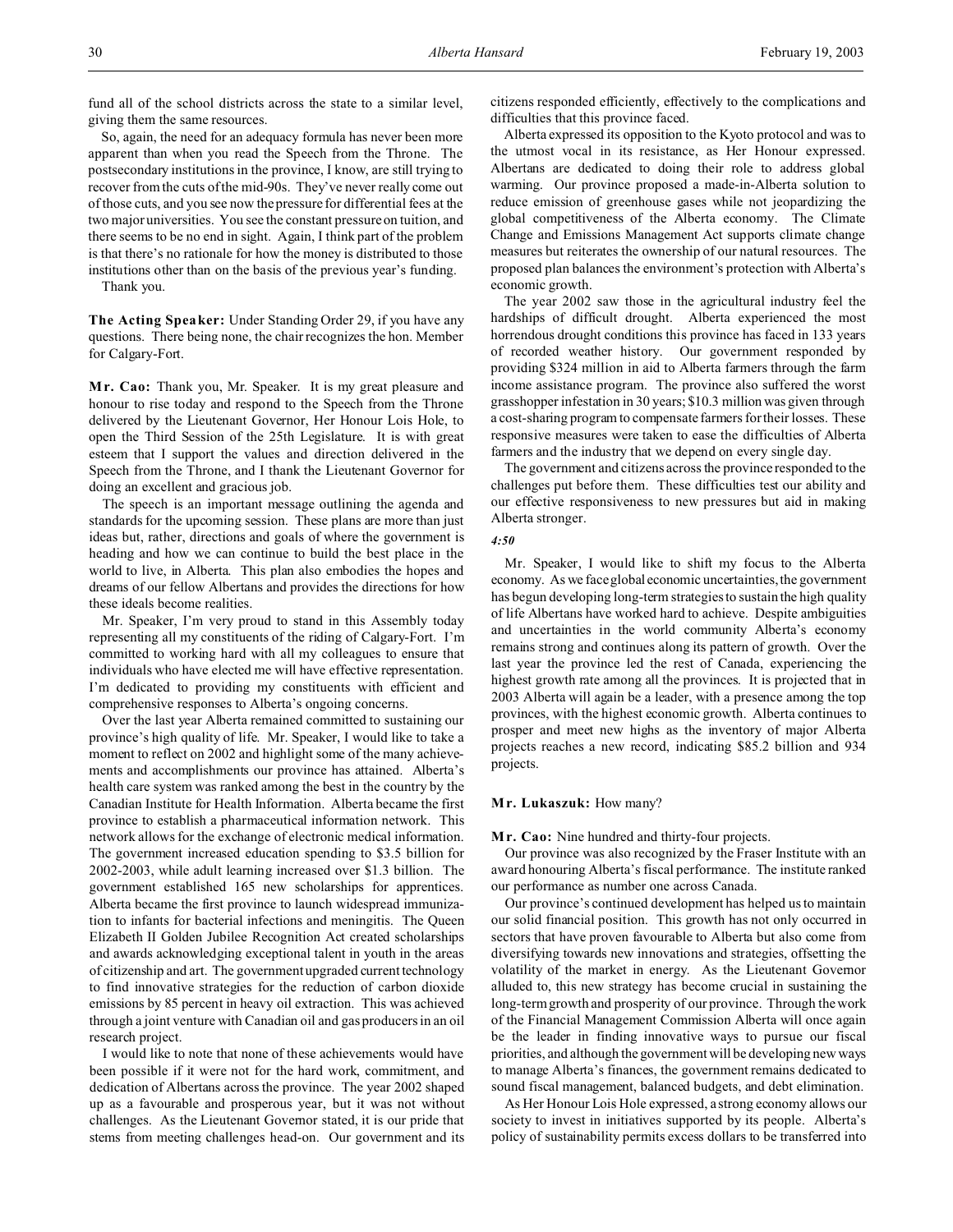However, despite our province's economic growth, wealth, and success there are Albertans that are in need of assistance across the province, and these citizens may be more vulnerable due to disabilities, special needs, or unique circumstances. Low income and poverty are consequential concerns. They are issues that affect communities throughout Alberta. Despite our low rate of impoverishment not all Albertans are isolated from the hardships of poverty. Our province is devoted to reducing impoverishment by giving these individuals the support and the instruments needed to help them help themselves.

Mr. Speaker, the government remains committed to providing for those that may be most vulnerable. Alberta recognizes the unique situation they face, the importance of supporting these individuals. The government continues to put into place instruments and measures to assist these citizens, utilizing their strengths and encouraging their talents while providing them with opportunities to contribute to the growth and prosperity of our province.

Mr. Speaker, the Alberta government offers programs and services to children, seniors, and families in need. Housing assistance is provided to low-income families and those that are most vulnerable in society. As Her Honour conveyed, shelter is a basic necessity in which our government will ensure that those in need will have access. The province is addressing housing concerns through rent supplements, social housing, special-purpose housing. Other areas of support for those in need come in forms of income assistance, tax cuts, child care support services, subsidies for child care, health coverage, and job training.

The government is reviewing and modifying its assistance programs, finding new ways to deliver these services efficiently, effectively to those who are vulnerable. The low-income review is mapping the future agenda for the single-income support program. The government is designing this new program to be less complicated and easier to understand while focusing on what is most needed for those with low incomes. Employment training programs will be altered to assist Albertans, giving them confidence and identifying their strengths. These initiatives will provide relief to individuals while giving them the necessary tools to ease difficulties and become independent. Mr. Speaker, the government recognizes the need and remains committed to delivering assistance to alleviate economic pressures while designing programs and providing tools to utilize the strengths and talents of every Albertan.

As you can see, Mr. Speaker, Alberta had a busy year in 2002, and stemming from the direction given in the Speech from the Throne, 2003 will shape up to be just as busy. However, the government has mapped out an agenda that ensures our province's continued success. Glancing back, we see Alberta as a great success story. Looking forward, Alberta is leading in many important areas. If we have any issue, it is the issue other jurisdictions would love and wish to have. To me, Mr. Speaker, Alberta's issue is not the lack of public revenues, but it is the challenge of divvying up amongst stakeholder groups. My analogy is that the Alberta pizza has been ever growing in size, but the arguments are in the slicing. I envision a need to find a new, innovative, and daring way to slice the Alberta public pizza. For that reason, I will introduce a private member's bill, the financial summit act, with the intention to open up a new way, a co-operative way for all stakeholders and interested groups to share fairly, equitably, and openly. We have only one pizza on the table. The bigger the slice here means a smaller slice there.

In closing, Mr. Speaker, I would like to thank you for the opportunity to respond to the Speech from the Throne. I am very pleased to support this message as it represents and exemplifies our government's solid record, leadership capability, vision for the future, goals for continued prosperity, and commitment to the people across our province.

Thank you.

**The Acting Speaker:** Standing Order 29 kicks in now. There being none, the chair recognizes the hon. Member for St. Albert.

**Mrs. O'Neill:** Thank you very much, Mr. Speaker. First of all, I would like to acknowledge today the Lieutenant Governor, Her Honour Lois E. Hole, for her delightful and insightful delivery of the Speech from the Throne yesterday in this Assembly's Chamber. I would also like to say and recognize the fact that I am very proud and have always been in admiration of this wonderful woman who represents the Queen in our province and, indeed, whom I have the honour of representing since she is a constituent of mine in St. Albert.

Six years ago, Mr. Speaker, I rose in this Assembly and spoke in response to the Speech from the Throne, in 1997, and I indicated that I believed then that the sky is not falling. I spoke figuratively then, and I speak figuratively today to say that I still believe the sky is not falling. As a result of 9-11 I can also say that I believe the sky is not falling, literally, as well in Alberta, and please God, it will not.

### [The Speaker in the chair]

Why I say this is because I feel that the theme of yesterday's Speech from the Throne, the message of our government, is that we live in a province that is well blessed, a province that is well governed. The direction that was indicated in the Speech from the Throne yesterday is one of optimism, not only for today, and for the delivery of good governance and the enabling of good services to the people of Alberta during this year and during this term, but also for the whole of the province and this country, because I think it sets an example of what we want to leave for the future, for our children. *5:00*

In particular, of course, the Speech from the Throne yesterday spoke about a bright future for our children. We do enjoy, as I said, a very high quality of life today. We have, through the work of those who went before us, those in the far distant past and those in the immediate past who have helped to build, a province that is caring, that I do believe is fiscally responsible, that has cleared the deck of debt for us as citizens and looks to the future so that we don't burden our children with that debt that they would have to pay off without providing for the services that growth and the future will demand.

Yesterday's Speech from the Throne spoke about the challenges that we will be facing in the future, and indeed those are challenges that we face in microcosm, I would say, in my constituency. As the speech indicated and as the government direction has articulated in yesterday's message, we spoke about the direction of Alberta's Promise, Bill 1, that will look to of course providing for and acknowledging our responsibility as government, a promise that we must make to our children and to future generations that we will provide them with the opportunity for a healthy lifestyle, for a good education, and for the circumstances under which and within which they can grow and become not only productive but very, very loving, caring, giving, and responsible citizens of both the province and the country.

In particular, I want to speak about the reference to the children and the opportunities. Yesterday's speech spoke, again, of the opportunities of early intervention that we must pay attention to for children who are at risk and for the responsibility of the government to care for those children and supplement their needs if the commu-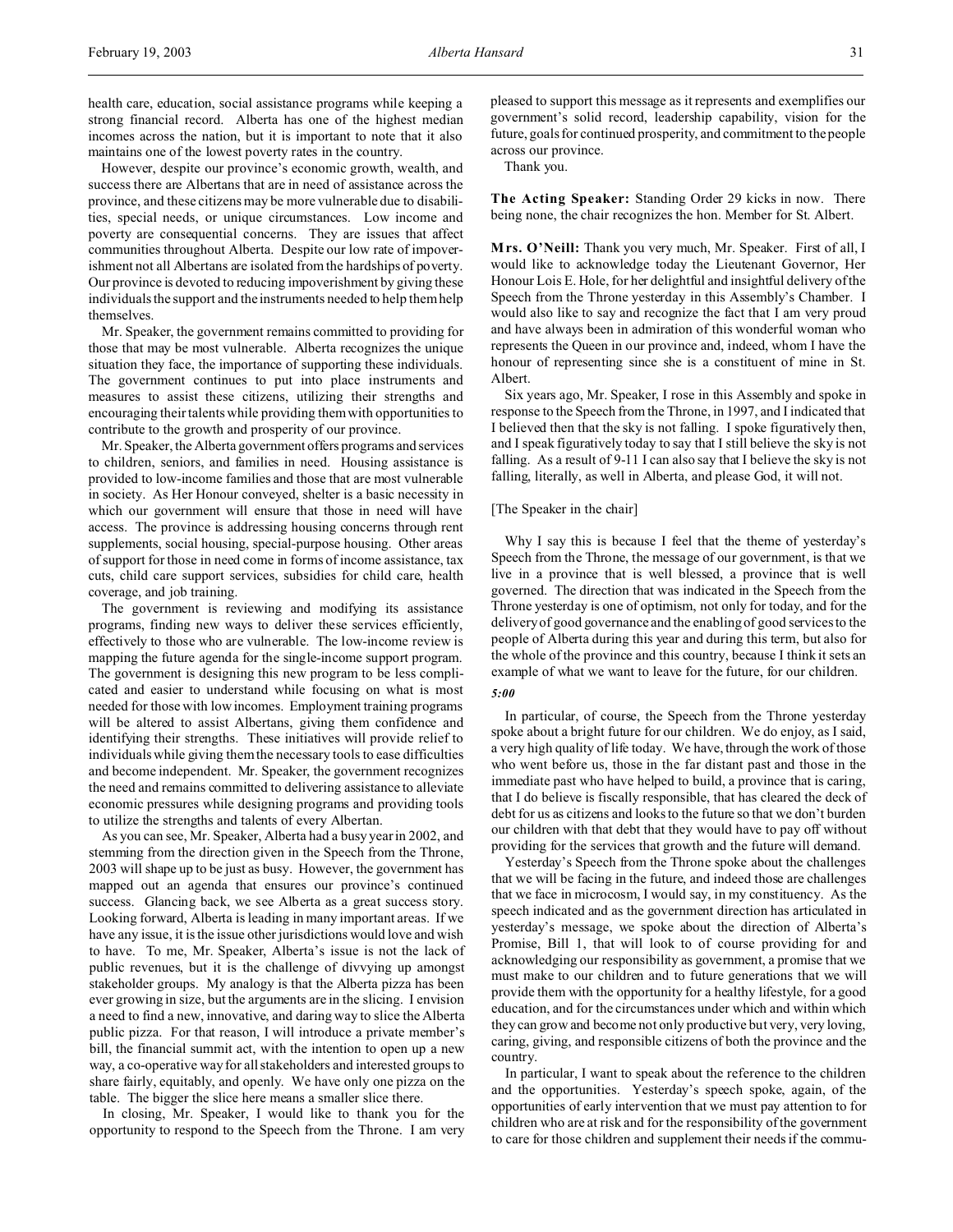I'd like to take a moment to boast about St. Albert because there are lots of things that I can boast about in St. Albert, not through my efforts but through the efforts of those who work so hard for and within the community to create these educational and caring opportunities.

We have three school districts who govern education in my community. We have the St. Albert Catholic, the St. Albert Protestant, and the Francophone boards, who provide a wide range of programs, from the gifted to those who are indeed special-needs children. They provide it right across the spectrum from nursery school, as we used to call it, or ECS, right through to grade 12, which has enabled my community to send thousands of our residents to postsecondary institutions not only in the greater capital region but also across this province, this country, and this continent.

I'd like to also indicate that certainly in St. Albert our students outperform the Alberta and Canadian averages for academic excellence, which is something that I noted when we got a printout of how our students are doing. We do outnumber the rest of the province both with regard to the number of recipients and to the amount of the awards for Rutherford and Louise McKinney scholarships. That's a feather in our cap but a feather in each of the caps of the individual students who have worked so hard. In other words, it has paid off for them to study hard, and they are putting their brains to work to earn not only a good education but some money for themselves.

The other interesting thing that I want to indicate, because the direction was planted in the speech yesterday, was the fact that our school dropout rate in St. Albert is among the lowest for the province's urban areas, and I attribute that to: the quality of the programs that have been put in place will continue to be put in place and continue to be enabled by virtue of our Department of Learning to be available for the children not only in my constituency but indeed across this province.

I also feel that I want to acknowledge the fact that we are in St. Albert a very well-educated community. Seventy-six percent of our residents and our workforce have a postsecondary education, which is a high percentage. The responsibility for us as a government – again, it was indicated in the speech yesterday – is to continue to ensure that we have the wherewithal for our residents to become an active partner in what we are called: a continuous learning community. We do have the presence of Athabasca University in our community. We have Fairview College in our community as well as those residents who attend NAIT, Grant MacEwan, and even as far south as the University of Lethbridge. A number of our residents attend both the campus courses here in Edmonton as well as by way of residence the University of Lethbridge. They do attend the University of Alberta, of course, as well, which has a strong component of research as well as teaching capabilities and excellence.

Yesterday's speech also indicated that we are challenged as a province with our infrastructure both horizontal and vertical, and my community is no exception. I am pleased to say that because we are within the jurisdiction of the Capital health authority, we have Sturgeon community hospital, which attends to the needs with both day and overnight surgery procedures provided there as well as day programs not only for those who require them on an ongoing basis but for those who also need them in crisis situations.

We also have demonstrated over the years that we are a caring community through our long-term care health facilities, and I am happy to acknowledge the fact that most recently it has been announced that we will have a new P3 project, a long-term care project that will be adjacent to the Sturgeon hospital by the Citadel company, who will be doing it, and a redevelopment of the Youville home, which has quality of care par excellence but has a building that prohibits it and restrains it from providing the most current wherewithal and ambience with which to care for those who have needs of long-term care.

I want to also mention that, of course, with the Speech from the Throne there was mention of the government's plan to develop a new capital plan to address the infrastructure. My constituents have told me over and over and over again that the peaks and valleys roller coaster is something that they can't tolerate much longer. So the indication from the Speech from the Throne, knowing that we as a government are going to address this and level it off and give some predictability as well as sustainability to not only invest properly our revenues, dedicate them, and provide for capital and infrastructure needs, is a very, very hopeful sign and a welcome sign to my constituents in my community.

In yesterday's Speech from the Throne, too, there was mention, of course, that "a strong economy and a solid infrastructure enable a society to respond to the needs of people, especially those who are most vulnerable." That is the responsibility that I know our government takes very, very seriously. We always want to help those to help themselves, but we take seriously our responsibility to help those who cannot help themselves. That is why there is mention in the throne speech of this focus, if you will, toward affordable housing to help people to be not only independent but to be able to afford within their own budgets a decent circumstance under which they can afford their own space and the responsibility for their own space.

I would be remiss, Mr. Speaker, if I didn't speak about what I consider a very healthy approach to reforming our health care system in light of what we all know is a top priority of this government. We do need to reform it in order for us to implement such strategies as increasing the scope of practice for those who are health care providers. It is key to making the system work efficiently and economically, but it is more key, if I could say that, to making sure that those who are in need of health care services are able to access it with the least amount of hoops to go through, of mountains to climb, of side roads to take and so that they can get service quickly, readily, and appropriately from the appropriate provider.

#### *5:10*

I do welcome the opportunity that we will be receiving by way of funds from the federal government, but I must say that as a government we take our responsibility seriously to provide health care for the citizens of Alberta, and we are finding ways to do it which are most efficient, most efficacious, and most productive not only for those receiving but for those delivering the skills that they have so appropriately acquired in their respective professions.

I want to conclude by saying that as the Speech from the Throne concluded with our affirmation of our position within the country of Canada and our provincial role, I share the pride of our government in making sure that we and fellow Albertans realize what a role we play, what responsibilities we graciously and generously accept to play our role to make this country strong and to make sure that the environment in which we all live as Albertans and Canadians is one that is economically strong and socially responsible, and that's what I believe is the message the Speech from the Throne delivered yesterday.

Thank you, Mr. Speaker.

**The Speaker:** Hon. members, the provisions under Standing Order 29(2)(a) now are available. The hon. Member for Grande Prairie-Smoky under provision of Standing Order 29.